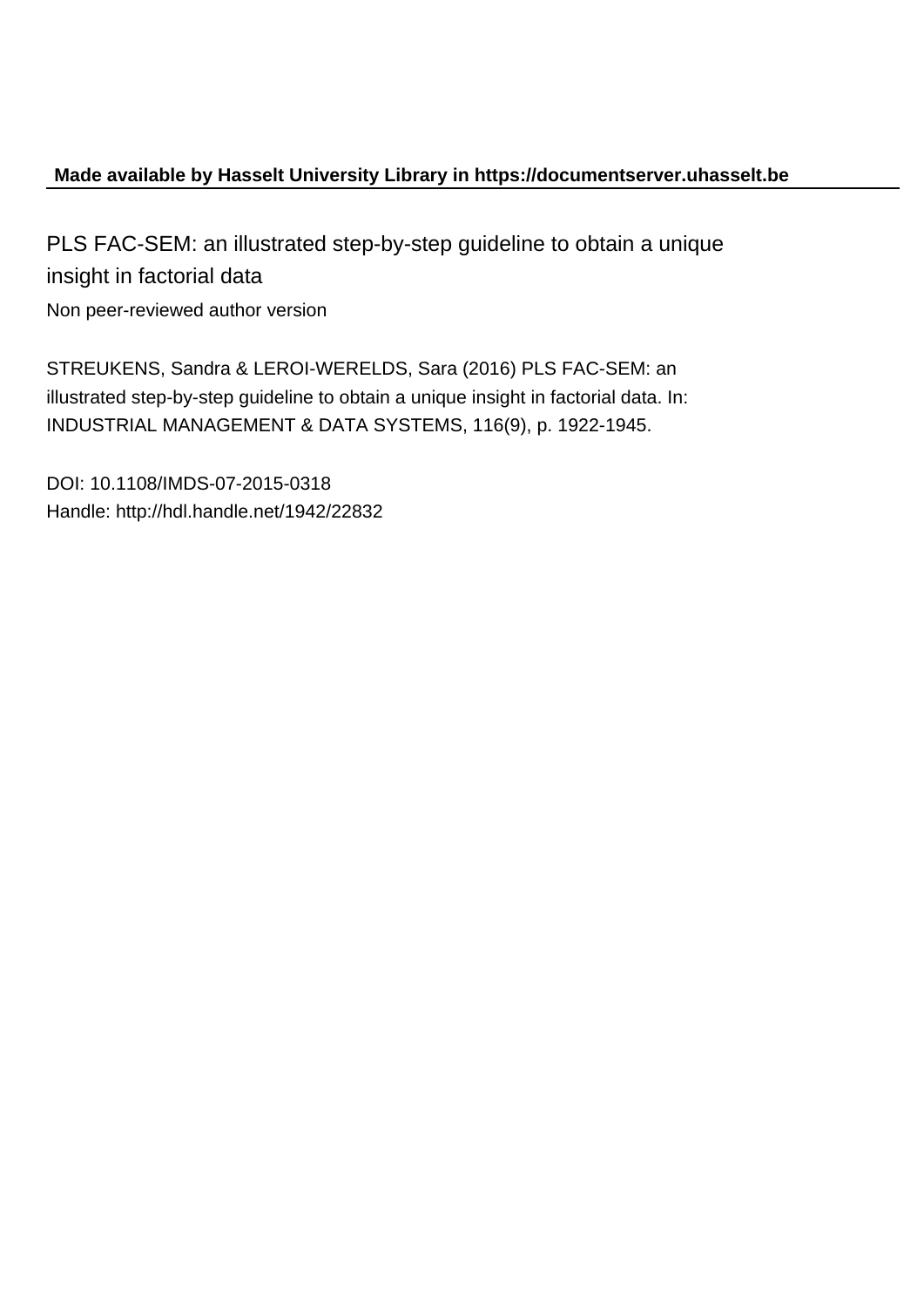

# Emerald Insight



# **Industrial Management & Data Systems**

PLS FAC-SEM: an illustrated step-by-step guideline to obtain a unique insight in factorial data Sandra Streukens Sara Leroi-Werelds

# **Article information:**

To cite this document: Sandra Streukens Sara Leroi-Werelds , (2016),"PLS FAC-SEM: an illustrated step-by-step guideline to obtain a unique insight in factorial data", Industrial Management & Data Systems, Vol. 116 Iss 9 pp. -Permanent link to this document:

<http://dx.doi.org/10.1108/IMDS-07-2015-0318>

Downloaded on: 22 September 2016, At: 02:34 (PT) References: this document contains references to 0 other documents. To copy this document: permissions@emeraldinsight.com The fulltext of this document has been downloaded 4 times since 2016\*

# **Users who downloaded this article also downloaded:**

(2016),"A tutorial on the use of PLS path modeling in longitudinal studies", Industrial Management & amp; Data Systems, Vol. 116 Iss 9 pp. -

(2016),"Testing moderating effects in PLS path models with composite variables", Industrial Management & amp; Data Systems, Vol. 116 Iss 9 pp. -

(2016),"On the drivers and performance outcomes of green practices adoption: an empirical study in China", Industrial Management & amp; Data Systems, Vol. 116 Iss 9 pp. -

Access to this document was granted through an Emerald subscription provided by emerald-srm:333301 []

# **For Authors**

If you would like to write for this, or any other Emerald publication, then please use our Emerald for Authors service information about how to choose which publication to write for and submission guidelines are available for all. Please visit www.emeraldinsight.com/authors for more information.

# **About Emerald www.emeraldinsight.com**

Emerald is a global publisher linking research and practice to the benefit of society. The company manages a portfolio of more than 290 journals and over 2,350 books and book series volumes, as well as providing an extensive range of online products and additional customer resources and services.

Emerald is both COUNTER 4 and TRANSFER compliant. The organization is a partner of the Committee on Publication Ethics (COPE) and also works with Portico and the LOCKSS initiative for digital archive preservation.

\*Related content and download information correct at time of download.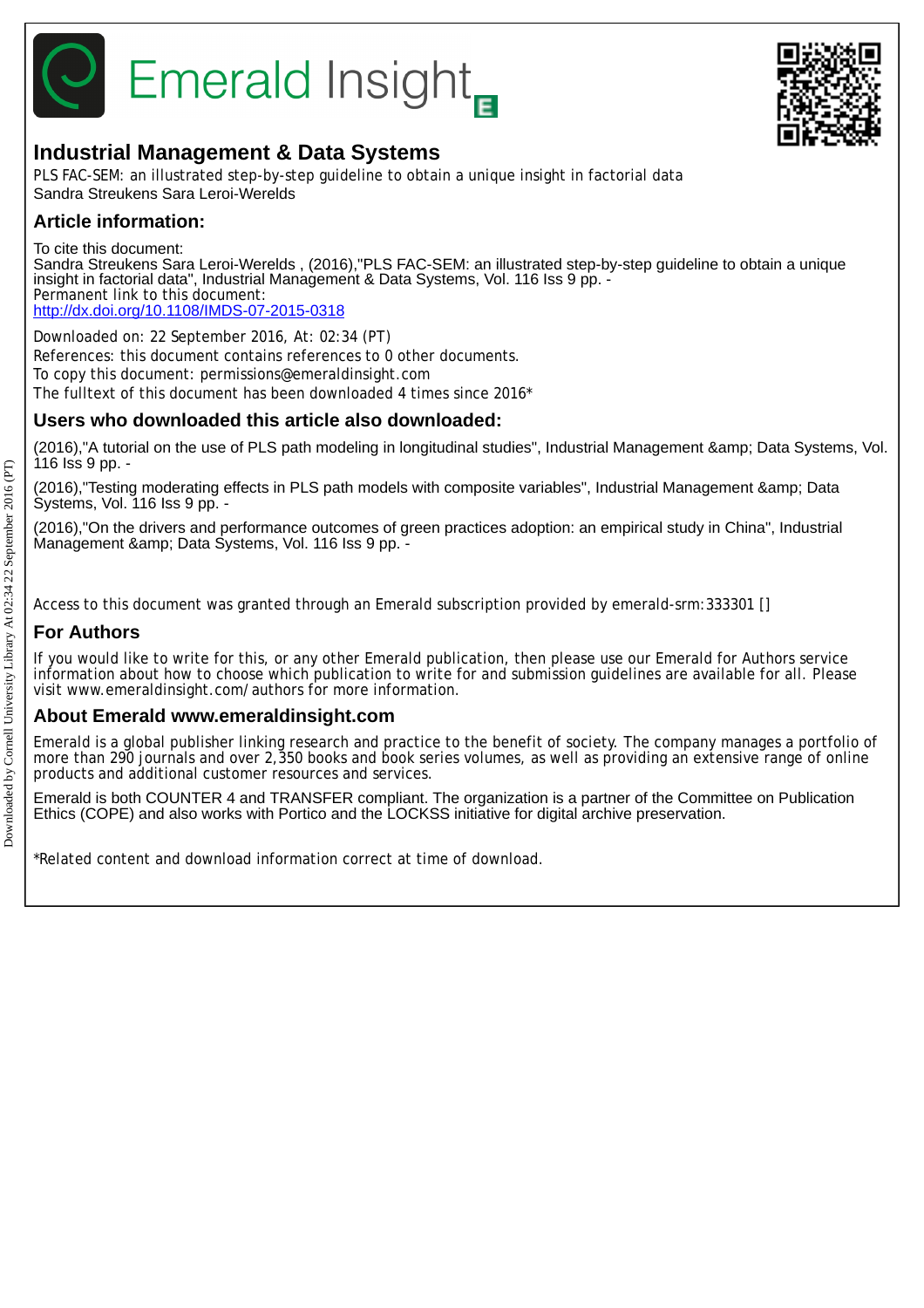#### **1. Introduction**

Partial least squares structural equation modeling (PLS-SEM) is a versatile and often applied technique in business and social sciences that allows researchers to assess inter-construct relationships as well as relationships among constructs and their respective indicators (see Henseler *et al.* (2016) for an excellent state-of-the art introduction and overview of PLS-SEM). In its most basic form PLS-SEM assumes that the data stem from a single population, meaning that a single model represents all observations well (Sarstedt *et al.,* 2011). Very often, researchers face a heterogeneity of observations, meaning that for different subpopulations, different parameters hold. In those cases, partial least squares multiple group analysis (PLS-MGA) is a useful approach to tackle this heterogeneity (Henseler *et al.,* 2009). In general terms, a PLS-MGA involves estimating separate models for each subpopulation and subsequently assessing whether significant differences exist between the sets of parameter estimates.

A special type of multigroup data occurs when the data are organized according to a socalled factorial design. A factorial design is a statistical experimental design consisting of two or more factors (comparable to grouping variables in PLS-MGA), each with discrete possible values or levels. For each of the resulting combinations of these levels across all of the factors involved (i.e., treatments), data are collected. Due to its specific nature, a factorial design allows researchers to examine the effect of the factors in isolation (i.e., main effects) as well as in combination (i.e., interaction effects), thereby making factorial designs<sup>1</sup> a useful and

© Emerald Group Publishing Limited

l

<sup>&</sup>lt;sup>1</sup> The use of factorial designs in high-quality studies in leading journals across different domains such as supply chain management (e.g., Singh and Kumar, 2012), information systems (e.g., Gan *et al.*, 2012), software design (e.g., Mangalaraj *et al.*, 2014), IT-enabled learning (e.g., Park *et al.*, 2015), and marketing (e.g., Eggert *et al.*, 2015) further illustrates the value of factorial designs.

This is a pre-print of a paper and is subject to change before publication. This pre-print is made available with the understanding that it will not be reproduced or stored in a retrieval system without the permission of Emerald Group Publishing Limited.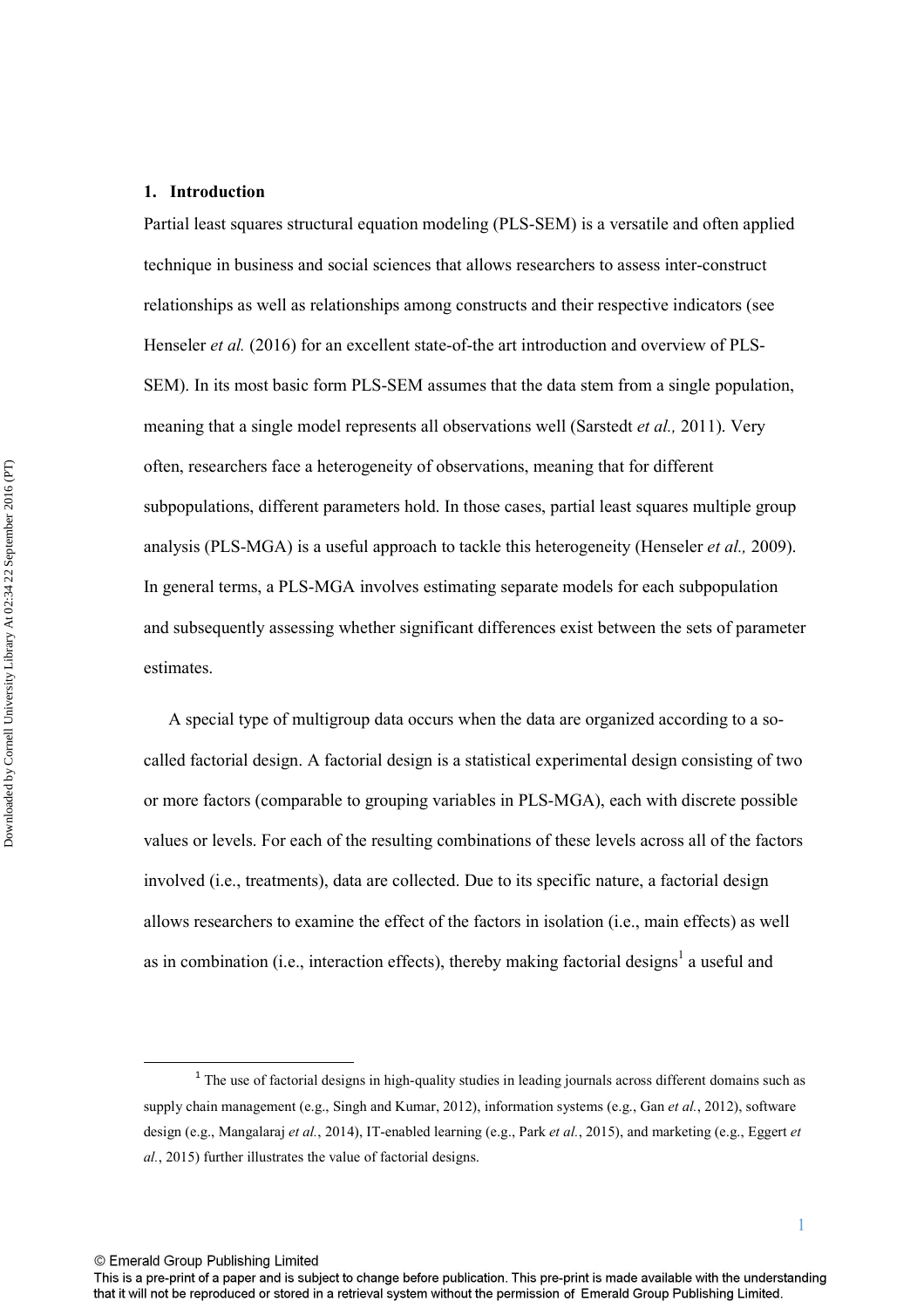efficient approach for business and management researchers (Neter *et al*., 1996; Montgomery, 2012).

Regular PLS-MGA analysis, which analyses the effect of a single grouping variable, may be used to assess the main effects but is incapable of assessing interaction effects that stem from the use of a factorial design. In this paper a new approach called partial least squares factorial structural equation modeling (PLS FAC-SEM) is introduced that enables researchers to assess the main and interaction effects resulting from an underlying factorial design on PLS-SEM parameter estimates. Compared to the existing arsenal of PLS-SEM analyses, the PLS FAC-SEM approach offers its users an additional and unique insight in their (experimental) data.

As can be concluded from the opening paragraphs, the introduction of PLS FAC-SEM involves a methodological contribution to the PLS-SEM domain. However, a methodological contribution is only truly valuable if it advances researchers' possibilities to gain novel insights from their data. Therefore, the best way to demonstrate the added value of PLS FAC-SEM is to use an example showing a particular situation that is recognizable for managers and researchers alike. Moreover, to illustrate how PLS FAC-SEM relates to other existing approaches we explicate the relevant links where necessary throughout the example.

A question of high practical relevance for a (marketing) manager of an airline concerns whether and how complaint handling perceptions depend on situational (e.g., attribution complexity; is it clear who's to blame? Yes; low attribution complexity vs. No; high attribution complexity) and customer characteristics (e.g., type of customer; private vs. business). This question can be tackled by conducting a (scenario-based) factorial experimental design in which both design factors (i.e., attribution complexity and type of customer) are crossed, resulting in a factorial design of four independent cells or groups: low attribution complexity-business customer; low attribution complexity-private customer; high

© Emerald Group Publishing Limited

This is a pre-print of a paper and is subject to change before publication. This pre-print is made available with the understanding that it will not be reproduced or stored in a retrieval system without the permission of Emerald Group Publishing Limited.

2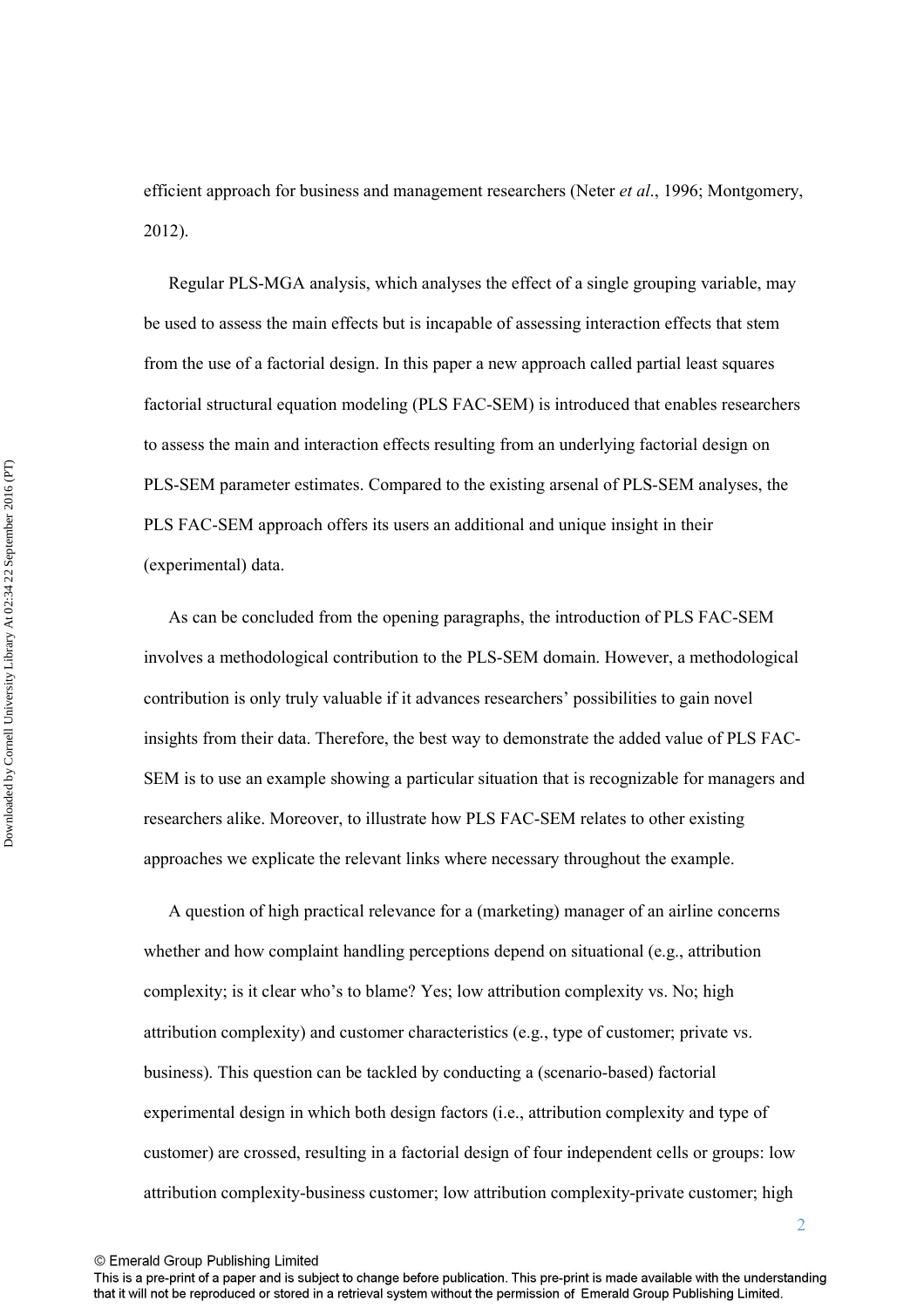attribution complexity-business customer and high attribution complexity-private customer. Regardless of the combination of design factor levels, each respondent is asked to fill out a survey containing items tapping their perceptions regarding constructs such as distributive justice (i.e., fairness of compensation), procedural justice (i.e., perceived fairness of complaint handling procedure), and satisfaction with complaint handling. These perceptions are generally assessed by means of Likert scales resulting in metric data.

Typically, this kind of factorial data are analyzed using n-way ANOVA allowing the researcher to address questions such as:

"Is satisfaction with complaint handling/distributive justice/procedural justice higher for situations in which there is high attribution complexity compared to situations in which there is low attribution quality?" *[Main effect design factor "attribution complexity"]*

 "Is satisfaction with complaint handling/distributive justice/procedural justice higher for business customers than for private customers?" *[Main effect design factor "type of customer"]*

 "Does the difference in satisfaction with complaint handling/distributive justice/procedural justice between business and private customers diminish when attribution complexity increases?" *[Interaction effect attribution complexity\*type of customer]*

Despite its undisputable value, an important shortcoming is that n-way ANOVA only focuses on the mean value of a single outcome (i.e., complaint handling satisfaction/distributive justice/procedural justice). That is, n-way ANOVA does not provide an answer to the question how model relationships vary as a function of the underlying factorial design. Put differently, n-way ANOVA is *incapable* of answering research questions such as:

"Does procedural justice have a larger impact on complaint handling satisfaction in situations where attribution complexity is high?" *[Main effect design factor "attribution complexity"]*

© Emerald Group Publishing Limited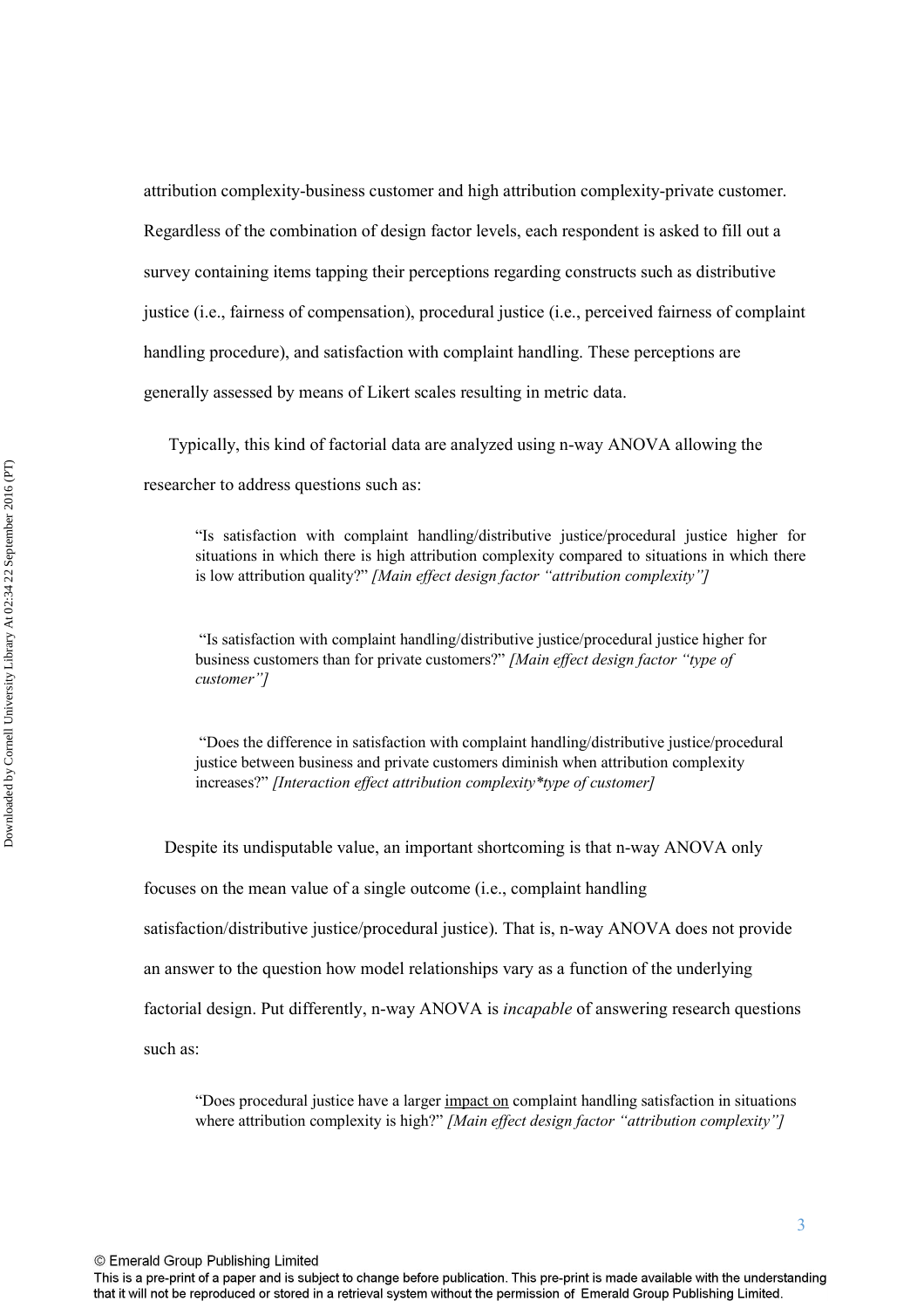"Does distributive justice have a larger impact on complaint handling satisfaction for private customers than for business customers?" *[Main effect design factor "type of customer"]*

"Does the greater impact of distributive justice over procedural justice on complaint handling satisfaction for private customers diminish when attribution complexity increases?" *[Interaction effect attribution complexity\*type of customer]*

Indeed, PLS-MGA (see also Henseler *et al.* (2009)) can be used to address the effects of the design factors on the relationships in isolation (i.e., main effects), but this analysis would leave the question regarding of how the effect of one design factor on the inter-construct relationships depends on the other design factor (i.e., interaction effect) *unanswered*.

To address the last research questions involving the combined impact of design factors  $(i.e., interaction effect)$  on relationships<sup>2</sup>, Iacobucci *et al.* (2003) proposed an approach called FAC-SEM (i.e., factorial structural equation models). That is, FAC-SEM combines the strengths of n-way ANOVA (i.e., ability to analyze interaction effects) and multiple group analysis (MGA) (i.e., focus on relationships) in a single approach. Although the FAC-SEM approach allows researchers to obtain a deeper and unique understanding of factorial data, it is hitherto only available in a covariance-based structural equation modeling (CB-SEM) context.

The aim of the current study is to extent the FAC-SEM approach to a PLS-SEM context and to provide a step-by-step guideline that shows how to apply the PLS FAC-SEM approach in practice. The significance of introducing PLS FAC-SEM in addition to the originally developed CB FAC-SEM can be seen from two perspectives. First, given the general, manifold advantageous features of PLS-SEM over CB-SEM (see also Sarstedt *et al.*, (2014); Hair *et al.*, (2011)), the introduction of PLS FAC-SEM will make the FAC-SEM methodology applicable in a larger number of practical research situations. Second, given the differences in underpinnings of PLS-SEM and CB-SEM (see also Rigdon (2012; 2014)), an

© Emerald Group Publishing Limited

l

 $2^{2}$  Note that the focus of this paper is on inter-construct or structural model relationships. Yet, the FAC-SEM approach can also be applied on measurement model relationships.

This is a pre-print of a paper and is subject to change before publication. This pre-print is made available with the understanding that it will not be reproduced or stored in a retrieval system without the permission of Emerald Group Publishing Limited.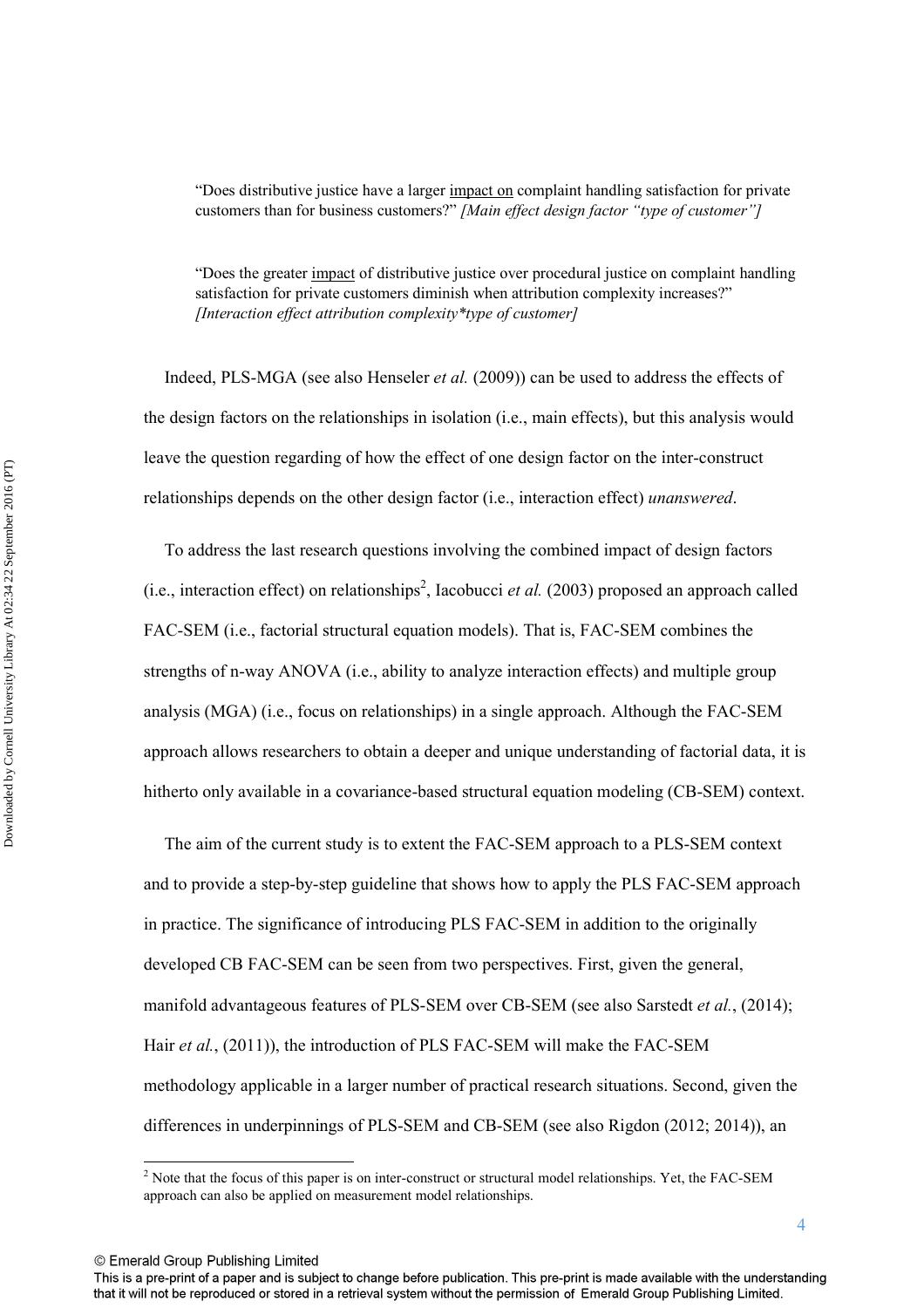extension of the FAC-SEM approach in a PLS-SEM context offers possibilities to apply the approach to more prediction-oriented research contexts.

The remainder of this paper is structured as follows. Section 2 provides a brief introduction of the key building blocks of the PLS FAC-SEM approach and discusses it added value. Section 3 is the core of the paper and contains a detailed illustrated step-by-step guideline of the PLS FAC-SEM approach. Finally section 4 summarizes the main conclusions.

#### **2. PLS FAC-SEM: Its Building blocks and introduction**

In order to fully appreciate the merits of PLS FAC-SEM, it is necessary to explain what is meant by factorial designs, main effects, and interaction effects. Furthermore, the characteristics of the two methodological approaches to which PLS FAC-SEM is closely linked, that is, n-way ANOVA and MGA, need to be understood. Finally, the merits of PLS FAC-SEM over CB FAC-SEM are underscored.

# *2.1 Factorial designs*

A factorial design is a statistical experimental design used to assess the effects of two or more design factors<sup>3</sup> simultaneously. Each design factor consist of a (not necessarily equal) number of levels. The treatment conditions in a factorial design are combinations of the factor levels. Figure 1 panel A provides a graphical overview of a factorial design consisting of two design factors (i.e., A and B), each having two levels (i.e.,  $a_1$ ,  $a_2$ ,  $b_1$ , and  $b_2$ ), resulting in four cells  $(i.e., a_1b_1, a_1b_2, a_2b_1, and a_2b_2)^4$ .

© Emerald Group Publishing Limited

<sup>&</sup>lt;sup>3</sup> It is important to explicitly note that the term factor in the context of a factorial design, and thus PLS FAC-SEM, has a different meaning than what is usually implied by this term in PLS-SEM (i.e., a construct as implied by the common factor model). In order to avoid unnecessary confusion, we therefore decide to refer to the factor in a factorial design as *design factor*.

<sup>&</sup>lt;sup>4</sup> Without loss of generalizability we focus on  $2*2$  factorial designs. Factorial designs with more than two factors are possible as well as factorial designs in which factors have more than two levels.

This is a pre-print of a paper and is subject to change before publication. This pre-print is made available with the understanding that it will not be reproduced or stored in a retrieval system without the permission of Emerald Group Publishing Limited.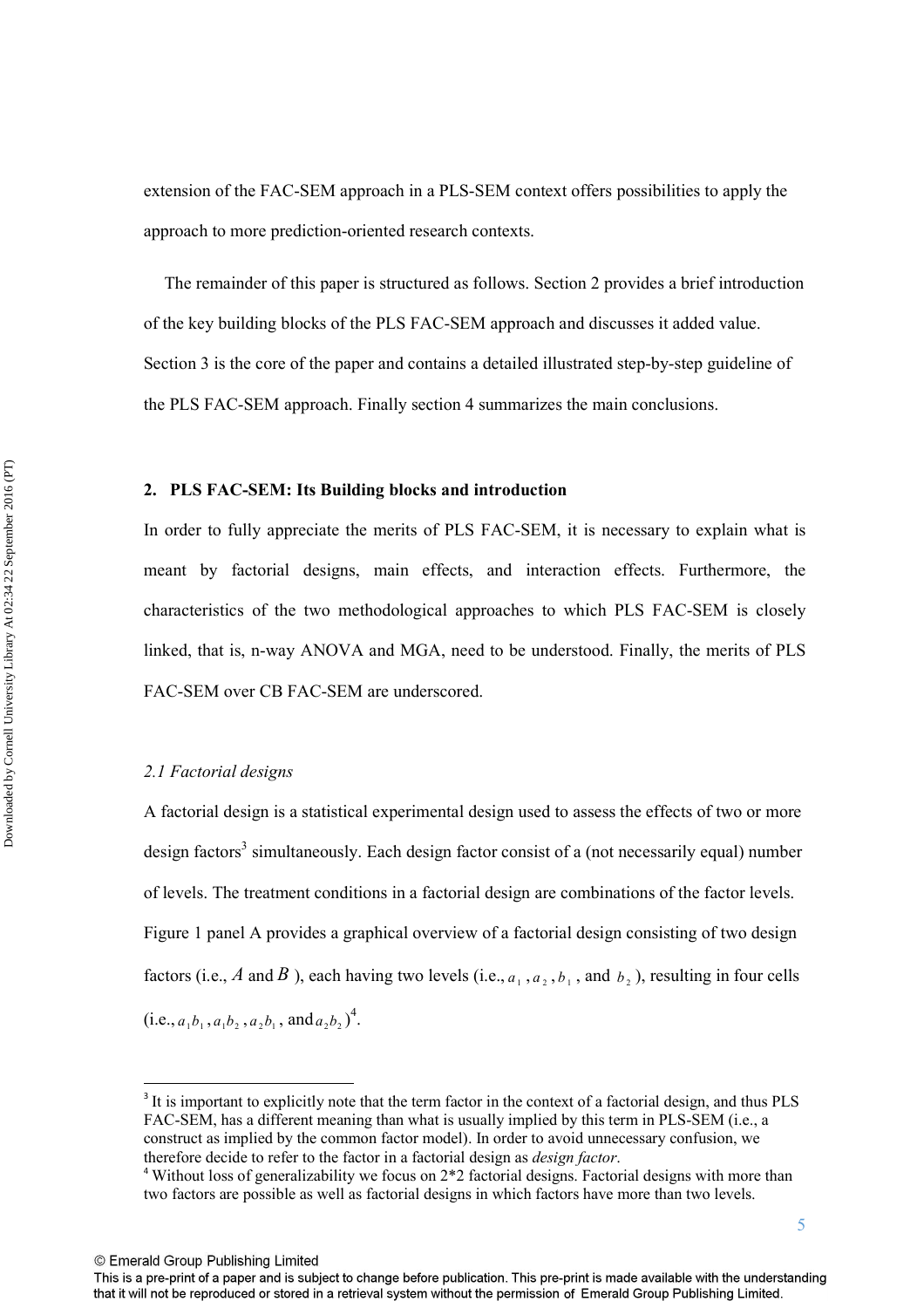#### [INSERT FIGURE 1 ABOUT HERE PLEASE]

#### *2.2 Main and interaction effects*

The arrangement of a factorial design is such that information can be obtained about the influence of each of the design factors separately (i.e., main effects) and about how the design factors combine to influence relevant outcomes (i.e., interaction effects). Each design factor's main effect involves the impact of that design factor on a particular outcome disregarding the impact of the other design factor. The interaction effect assesses how the impact of a design factor on an outcome depends on the level of the other design factor. Put differently, the presence of a significant interaction effect indicates that the impact of a design factor is not constant across levels of the other factor. For an extensive treatment of main and interaction effects the interested reader is referred to Keppel (1991) and Montgomery (2012). As can be seen in Figure 1 panel D factorial designs imply hypotheses for each separate main effect as well as their interaction effect.

# *2.3 n-way ANOVA*

Typically, n-way ANOVA is used to assess how the mean value of an outcome variable differs as a result of the design factors making up the factorial design (see also Figure 1 panel B). Consistent with the distinct nature of factorial designs, a pivotal feature of n-way ANOVA is its ability to unravel the variance present in some metric outcome variable to determine whether the mean value of this outcome can be explained by the design factors separately (i.e., main effects) and/or the design factors in combination (i.e., interaction effects). For an overview of the statistical hypotheses underlying associated with n-way ANOVA, see Figure

© Emerald Group Publishing Limited

Moreover, no restrictions apply to whether the number of levels per factor need to be equal. The proposed PLS FAC-SEM approach can also be applied to factorial designs that deviate from the 2\*2 format employed in this paper.

This is a pre-print of a paper and is subject to change before publication. This pre-print is made available with the understanding that it will not be reproduced or stored in a retrieval system without the permission of Emerald Group Publishing Limited.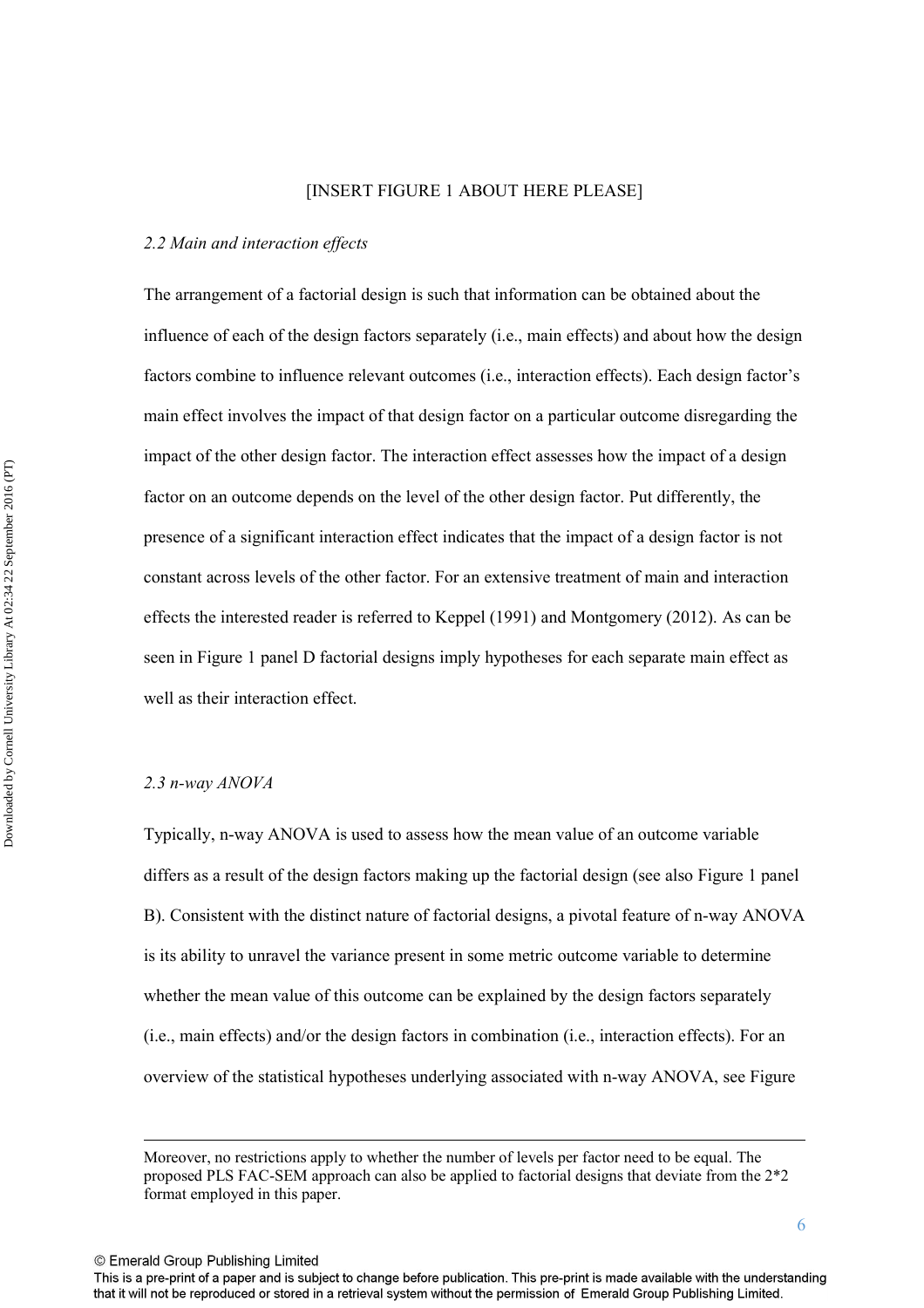1 Panel D. For illustrative questions that can be addressed with n-way ANOVA, see also the first set of research questions mentioned in the introduction of this study.

It should be noted that ANOVAs can also be conducted using standard PLS-SEM software as explained and illustrated by Streukens *et al*. (2010).

# *2.3 Multi-group analysis (MGA)*

Despite n-way ANOVA's key feature to assess both main effects and interaction effects, a notable shortcoming is its focus on an outcome's mean value, rather than on relationships. As such, research questions involving the impact of design factors on parameters associated with the relationships among different constructs (see for examples the second set of question in the introduction) and/or relationships among constructs and their respective measures cannot be assessed using n-way ANOVA.

Traditional MGA, regardless of whether it is applied in a PLS-SEM context or not, is only capable of assessing the impact of design factors on inter-construct relationships in isolation (i.e., main effects), thereby failing to take into account possible interaction effects that may exist between design factors. Failing to take into account possible interaction effects may lead to erroneous conclusions regarding the main effects as interaction effects per definition mean that the main effect of one design factor is not constant for different levels of the other design factor.

*2.4 FAC-SEM* 

Downloaded by Cornell University Library At 02:34 22 September 2016 (PT) Downloaded by Cornell University Library At 02:34 22 September 2016 (PT)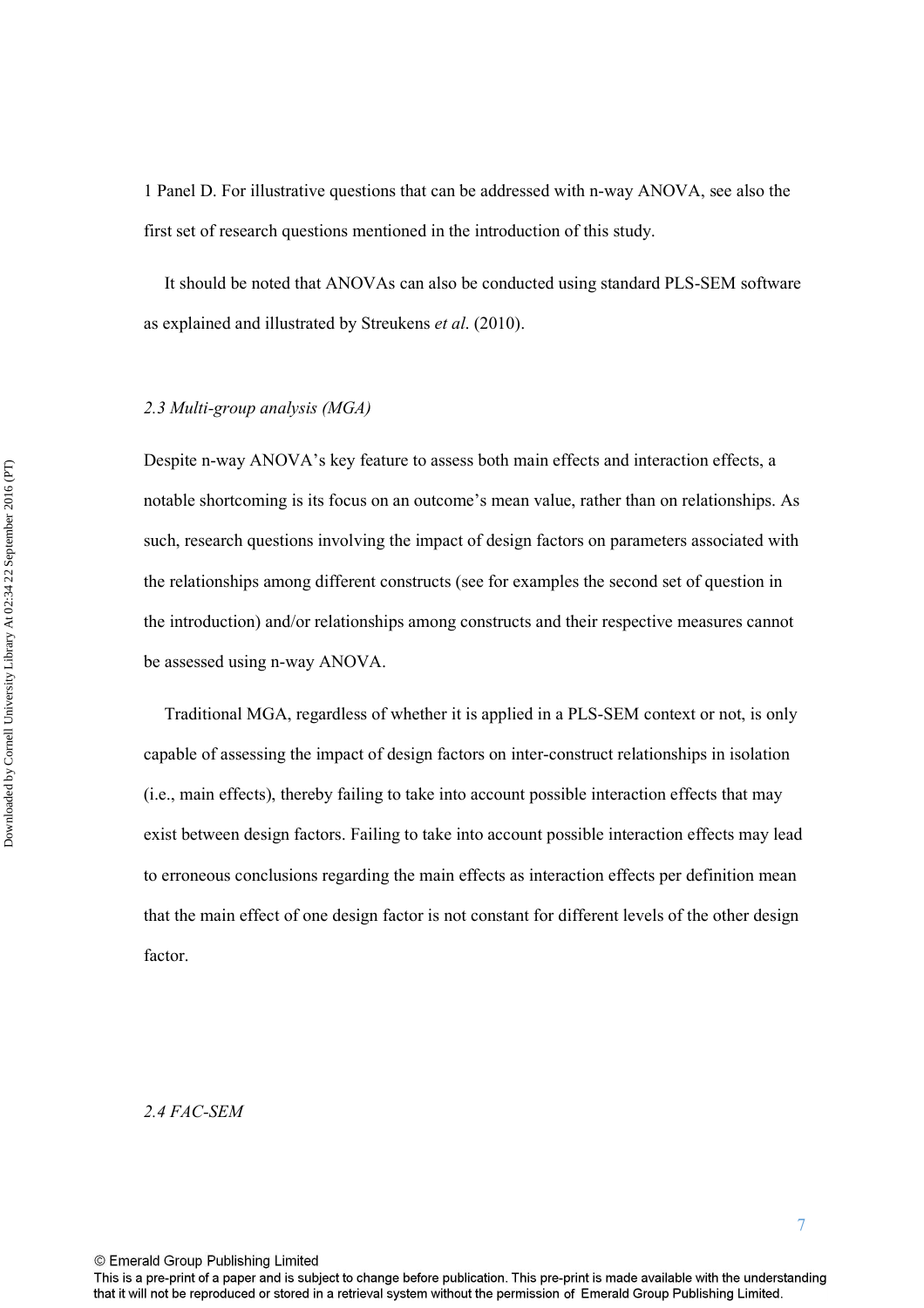Originally developed by Iacobucci *et al.* (2003), FAC-SEM is as special kind of MGA in which the different groups represent the different cells of a factorial design. The purpose of FAC-SEM is to statistically test whether and how model relationships vary significantly as a function of the underlying factorial design, both in terms of main and/or interaction effects. As also shown in Figure 1 panel C, FAC-SEM's scope of investigation involves model parameters describing relationships rather than construct means.

Figure 2 below illustrates the added value of FAC-SEM relative to n-way ANOVA and MGA. Basically, FAC-SEM combines the ability to assess the influence of both main and interaction effects of design factors (cf. n-way ANOVA) with a focus on relationships (cf. MGA). As a result FAC-SEM is capable of tackling research questions that are left unanswered by opting for n-way ANOVA or traditional MGA thereby allowing researchers to gain a new and unique insight in their factorial data. In terms of the example put forward in the introduction, the unique type of research question FAC-SEM can address involves how design factors in combination (i.e., interaction effect) have an impact on model relationships (see also the last research question put forward in the introduction).

# [INSERT FIGURE 2 ABOUT HERE PLEASE]

# *2.5 PLS FAC-SEM*

Similar to the general distinction between PLS-SEM and CB-SEM (see also Henseler *et al.*, 2016, Sarstedt *et al.*, 2014), extending the principles of the FAC-SEM approach as originally developed by Iacobucci *et al.* (2003) for CB-SEM to a PLS-SEM context opens up a plethora of new possibilities to apply the FAC-SEM approach. More specifically, the introduction of PLS FAC-SEM makes FAC-SEM analysis a realistic option for studies that involve more complex models, models that contain composites or a combination of composites and common factors, and situations which do not meet the stringent distributional assumptions

© Emerald Group Publishing Limited

This is a pre-print of a paper and is subject to change before publication. This pre-print is made available with the understanding that it will not be reproduced or stored in a retrieval system without the permission of Emerald Group Publishing Limited.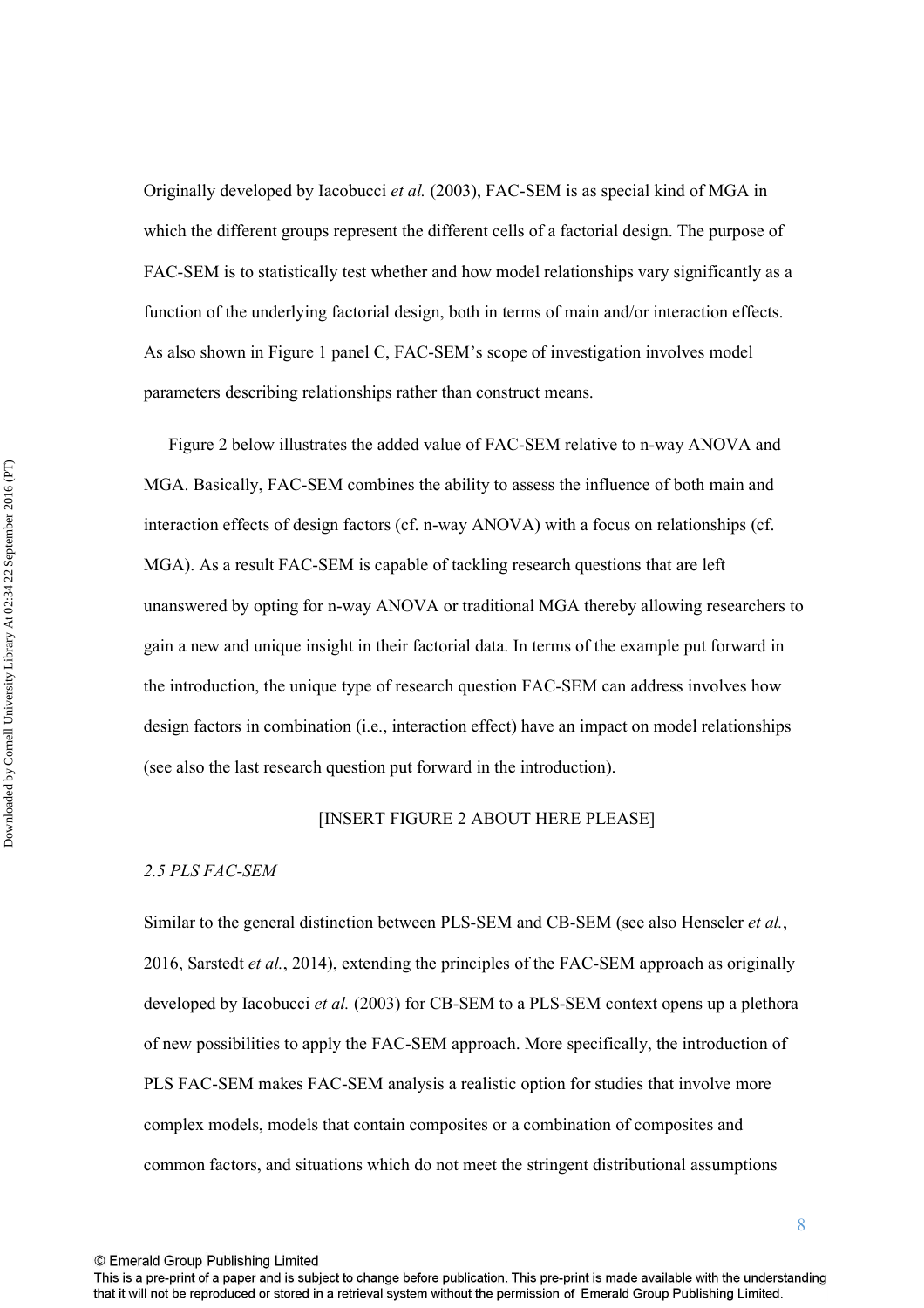and sample size requirements associated with CB-SEM. In a similar vein, PLS FAC-SEM is suitable for research contexts that focus on prediction rather than explanation (cf. Hair *et al.*, 2011). Finally, it needs to be stressed that PLS FAC-SEM can also be used in combination with consistent partial least squares (PLSc) estimation as developed by Dijkstra and Henseler (2015a, 2015b). PLSc introduces a correction for structural model estimates when PLS is applied to reflectively measured constructs (i.e., common factors) thereby avoiding inflation of the path coefficients and thus reducing the probability of type I errors. PLSc is applicable to models that contain both common factors and composites, yet PLSc only corrects those constructs that are reflective (see also Dijkstra and Henseler, 2015a, 2015b).

## **3. The PLS FAC-SEM methodology: a step-by-step guide and illustration**

Performing a PLS FAC-SEM analysis requires a sequence of steps that is summarized below in Figure 3. Although not explicitly mentioned in Figure 3, it is important to emphasize that before conducting the actual PLS FAC-SEM analysis, data on the underlying factorial design (i.e., variables denoting of the factors (and the treatments)) need to be included in the dataset. Furthermore, similar to traditional PLS-MGA, the data collection procedures as well as the model need to be identical across the cells of the factorial design under study.

## [INSERT FIGURE 3 ABOUT HERE PLEASE]

The remainder of this section provides a detailed explanation of these steps. In order to further clarify the steps involved in PLS FAC-SEM we start in paragraph 3.1 with the introduction of a real-life example that will be used throughout the remainder of this section.

© Emerald Group Publishing Limited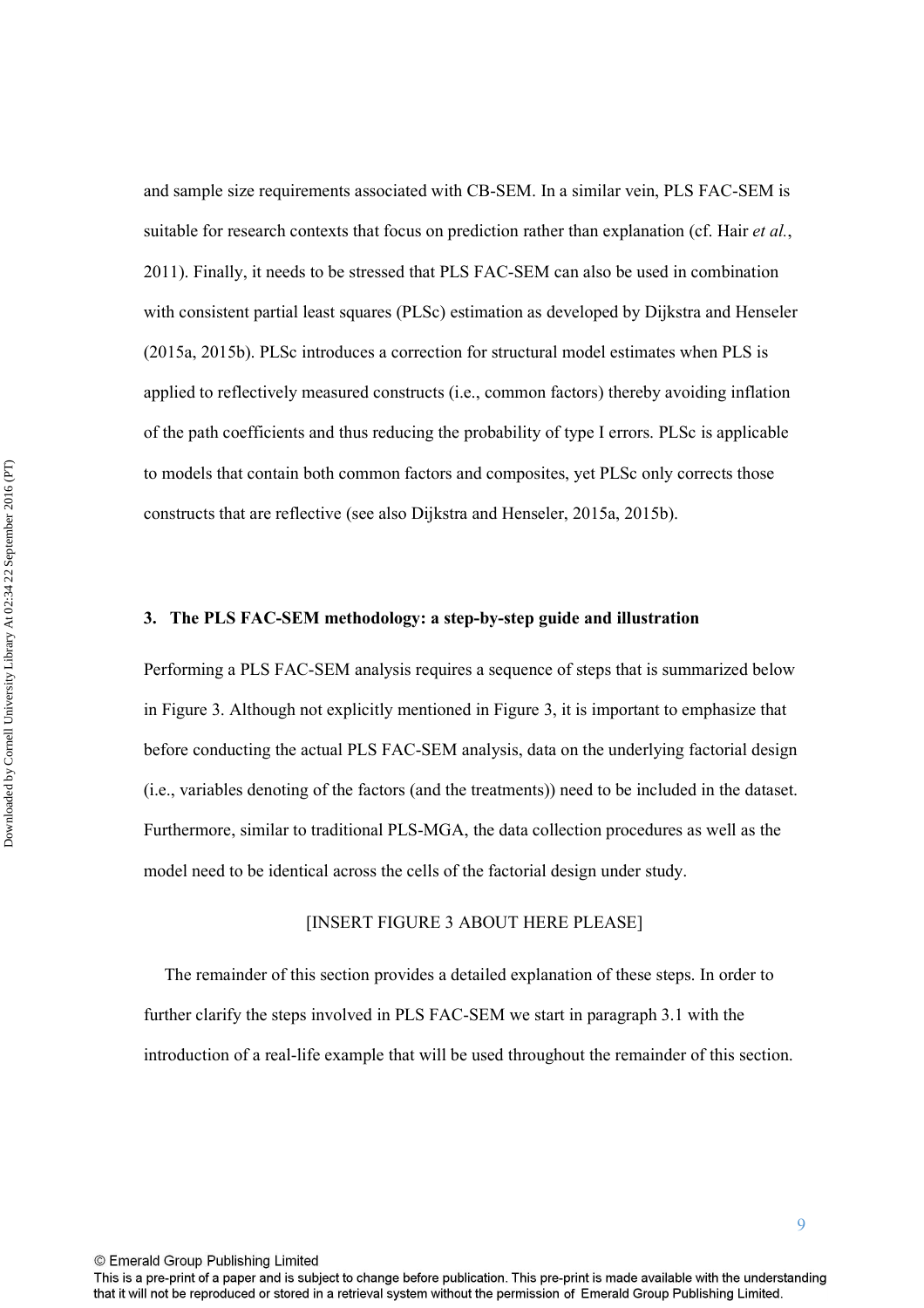Perceived customer value is a key determinant of customer behavior. Research by Leroi-Werelds *et al.* (2014) assessed the performance of the four alternative measurement methods that are most commonly used in empirical studies (i.e., the value measurement methods proposed respectively by Dodds *et al.* (1991); Gale (1994); Woodruff and Gardial (1996); Holbrook (1999)). Their performance was assessed in terms of their predictive ability of customer's word of mouth intentions. Here, a customer value measurement method's predictive ability of word of mouth intentions was measured by the  $R<sup>2</sup>$  value of the latter construct with the particular customer value measurement method acting as a predictor.

Closer inspection of Leroi-Werelds e*t al.'s* (2014) results indicate that the differences in the predictive ability of customers' word of mouth intentions between the four value measurement methods vary across settings (see for an overview of these results Table A1 in Appendix A). In this context, differences in predictive ability or relative performance reflect the differences in the amount of variance explained (i.e.,  $R^2$  value) for the criterion construct (i.e., customer's word of mouth intent) for two customer value measurement methods. For example, the relative predictive ability of Gale's (1994) method compared to Holbrook's (1999) method in terms of customer's word of mouth thus involves assessing the difference in  $R<sup>2</sup>$  values for the latter construct obtained when Gale's (1994) method was used as a predictor and when Holbrook's (1999) method was used as a predictor.

The aim of the current empirical study is to assess whether the relative performance of the four customer value measurement methods varies structurally as a function of product involvement and type of product. Besides the effect of level of product involvement and product type in isolation (i.e., main effects), we question whether the effect of product

l

<sup>5</sup> Details pertaining to the actual empirical study can be found in Appendix A as well as in Leroi-Werelds *et al*. (2014). This paragraph only pays attention to those details of the study related to the PLS FAC-SEM approach.

<sup>©</sup> Emerald Group Publishing Limited

This is a pre-print of a paper and is subject to change before publication. This pre-print is made available with the understanding that it will not be reproduced or stored in a retrieval system without the permission of Emerald Group Publishing Limited.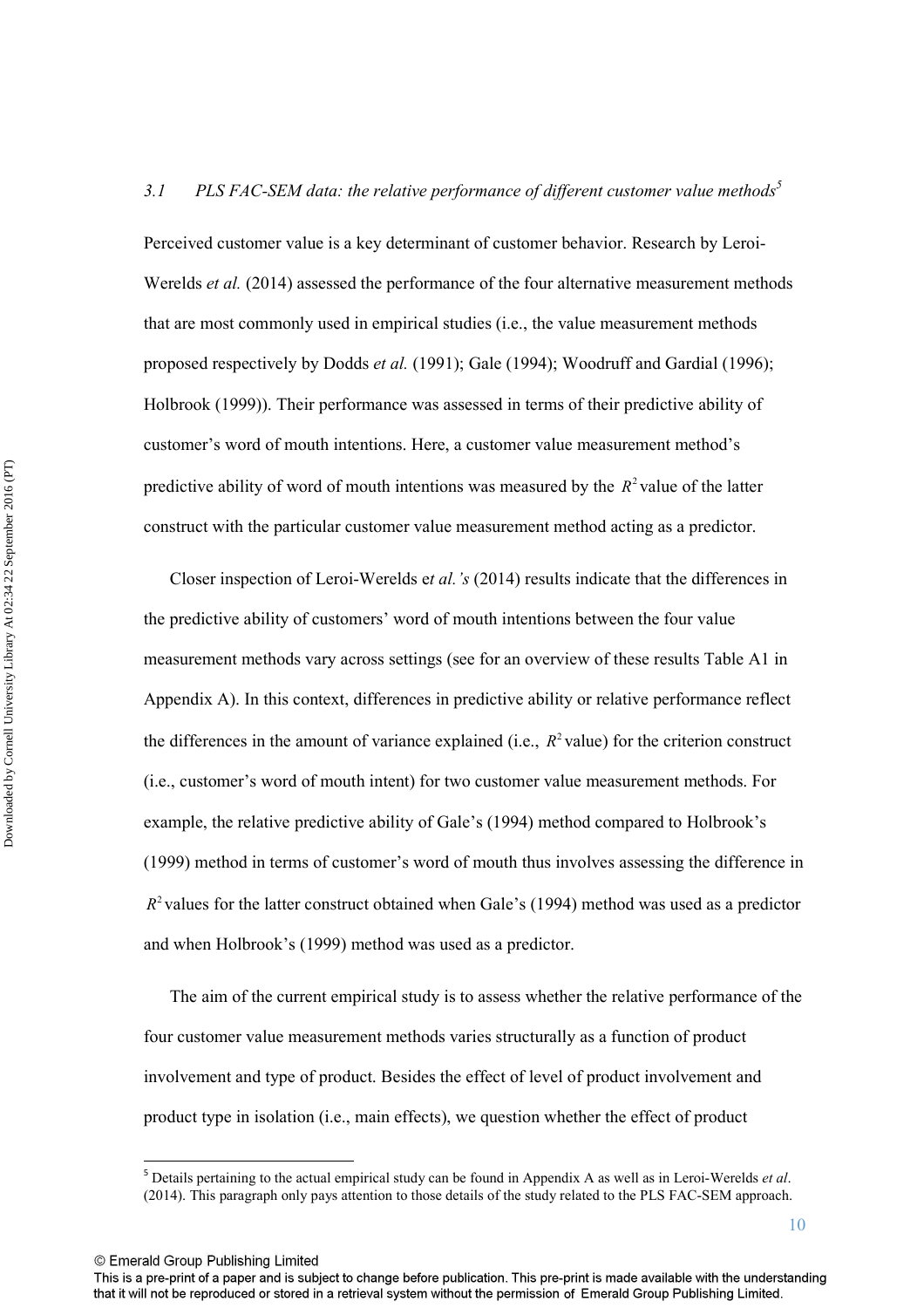involvement on relative predictive ability is dependent on product type (i.e., interaction effect).

To address the abovementioned research question, the data collection is structured as a factorial design composed of two design factors. The first design factor is the level of involvement and consists of two levels (i.e., low and high). The second design factor is the type of offering, which also consists of two levels (i.e., think and feel). Figure 4 provides a graphical presentation of this factorial design as well as the abbreviation used throughout the remainder of this paper. Furthermore, Figure 4 provides information about the study contexts used to operationalize the different cells of the factorial design. The relevant PLS FAC-SEM substantive hypotheses as well as the relevant theoretical background can be found in Appendix A. Appendix A also contains a detailed explanation of how the substantive hypotheses translate into relationship parameters which will be central to the PLS FAC-SEM approach.

# [INSERT FIGURE 4 ABOUT HERE PLEASE]

The remainder of this section focuses on the relevant PLS FAC-SEM statistical hypotheses both in general terms as well as applied to the illustrative example.

# *3.2 PLS FAC-SEM: an illustrated step-by-step guideline*

The results of the PLS FAC-SEM analysis accompanying this step-by-step guideline are summarized below in Table 1 and will be discussed in detail for each of the steps below.

[INSERT TABLE 1 ABOUT HERE PLEASE]

© Emerald Group Publishing Limited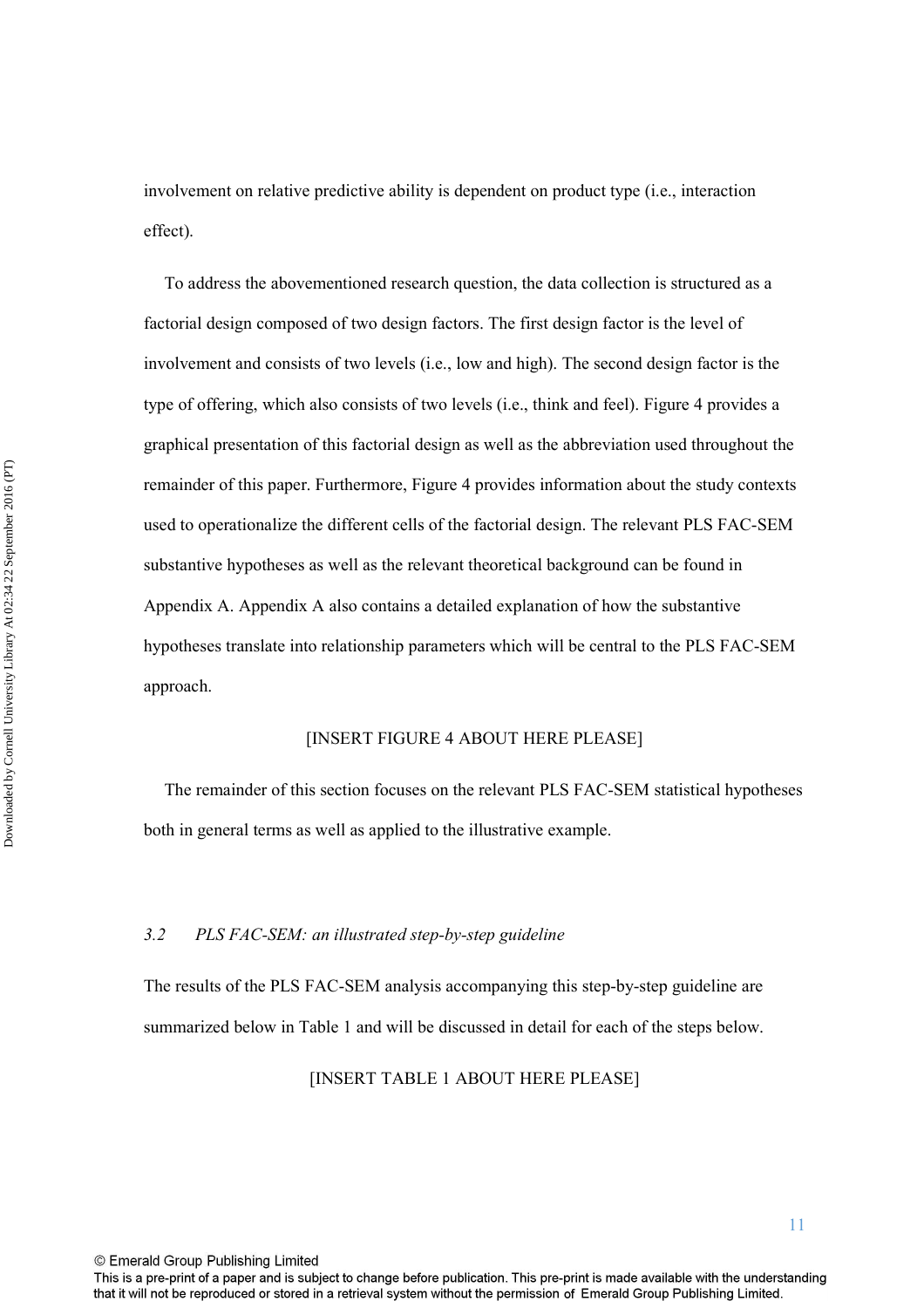In Table 1, the results mentioned under the heading "estimates per cell" are the average parameter values per cell. They can be used as descriptives to further unravel the nature of the main and/or interaction effects that take central stage in the PLS FAC-SEM analysis.

PLS FAC-SEM Step 1: The omnibus test. The first step in PLS FAC-SEM is to assess whether the structural model parameters are indeed different across the cells of the factorial design. In general terms (as also employed in Figures 1 and 3), this involves testing the following null hypothesis:

$$
H_0: \beta_i(a_1b_1) = \beta_i(a_1b_2) = \beta_i(a_2b_1) = \beta_i(a_2b_2)
$$

To test this null hypothesis Sarstedt *et al.*'s (2011) omnibus test of group differences is needed. Note that Sarstedt *et al.*'s (2011) omnibus test cannot be conducted using regular PLS-SEM software packages. In order to perform this test a SAS-code was written which can also be found in Appendix B.

Rejection of the omnibus test's null hypothesis indicates that the model relationships (denoted by  $\beta$ <sub>i</sub>) vary as a function of the underlying factorial design. Whether the differences are due to significant interaction effects and/or main effects needs to be assessed in the remaining PLS FAC-SEM steps. If the omnibus test's null hypotheses cannot be rejected, the parameter under investigation is equal across all cells of the factorial design implying that the underlying factorial design does not have an impact on the parameter's magnitude. In this case, the PLS FAC-SEM analysis stops.

© Emerald Group Publishing Limited

This is a pre-print of a paper and is subject to change before publication. This pre-print is made available with the understanding that it will not be reproduced or stored in a retrieval system without the permission of Emerald Group Publishing Limited.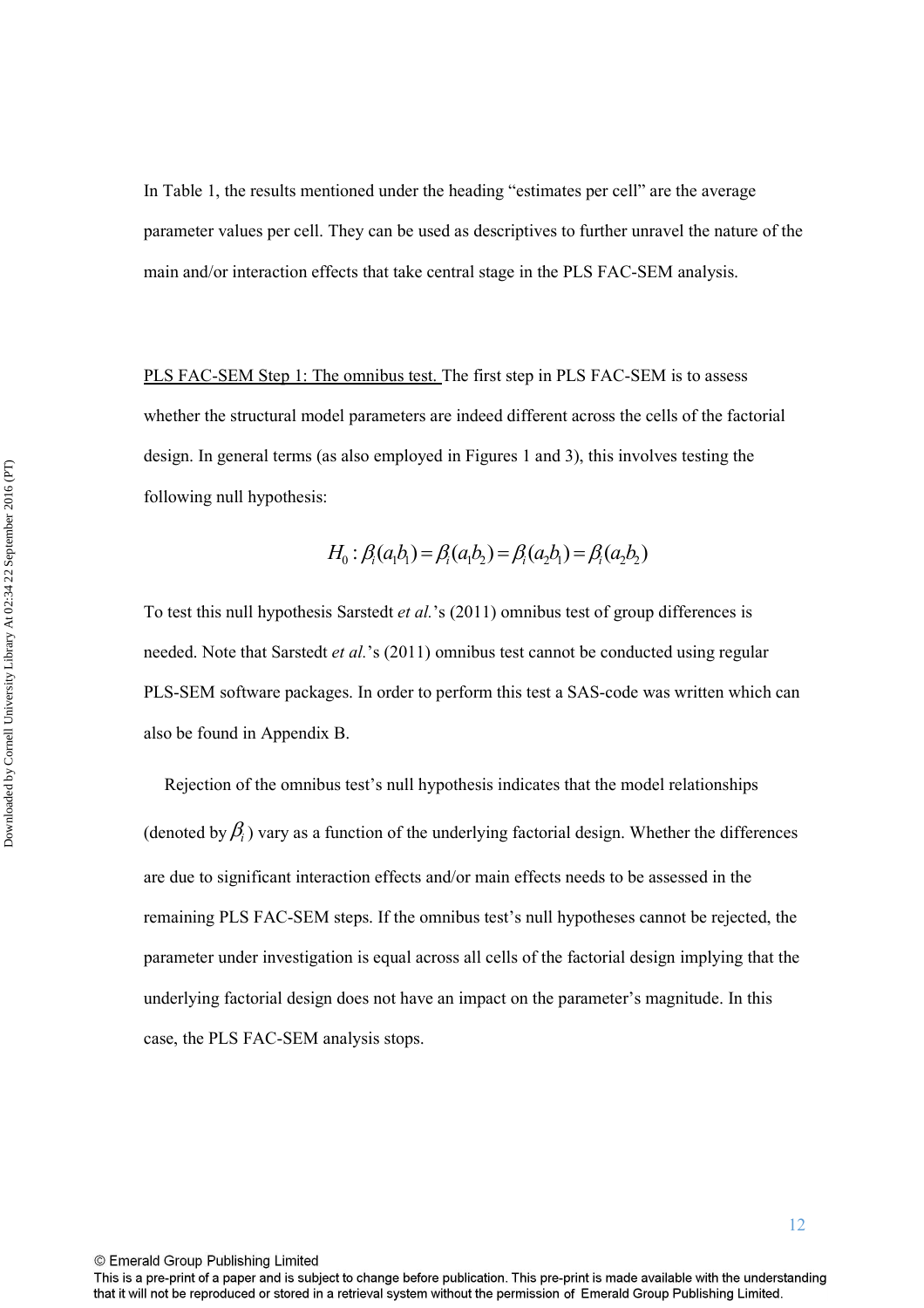In terms of the empirical illustration at hand, the first step of the PLS FAC-SEM approach involves testing three<sup>6</sup> omnibus tests. That is, one omnibus test for each pair of customer value methods that we compare (i.e., comparison Woodruff and Gardial vs. Gale; Holbrook vs. Gale; Holbrook vs. Woodruff and Gardial). Specifically, this boils down to the three null hypotheses presented in Exhibit 1.

# **Exhibit 1: Null hypotheses omnibus tests**

*Omnibus test hypothesis for the comparison Woodruff & Gardial vs. Gale*  $H_0: \Delta_{WGGA}(LQFe) = \Delta_{WGGA}(HiFe) = \Delta_{WGGA}(LQTh) = \Delta_{WGGA}(HiTh)$ *Omnibus test hypothesis for the comparison Holbrook vs. Woodruff & Gardial*  $H_0: \Delta_{HR-WG}(LQFe) = \Delta_{HR-WG}(HiFe) = \Delta_{HR-WG}(LQTh) = \Delta_{HR-WG}(HiTh)$ *Omnibus test hypothesis for the comparison Holbrook vs. Gale*  $H_0: \Delta_{HB-GA}(LaFe) = \Delta_{HB-GA}(HiFe) = \Delta_{HB-GA}(LaTh) = \Delta_{HB-GA}(HiTh)$ 

In Exhibit 1, ∆ refers to the difference in predictive ability or relative performance (i.e., difference in  $R<sup>2</sup>$  values for customer's word of mouth intentions as predicted by the different value measurement methods) and the letters *WG*, *GA*, and *HB* respectively denote the customer value measurement methods of Woodruff and Gardial, Gale, and Holbrook. Furthermore, the cell of the factorial design is denoted by the abbreviations in parentheses. Similar as in Figure 4, *Lo* indicates low involvement and *Hi* indicates high involvement. Whereas *Fe* and *Th* respectively indicate feel and think offerings.

As shown in Table 1, the results of the omnibus tests reveal that for each of the three customer value method-comparisons the null hypothesis can be rejected (all  $p < 0.001$ ). This

© Emerald Group Publishing Limited

l

<sup>&</sup>lt;sup>6</sup> As explained in Appendix A as well as in the work of Leroi-Werelds *et al.* (2014) the value measurement method put forward by Dodds *et al.* (1991) does not possess favorable psychometric properties and will therefore be excluded from the PLS FAC-SEM analysis.

This is a pre-print of a paper and is subject to change before publication. This pre-print is made available with the understanding that it will not be reproduced or stored in a retrieval system without the permission of Emerald Group Publishing Limited.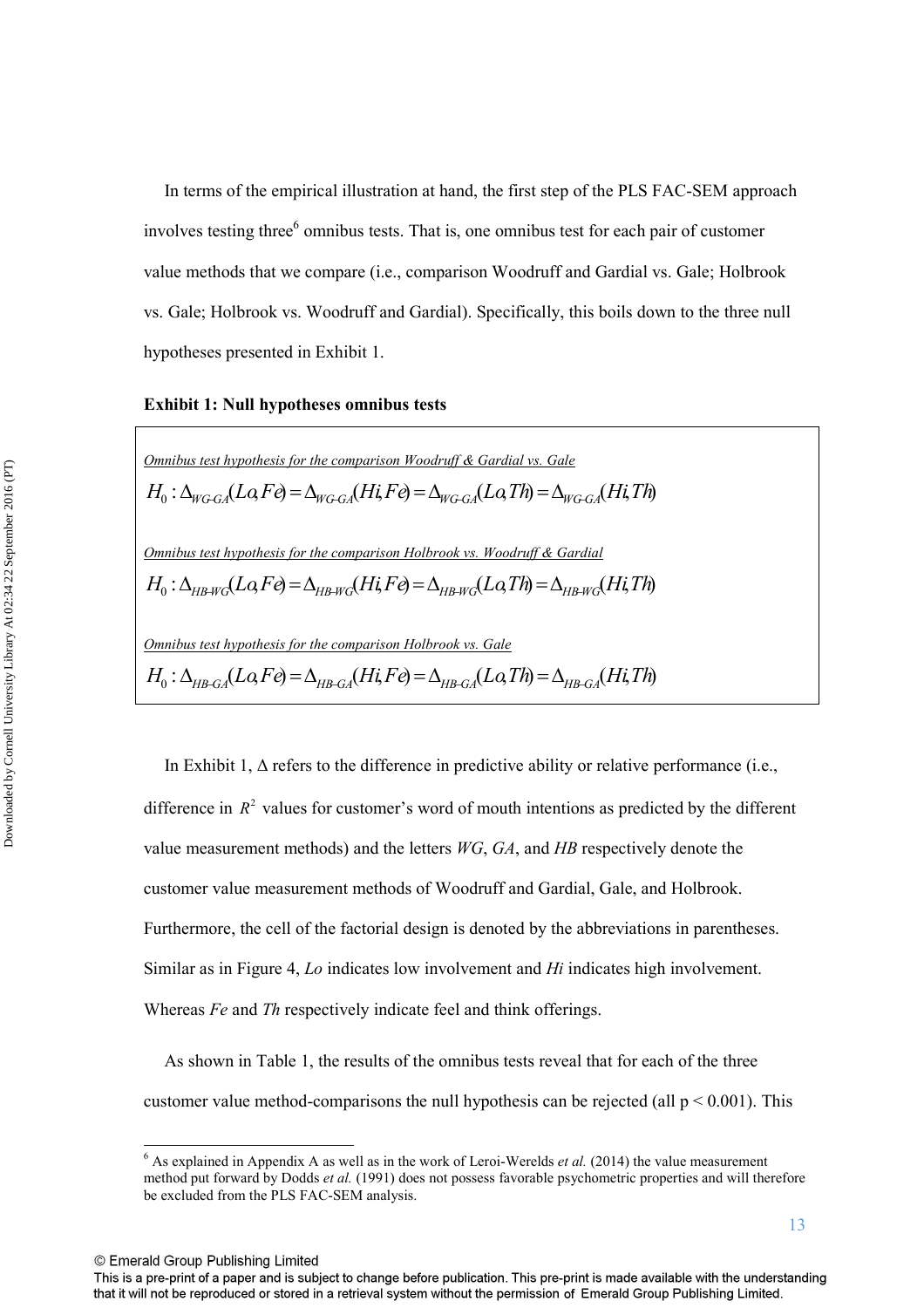indicates that the parameter estimates across the cells of the factorial design are not equal. In terms of the application at hand, the rejection of the omnibus null hypotheses implies that the relative performance of two value measurement methods differs as a function of the level of involvement, the type of offering, and/or their interaction. The subsequent steps are needed to further assess the nature of the across-cells parameter differences.

PLS FAC-SEM Step 2: Assessing interaction effects Similar to n-way ANOVA, upon rejection of the omnibus test's null hypothesis, the PLS FAC-SEM analysis continues with the assessment of the highest-order statistically significant interaction (cf. Keppel, 1991). The rationale for this lies in the fact that a significant  $n<sup>th</sup>$ -order interaction effect implies that the lower  $(n-1)$ <sup>th</sup> effect is not constant and therefore can only be meaningfully interpreted when the higher order interaction effect is ignored. For example, in a 2\*2\*2 factorial design, a significant third-order the interaction effect implies that the magnitude and/or nature of a second-order interaction effect depends on the level of a third design factor. Ignoring the significant third-order interaction, would lead to the false conclusion that there is a particular second-order interaction effect that is the same for all levels of the third design factor, whereas in reality it might be that a second-order interaction exists for a particular level of the third design factor and there is no (or different) second-order interaction effect for another level of the third design factor. In turn, significant second-order interaction effects indicate that a factor's main effect depends on the level of the other factor involved in the secondorder interaction effect. Again, ignoring the interaction effect may lead to erroneous conclusions about the magnitude and/or presence of the lower level effects. Empirical studies by Hui *et al.* (2004) and Van Dolen *et al.* (2008) provide examples of how significant higherorder interaction effects influence the interpretation of lower order effects.

© Emerald Group Publishing Limited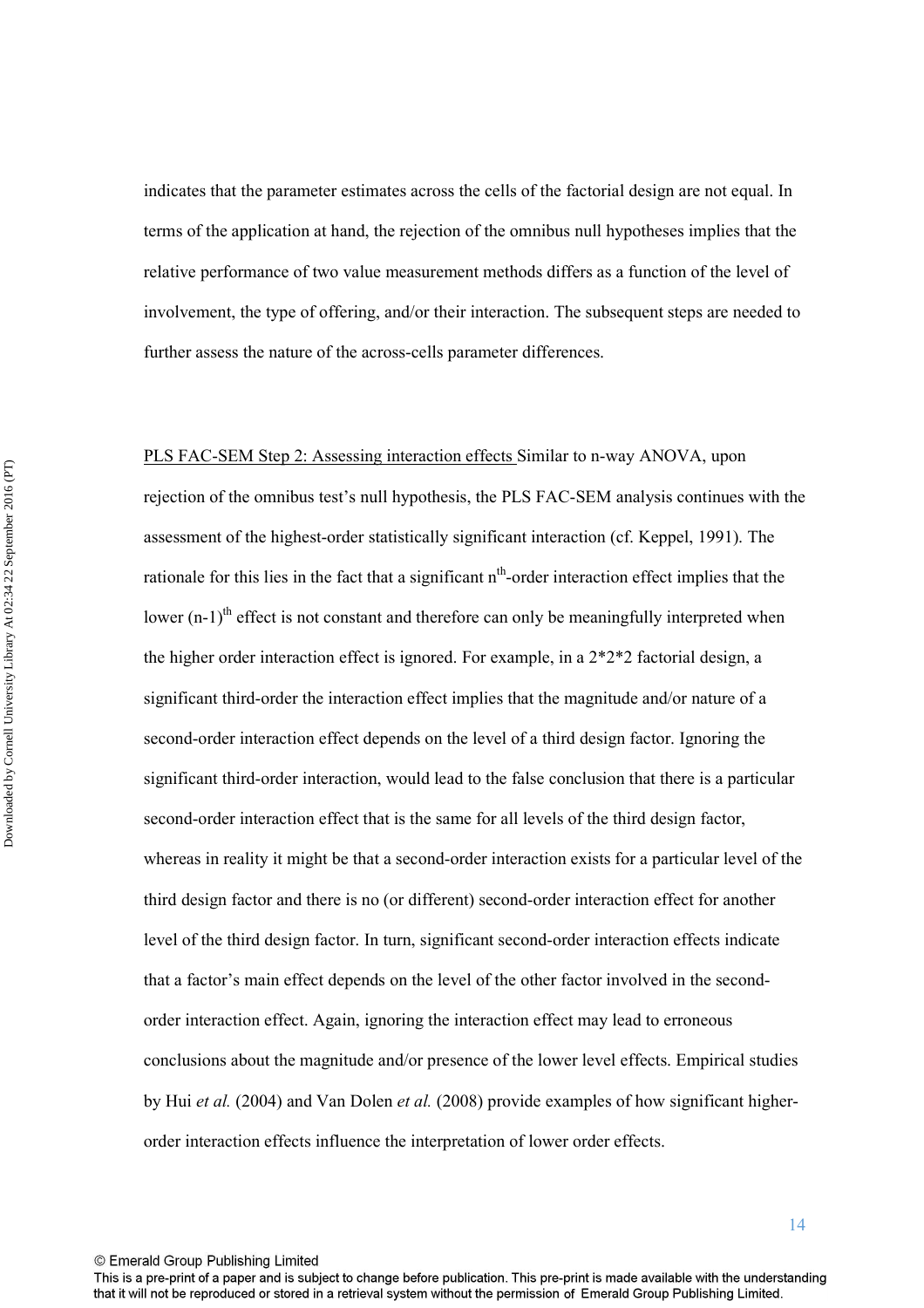To examine whether an interaction effect exists, the bootstrap estimates obtained in the first step of Sarstedt *et al*. 's (2011) omnibus test are used to construct bias-corrected percentile confidence intervals to test the null hypothesis whether the difference in parameter estimate stemming from one design factor remains unaffected by the other design factor. For a detailed explanation of how to construct bias-corrected percentile bootstrap confidence intervals see Streukens *et al.* (2010) and Streukens and Leroi-Werelds (2016). For this study, all confidence intervals were constructed in Microsoft Excel using the relevant bootstrap output from smartPLS 3.0 (Ringle *et al.*, 2015) as a starting point.

In terms of the factorial design presented in Figure 1, the following general null hypothesis applies for the interaction effect:

$$
H_0: |\beta_i(a_1b_1) - \beta_i(a_1b_2)| - |\beta_i(a_2b_1) - \beta_i(a_2b_2)| = 0
$$

Rejection of the interaction effect's null hypothesis (i.e., the confidence interval contains the value zero), implies that a design's factor effect on the structural relationships under study depends on the level of the other design factor.

When a significant interaction effect is evidenced, the researcher is advised to create a socalled interaction plot to gain further insight in the nature of the interaction effects. An interaction plot is a graph containing the mean parameter values for each cell of the factorial design. The x-axis of the interaction plot contains the different levels of one design factor. The interaction plot contains lines (equal to the number of levels of the other design factor) that connect the mean parameter values of the cells corresponding to a particular level of the other design factor (see Keppel (1991) Chapter 9 for a detailed overview of the construction of interaction plots). Note that the in-depth inspection of the interaction effect is strongly driven by theoretical considerations (i.e., what does the substantive literature hypothesize in terms of an interaction effect). That is, which design factor is used to represent the lines in an

© Emerald Group Publishing Limited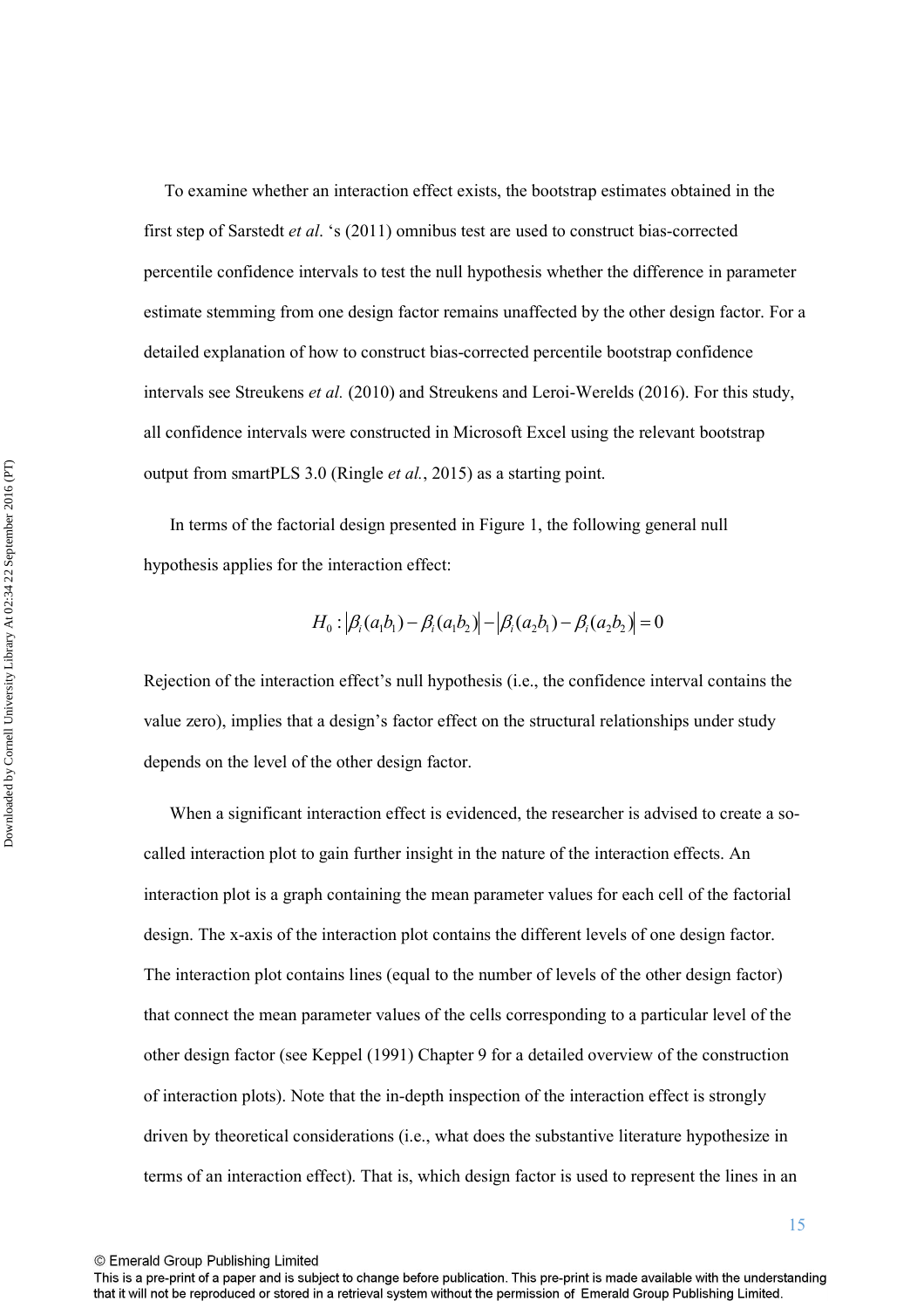interaction plot and which factor is placed on the x-axis, is a decision that should be in line with the underlying substantive theory.

For the empirical study at hand, three (second-order) interaction effects are relevant (i.e., one for each of the three pair-wise customer value methods comparisons), leading to the three null hypotheses presented in Exhibit 2 (same notation applies as used in Exhibit 1).

**Exhibit 2: Null hypotheses interaction effects** 

Interaction effect hypothesis for the comparison Woodruff & Gardial vs. Gale  
\n
$$
H_0: |\Delta_{WG-GA}(Lo, Fe) - \Delta_{WG-GA}(Lo, Th)| = |\Delta_{WG-GA}(Hi, Fe) - \Delta_{WG-GA}(Hi, Th)|
$$
\n
$$
\frac{H_0: |\Delta_{HG-GA}(Lo, Fe) - \Delta_{HG-GA}(Lo, Th)| = |\Delta_{HB-WG}(Hi, Fe) - \Delta_{HB-WG}(Hi, Th)|}{\frac{H_0: |\Delta_{HB-WG}(Lo, Fe) - \Delta_{HB-GW}(Lo, Th)|}{\frac{H_0: |\Delta_{HB-GA}(Lo, Fe) - \Delta_{HB-GW}(Lo, Th)|}{\frac{H_0: |\Delta_{HB-GA}(Lo, Fe) - \Delta_{HB-GA}(Lo, Th)|}} = |\Delta_{HB-GA}(Hi, Fe) - \Delta_{HB-GA}(Hi, Th)|}
$$

As can also be seen in Table 1, a significant interaction effect is present for two out of the three comparisons (Woodruff and Gardial vs. Gale: .14  $CI_{.95} = [.02; .25]$ ; Holbrook vs. Gale: .24 CI<sub>95</sub> = [.11; .38]). This implies that the difference in relative performance of the value measurement method of Woodruff and Gardial (Holbrook) compared to that of Gale between think and feel offerings depends on the level of involvement.

For these significant interaction effects, the corresponding interaction plots were constructed to gain a better understanding of the interaction effect. These interaction plots are shown in Figure 5 below. Inspection of the interaction plots shows that the interactions are disordinal in nature as the lines of the plot cross each other. To fully understand the exact

© Emerald Group Publishing Limited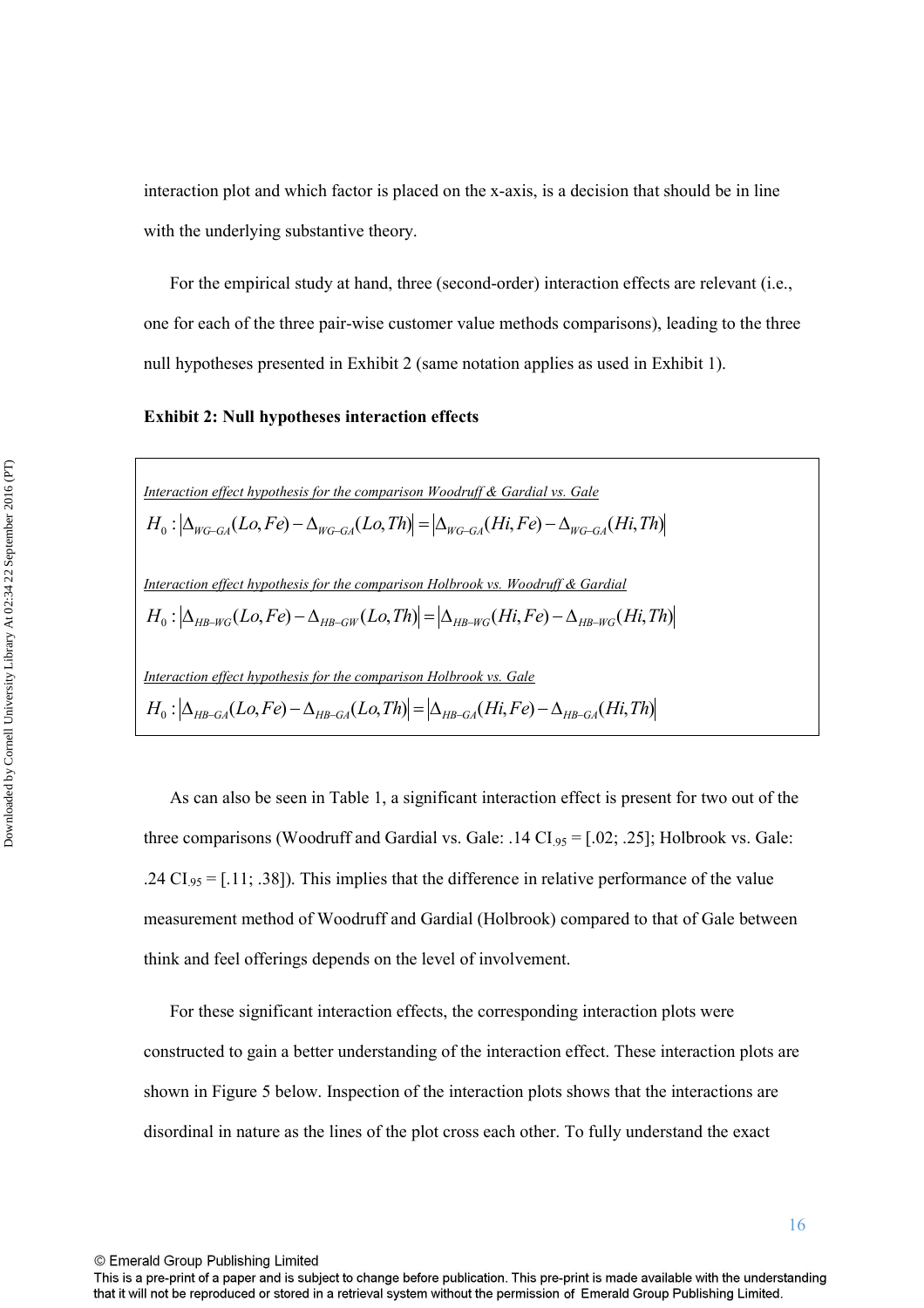nature of the interaction effects, an analysis of the relevant simple effects is needed (see also step 3A below).

# [INSERT FIGURE 5 ABOUT HERE PLEASE]

It is important to note that the third and final step of the PLS FAC-SEM approach depends on the outcome of step 2. If there is a significant interaction effect, the researcher proceeds by assessing the relevant simple effects (step 3A). In case there is no significant interaction effect, the researcher continues by assessing the design factor's main effects (step 3B).

Step 3A PLS FAC-SEM: Simple effects The existence of a significant interaction effect (i.e., assessed in step 2), implies that the effect of one design factor depends on the level of the other design factor. Put differently, a significant interaction effect means that the main effect of a design factor is non-constant across the level of the other design factor. As such, it is generally not meaningful to refer to main effects, even if they are statistically significant, when a significant interaction effect is present (cf. Zar, 1999). Rather, the simple effects need to be assessed.

Simple effects involve the analysis of the effects of one design factor at one level of the other design factor (Keppel, 1991). In general terms (and conform the design depicted in Figure 1), analysis of simple effects for design factor A involves testing:

$$
H_0: \beta_i(a_1b_1) = \beta_i(a_2b_1)
$$
 and  $H_0: \beta_i(a_1b_2) = \beta_i(a_2b_2)$ 

Similarly, the general null hypotheses accompanying the analysis of the simple effects for design factor B are:

$$
H_0: \beta_i(a_1b_1) = \beta_i(a_1b_2) \text{ and } H_0: \beta_i(a_2b_1) = \beta_i(a_2b_2)
$$

© Emerald Group Publishing Limited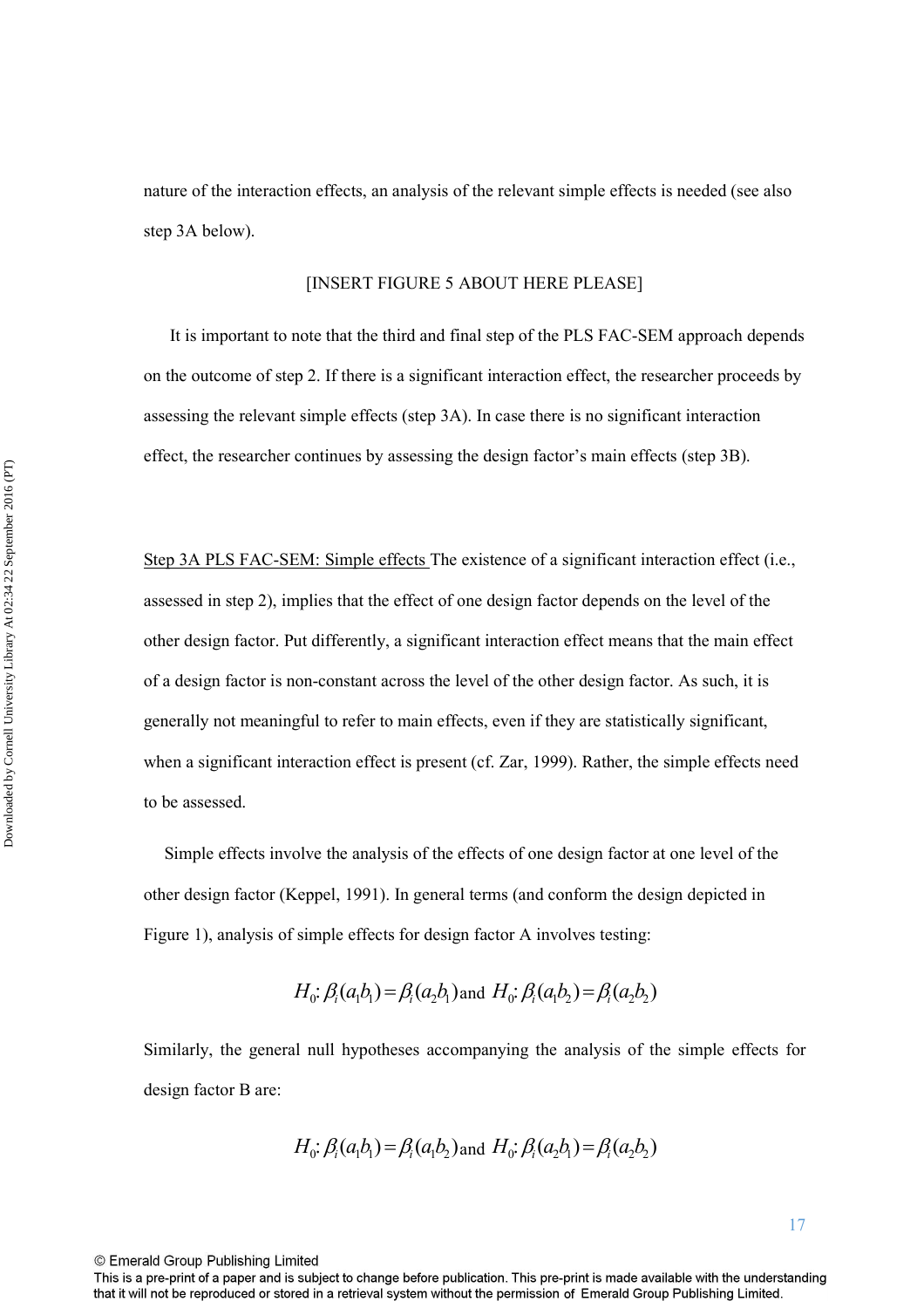Bias-corrected percentile bootstrap confidence intervals need to be constructed to assess whether the simple effects are statistically significant. Similar as to the analysis of the interaction effect, the nature of the simple effects' tests need to be guided by theoretical considerations.

For the empirical study at hand, simple effects are assessed for the customer value method comparison Woodruff and Gardial vs. Gale and the customer value method comparison Holbrook vs. Gale. In doing so, the levels of the design factor "involvement" are kept constant, meaning that a simple effect needs to be assessed for each level of the design factor "involvement". The null hypotheses that apply to the assessment of the simple effects are shown below in Exhibit 3A (again, the same notation applies as in the previous exhibits). Note that these hypotheses are only developed and tested for the significant interaction effects.

# **Exhibit 3A: Null hypotheses simple effects**

| <u>Simple effect hypotheses for the comparison Woodruff &amp; Gardial vs. Gale</u> |                                                        |  |  |  |  |  |
|------------------------------------------------------------------------------------|--------------------------------------------------------|--|--|--|--|--|
| Low involvement                                                                    | $H_0: \Delta_{WG-GA}(LgFe) = \Delta_{WG-GA}(LgTh)$     |  |  |  |  |  |
| High involvement                                                                   | $H_0: \Delta_{WGGA}(Hi, Fe) = \Delta_{WGGA}(Hi, Th)$   |  |  |  |  |  |
|                                                                                    |                                                        |  |  |  |  |  |
| Simple effect hypotheses for the comparison Holbrook vs. Gale                      |                                                        |  |  |  |  |  |
| Low involvement                                                                    | $H_0: \Delta_{HR-GA}(LgFe) = \Delta_{HR-GA}(LgTh)$     |  |  |  |  |  |
| High involvement                                                                   | $H_0: \Delta_{HR-GA}(Hi, Fe) = \Delta_{HR-GA}(Hi, Th)$ |  |  |  |  |  |
|                                                                                    |                                                        |  |  |  |  |  |

Our results (see also Table 1) reveal that for the comparison Woodruff and Gardial vs. Gale a significant simple effect for the type of offering exists for high involvement products  $(.12 \text{ CI.}_{95} = [.04; .22])$ , but not for low involvement products  $(-.01 \text{ CI.}_{95} = [-.09; .07])$ . A similar pattern is found for the comparison Holbrook vs. Gale (respectively, .17 CI. $_{95}$  = [.07; .28] and  $-.07 \text{ CI}_{.95} = [-16, .01]$ . Thus, in terms of the substantive hypotheses, the relative

© Emerald Group Publishing Limited

18

This is a pre-print of a paper and is subject to change before publication. This pre-print is made available with the understanding that it will not be reproduced or stored in a retrieval system without the permission of Emerald Group Publishing Limited.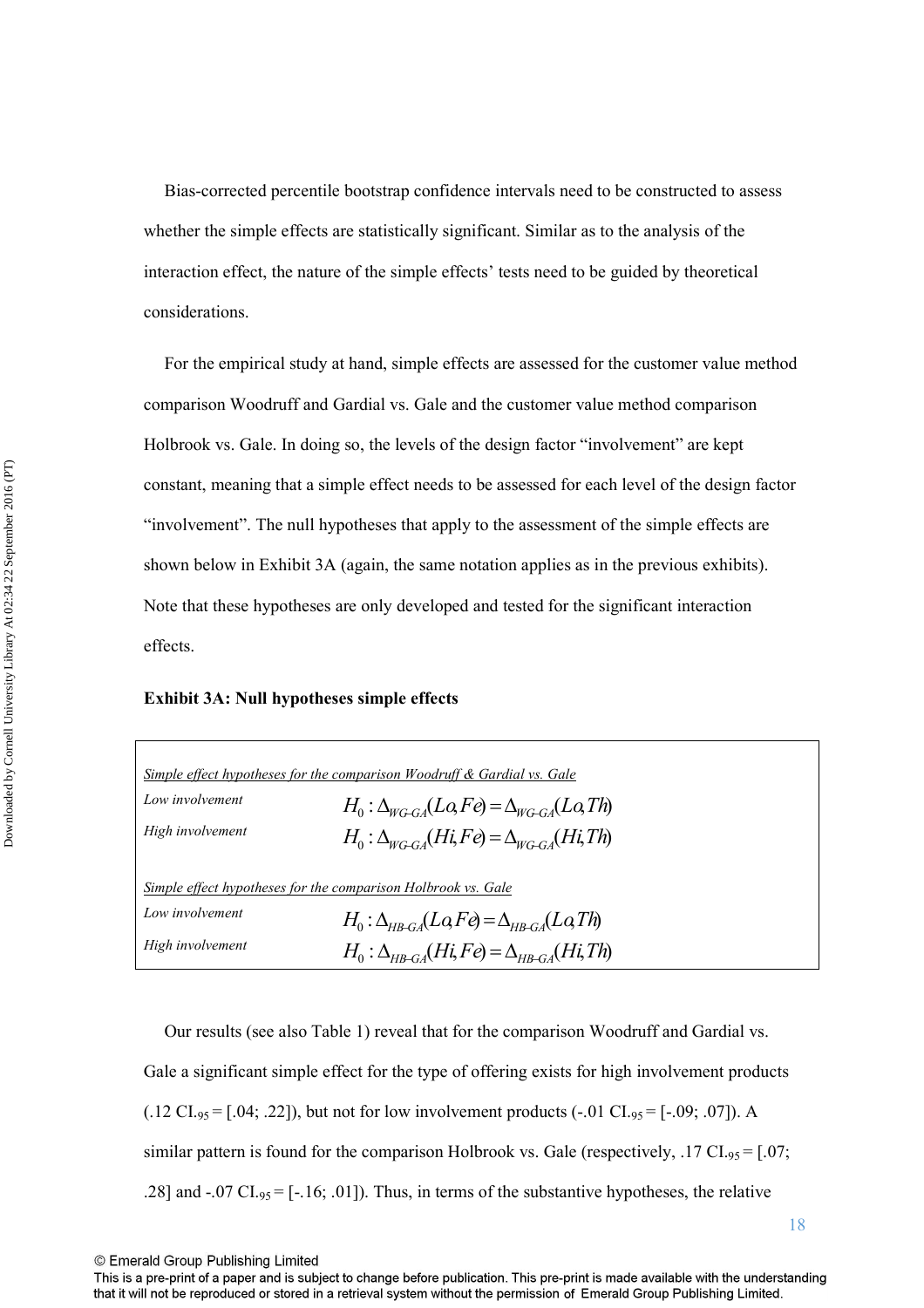performance of Woodruff and Gardial's method (Holbrook's method) over Gale's method in equal for low involvement think offerings and low involvement feel offerings. In contrast, relative performance of Woodruff and Gardial's method (Holbrook's method) over Gale's method is different for high involvement think offerings and high involvement feel offerings.

Step 3B PLS FAC-SEM: Main effects As stated above in paragraph 2.2 a design factor's main effect refers to the design factor's effect on an outcome collapsed over the levels of the other design factors. The number of main effects is equal to the number of design factors.

As also can be concluded from the hypotheses in Figure 1-Panel D above, testing a factor's main effect involves aggregating the data over other factor's different levels (this is indicated by the dots in the subscript). In terms of Figure 1 panel C, to test for the main effect factor A the data over cells  $a_1b_1$  and  $a_1b_2$  are merged into a single group  $a_1b$ , (i.e.,  $a_1b_1 + a_1b_2 = a_1b$ ) and the data over cells  $a_2b_1$  and  $a_2b_2$  are merged into a single group  $a_2b_2$  (i.e.,

 $a_2b_1 + a_2b_2 = a_2b_2$ . The null hypothesis concerning the main effect of design factor A equals:

$$
H_0: \beta_i(a_1b_*) = \beta_i(a_2b_*)
$$

In a similar vein, to test for the main effect of design factor B the data in the different cells are merged such that  $a_1 b_1 + a_2 b_1 = a_2 b_1$  and  $a_2 b_1 + a_2 b_2 = a_2 b_2$ . The accompanying null hypothesis for the main effect of design factor B is:

$$
H_0: \beta_i(a_{\bullet}b_1) = \beta_i(a_{\bullet}b_2)
$$

In order to be able to test the main effects' null hypotheses the data needs to be regrouped and for the resulting groups the model needs to be re-estimated. For the actual testing of the

© Emerald Group Publishing Limited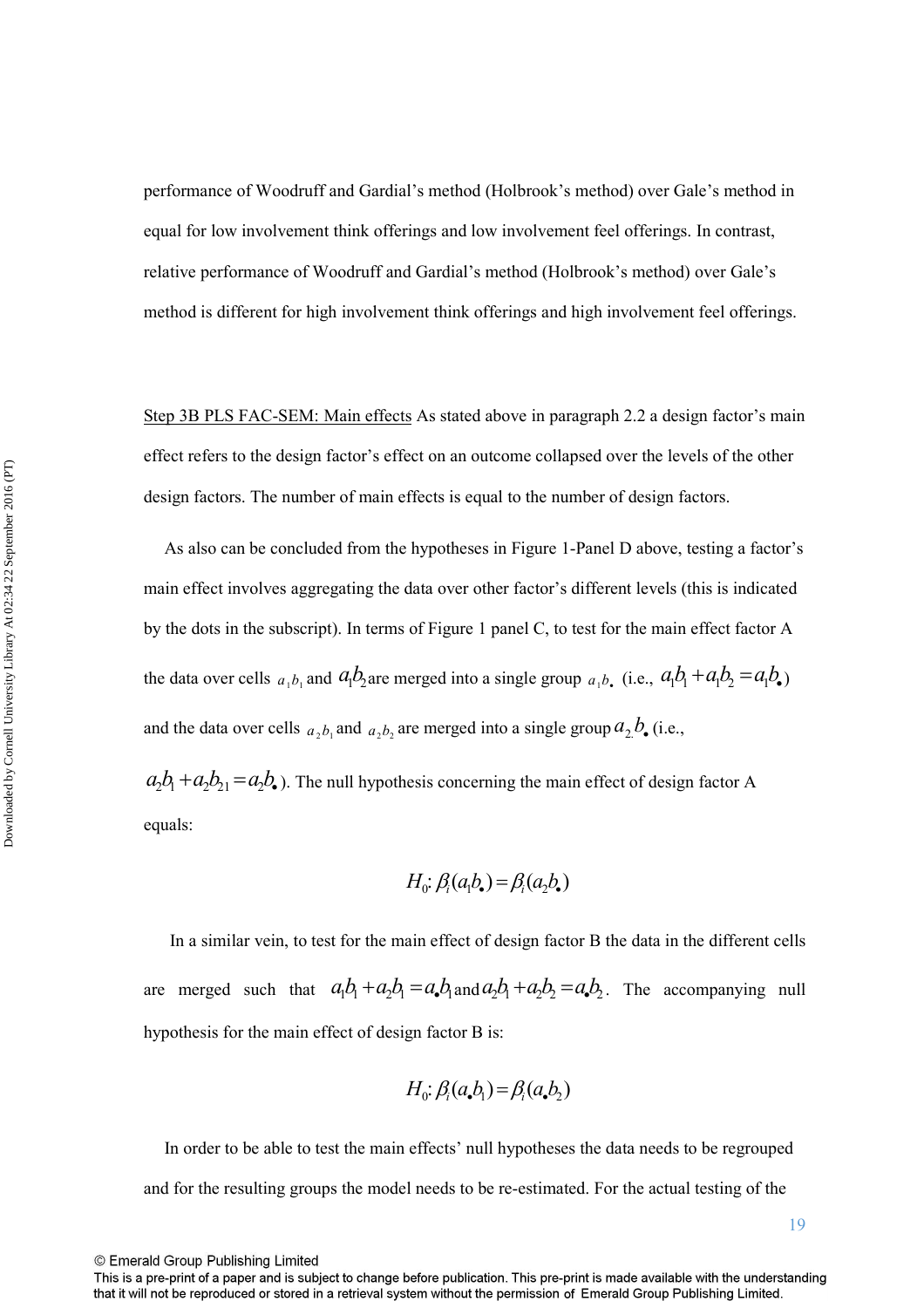null hypotheses, bias-corrected percentile bootstrap confidence intervals need to be constructed.

For the situation at hand, two main effects need to be assessed for the customer value method comparison Holbrook vs. Woodruff and Gardial (i.e., no significant interaction effect). That is, a main effect of level of involvement and a main effect for type of offering. Exhibit 3B summarizes the relevant null hypotheses. Again, the notation used in Exhibit 3B is equal to that used in the previous exhibits

## **Exhibit 3B: Null hypotheses main effects**

*Main effect hypothesis "Involvement" for the comparison Woodruff & Gardial vs. Holbrook*  $H_0: \Delta_{HB-WG}(La\bullet) = \Delta_{HB-WG}(Hi\bullet)$ *Main effect hypothesis "Type offering" for the comparison Woodruff & Gardial vs. Holbrook*  $H_0: \Delta_{HB-WG}(\bullet, Fe) = \Delta_{HB-WG}(\bullet, Th)$ 

Having re-arranged the data as outlined above and re-estimated the models, bias-corrected bootstrap percentile intervals were construct to test the main effect null hypotheses. As can be concluded from Table 1, a significant main effect is found for the design factor involvement  $(-.19 \text{ CI.}_{95} = [-.31; -.06])$ , but not for the design factor type of product  $(-.01 \text{ CI.}_{95} = [-.13; .11])$ . This result means that the relative performance of Holbrook's method compared to Woodruff and Gardial's method varies as a function of the level of involvement, but not as a function of type of offering (i.e., feel-think).

© Emerald Group Publishing Limited

This is a pre-print of a paper and is subject to change before publication. This pre-print is made available with the understanding that it will not be reproduced or stored in a retrieval system without the permission of Emerald Group Publishing Limited.

.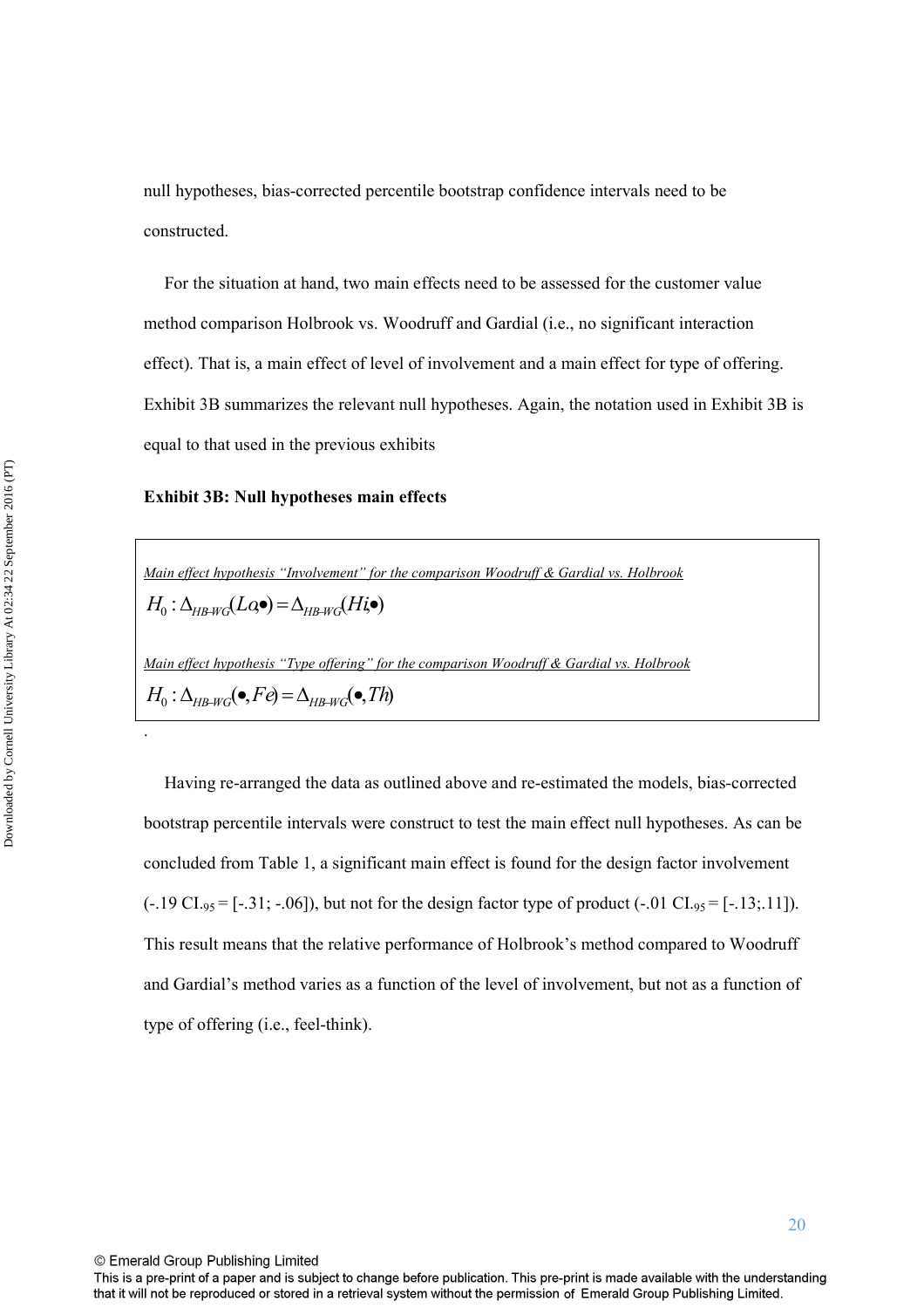#### **4. Conclusion**

The aim of this paper was to provide and illustrate a step-by-step guideline of the PLS FAC-SEM approach. The PLS FAC-SEM approach, which can be considered as a special kind of MGA, offers researchers the ability to obtain alternative and unique insights in their factorial data as it allows researchers to assess whether and how model relationships vary as a function of an underlying factorial design. More specifically, consistent with the logic underlying nway ANOVA, PLS FAC-SEM assesses whether differences in inter-construct relationships depend on the design factors both in isolation (i.e., main effects) and in combination (i.e., interaction effect).

So far, the FAC-SEM approach, as originally developed by Iacobucci *et al*. (2003), was only available in a CB-SEM context. With the introduction of PLS FAC-SEM the virtues of the FAC-SEM approach now become applicable for a larger variety of research and modeling situations. We believe that the PLS FAC-SEM approach is a valuable addition to the PLS-SEM analysis toolbox.

As a final remark, it is important to note that the PLS FAC-SEM approach as discussed in this paper was limited to  $2*2$  factorial designs and inter-construct relationships. This choice was made for the ease of exposition of the PLS FAC-SEM approach. Following the principles of n-way ANOVA (see also Keppel (1991)), the PLS FAC-SEM approach can be extended to larger factorial designs without any problem. Likewise the PLS FAC-SEM approach can be used to assess the impact of the underlying factorial design on PLS-SEM parameters other than the structural model parameters.

#### **Acknowledgements**

The data collection was supported by the Marketing Science Institute. The study was conducted in the period that the second author received an FWO scholarship.

© Emerald Group Publishing Limited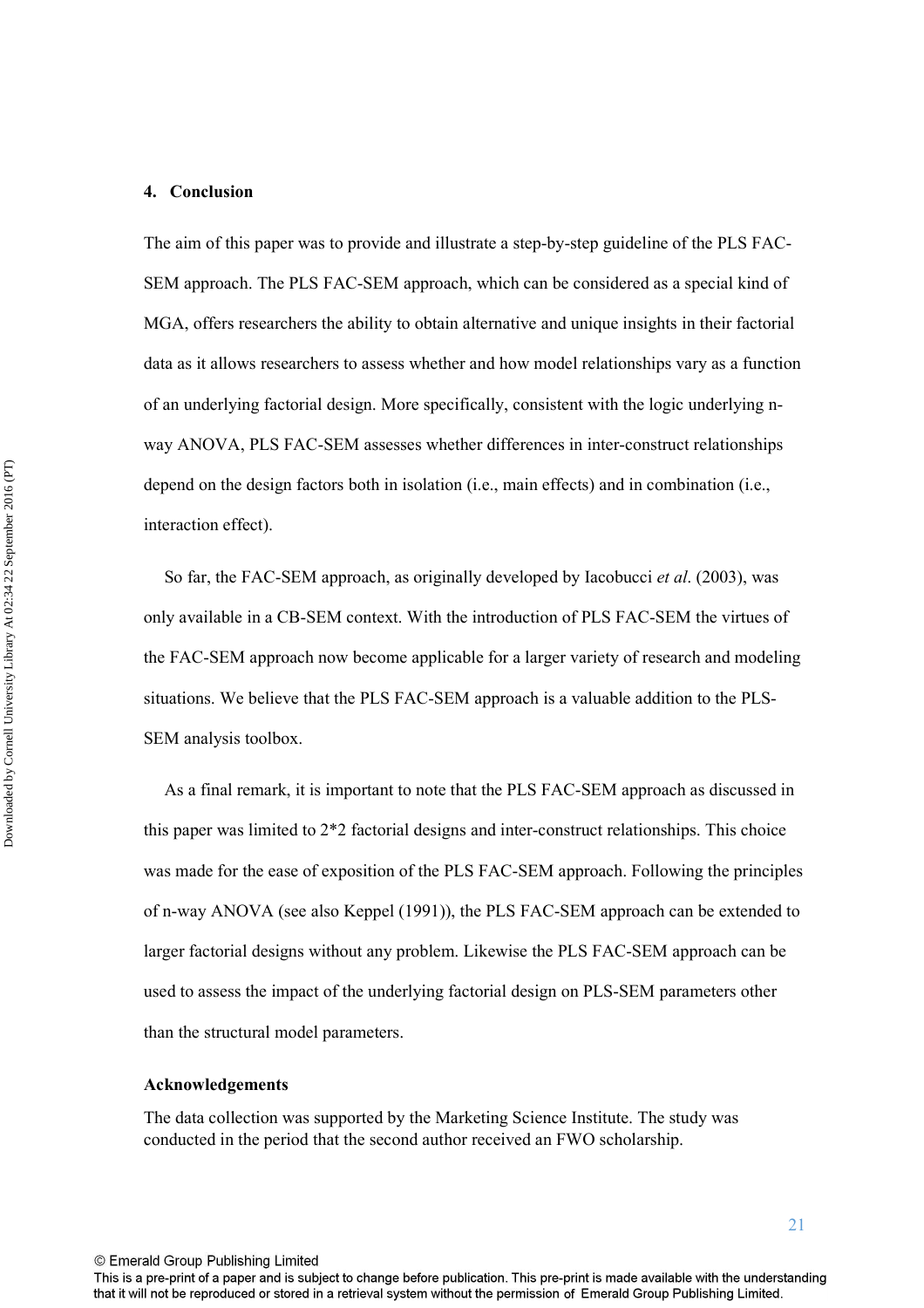Downloaded by Cornell University Library At 02:34 22 September 2016 (PT) Downloaded by Cornell University Library At 02:34 22 September 2016 (PT)

> © Emerald Group Publishing Limited This is a pre-print of a paper and is subject to change before publication. This pre-print is made available with the understanding<br>that it will not be reproduced or stored in a retrieval system without the permission of E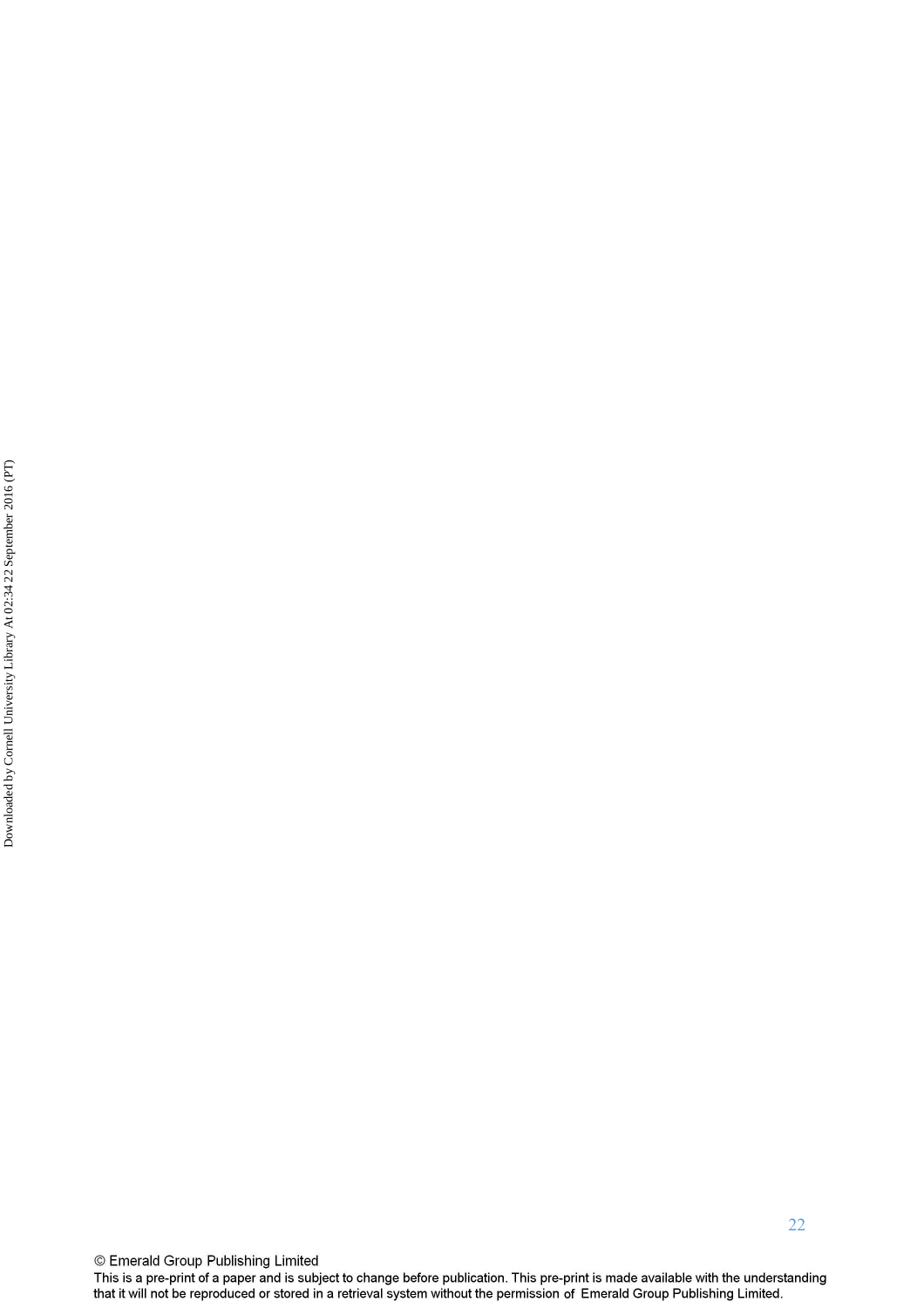Claeys, C., Swinnen, A., and Abeele, P. V. (1995), "Consumer's means-end chains for "think" and "feel" products", *International Journal of Research in Marketing*, Vol. 12 No. 3, pp. 193- 208.

Dodds, W. B., Monroe, K. B., and Grewal, D. (1991), "Effects of price, brand, and store information on buyers' product evaluations", *Journal of Marketing Research*, Vol. 28 No. 3, pp. 307-319.

Diamantopoulos, A., and Winklhofer, H. M. (2001), "Index construction with formative indicators: An alternative to scale development", *Journal of Marketing Research*, Vol. 38 No. 2, pp. 269-277.

Dijkstra, T. K., and Henseler, J. (2015a), "Consistent and asymptotically normal PLS estimators for linear structural equations", *Computational Statistics & Data Analysis*, Vol. 81 No. 1, pp. 10-23.

Dijkstra, T. K., and Henseler, J. (2015b), "Consistent partial least squares path modeling", *MIS Quarterly*, Vol. 39 No. 2, pp. 297-316.

Eggert, A., Steinhoff, L., and Garnefeld, I. (2015), "Managing the bright and dark sides of status endowment in hierarchical loyalty programs", *Journal of Service Research*, Vol. 18 No. 2, pp. 210-228.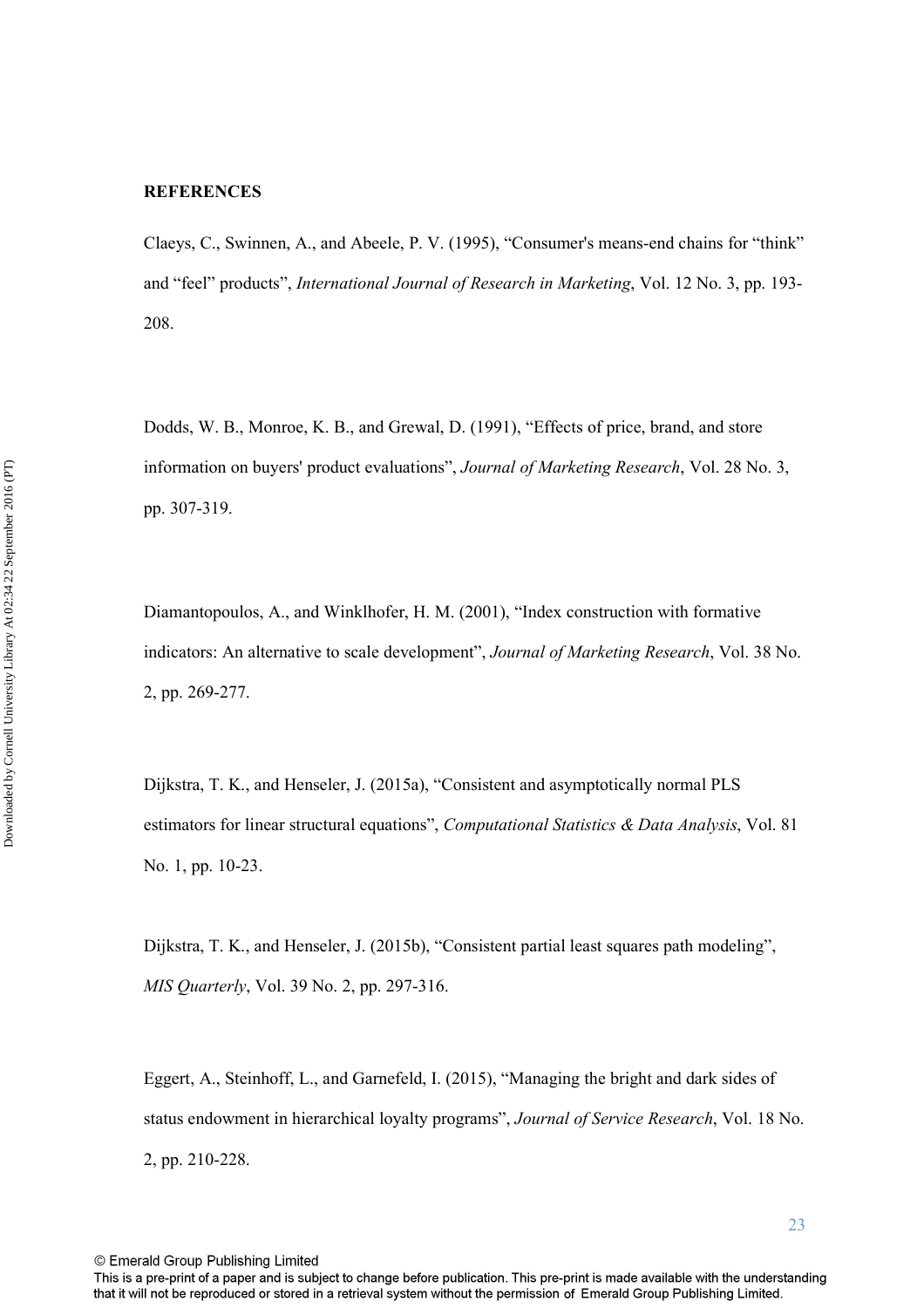Fornell, C., and Larcker, D. F. (1981), "Structural equation models with unobservable variables and measurement error: Algebra and statistics", *Journal of Marketing Research*, Vol. 18 No. 1 pp. 382-388.

Gale, B. T. (1994), *Managing Customer Value*, The Free Press, New York, NY.

Gan, H. C., Bai, Y., and Wei, J. (2013), "Why do people change routes? Impact of information services", *Industrial Management & Data Systems*, Vol. 113 No. 3, pp. 403-422.

Gutman, J. (1982), "A means-end chain model based on consumer categorization processes", *Journal of Marketing*, Vol. 46 No. 2, pp. 60-72.

Hair, J. F., Ringle, C. M., and Sarstedt, M. (2011), "PLS-SEM: Indeed a silver bullet", *Journal of Marketing Theory and Practice*, Vol. 19 No. 2, pp. 139-152.

Henseler, J., Hubona, G., and Ray, P. A. (2016), "Using PLS path modeling in new technology research: Updated guidelines", *Industrial Management & Data Systems*, Vol. 116 No. 1, pp. 2-20.

Henseler, J., Ringle, C. M., & Sinkovics, R. R. (2009), "The use of partial least squares path modeling in international marketing", *Advances in international marketing*, Vol. 20 No. 1, 277-319.

© Emerald Group Publishing Limited

This is a pre-print of a paper and is subject to change before publication. This pre-print is made available with the understanding that it will not be reproduced or stored in a retrieval system without the permission of Emerald Group Publishing Limited.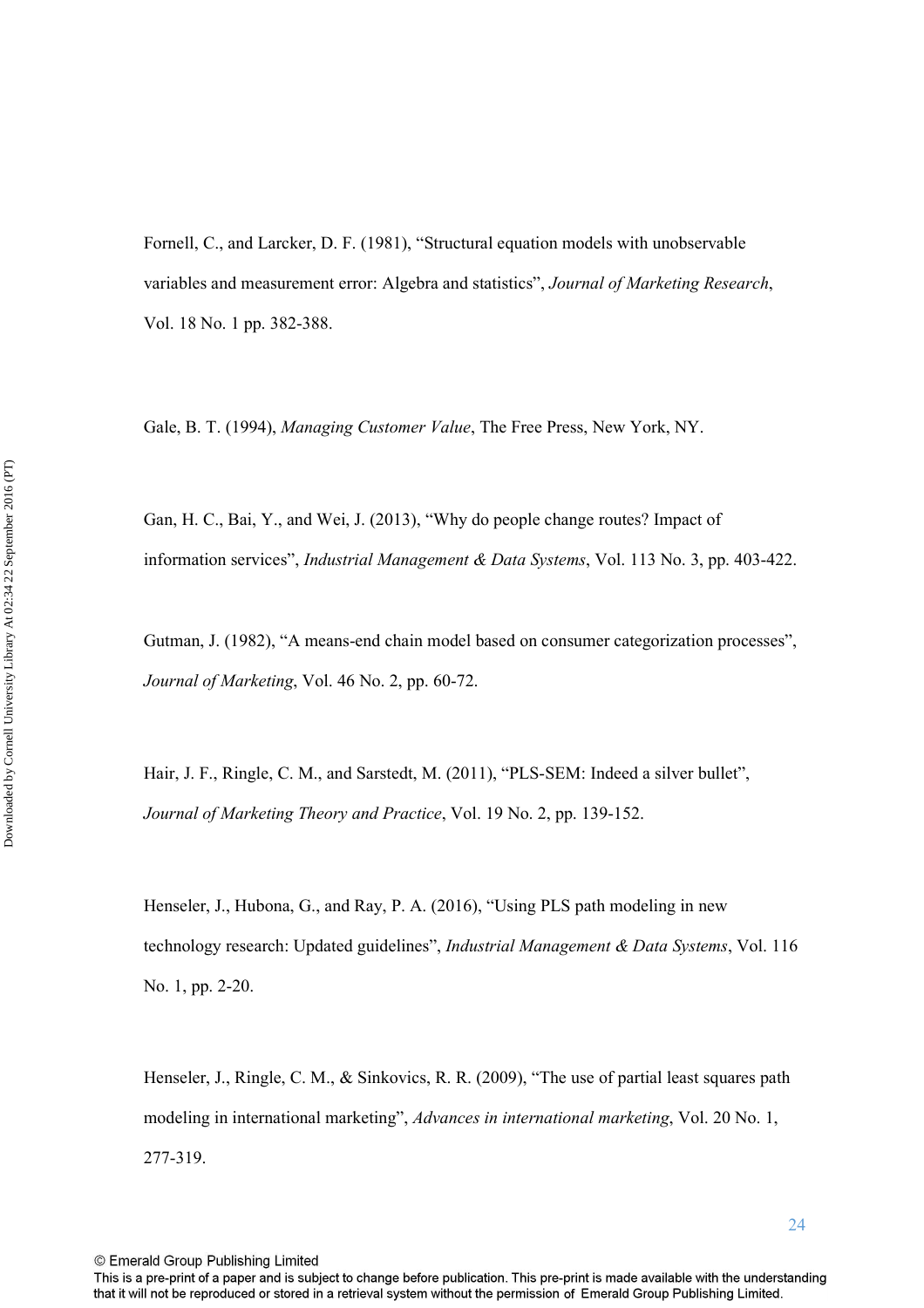Holbrook, M. B. (1999), "Introduction to consumer value", in [Holbrook,](http://www.emeraldinsight.com/action/showLinks?crossref=10.4324%2F9780203010679.ch0) M.B. (Ed.), *Consumer Value: A Framework for Analysis and Research*, Routledge, London, pp. 1-28.

Hulland, J. (1999), "Use of partial least squares (PLS) in strategic management research: A review of four recent studies", *Strategic Management Journal*, Vol. 20 No. 2, pp. 195-204.

Hui, M. K., Zhao, X., Fan, X., and Au, K. (2004), "When does the service process matter? A test of two competing theories", *Journal of Consumer Research*, Vol. 31 No. 2, pp. 465-475.

Iacobucci, D., Grisaffe, D., Duhachek, A., and Marcati, A. (2003), "FAC-SEM: A methodology for modeling factorial structural equations models, applied to cross-cultural and cross-industry drivers of customer evaluations", *Journal of Service Research*, Vol. 6 No. 1, pp. 3-23

Jarvis, C. B., MacKenzie, S. B., and Podsakoff, P. M. (2003), "A critical review of construct indicators and measurement model misspecification in marketing and consumer research", *Journal of Consumer Research*, Vol. 30 No. 2, pp. 199-218.

Jöreskog, K. G. (1971), "Statistical analysis of sets of congeneric tests", *[Psychometrika](http://www.emeraldinsight.com/action/showLinks?crossref=10.1007%2FBF02291393)*, Vol. 36 No. 2, pp. 109-133.

© Emerald Group Publishing Limited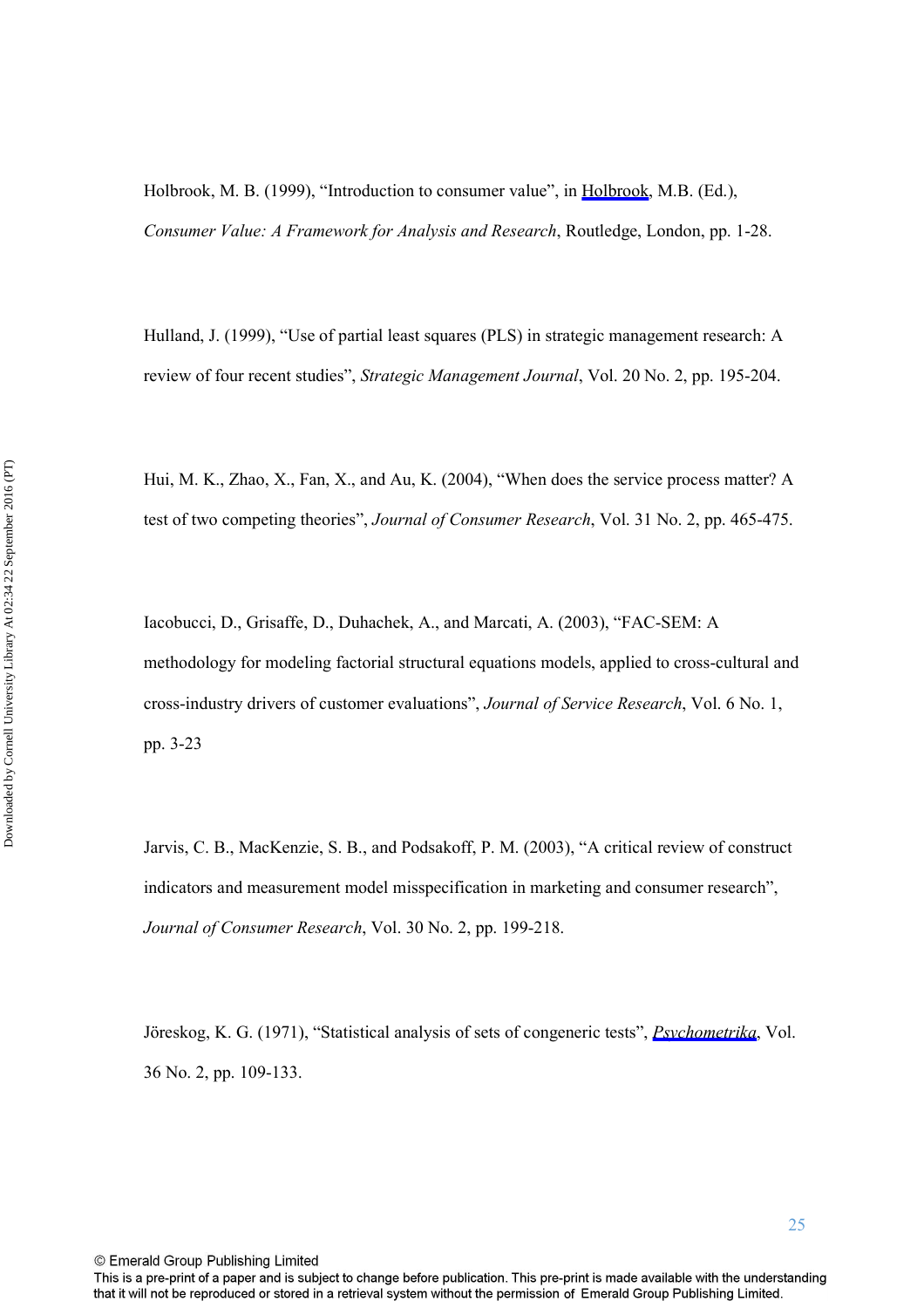Karlis, D., Saporta, G., and Spinakis, A. (2003), "A simple rule for the selection of principal components", *Communications in Statistics-Theory and Methods*, Vol. 32 No. 3, pp. 643-666.

Keppel, G. (1991), *Design and Analysis: A Researcher's Handbook.* Prentice-Hall Inc., Englewood Cliffs, NJ.

Leroi-Werelds, S., Streukens, S., Brady, M. K., and Swinnen, G. (2014), "Assessing the value of commonly used methods for measuring customer value: A multi-setting empirical study", *Journal of the Academy of Marketing Science*, Vol. 42 No. 4, pp. 430-451.

MacKenzie, S. B., Podsakoff, P. M., and Jarvis, C. B. (2005), "The problem of measurement model misspecification in behavioral and organizational research and some recommended solutions", *Journal of Applied Psychology*, Vol. 90 No. 4, pp. 710-730.

Mangalaraj, G., Nerur, S., Mahapatra, R., and Price, K. H. (2014), "Distributed cognition in software design: An experimental investigation of the role of design patterns and collaboration", *MIS Quarterly*, Vol. 38 No. 1, pp. 249-274.

Montgomery, D.C. (2012), *Design and Analysis of Experiments*, John Wiley & Sons, Hoboken, NJ.

© Emerald Group Publishing Limited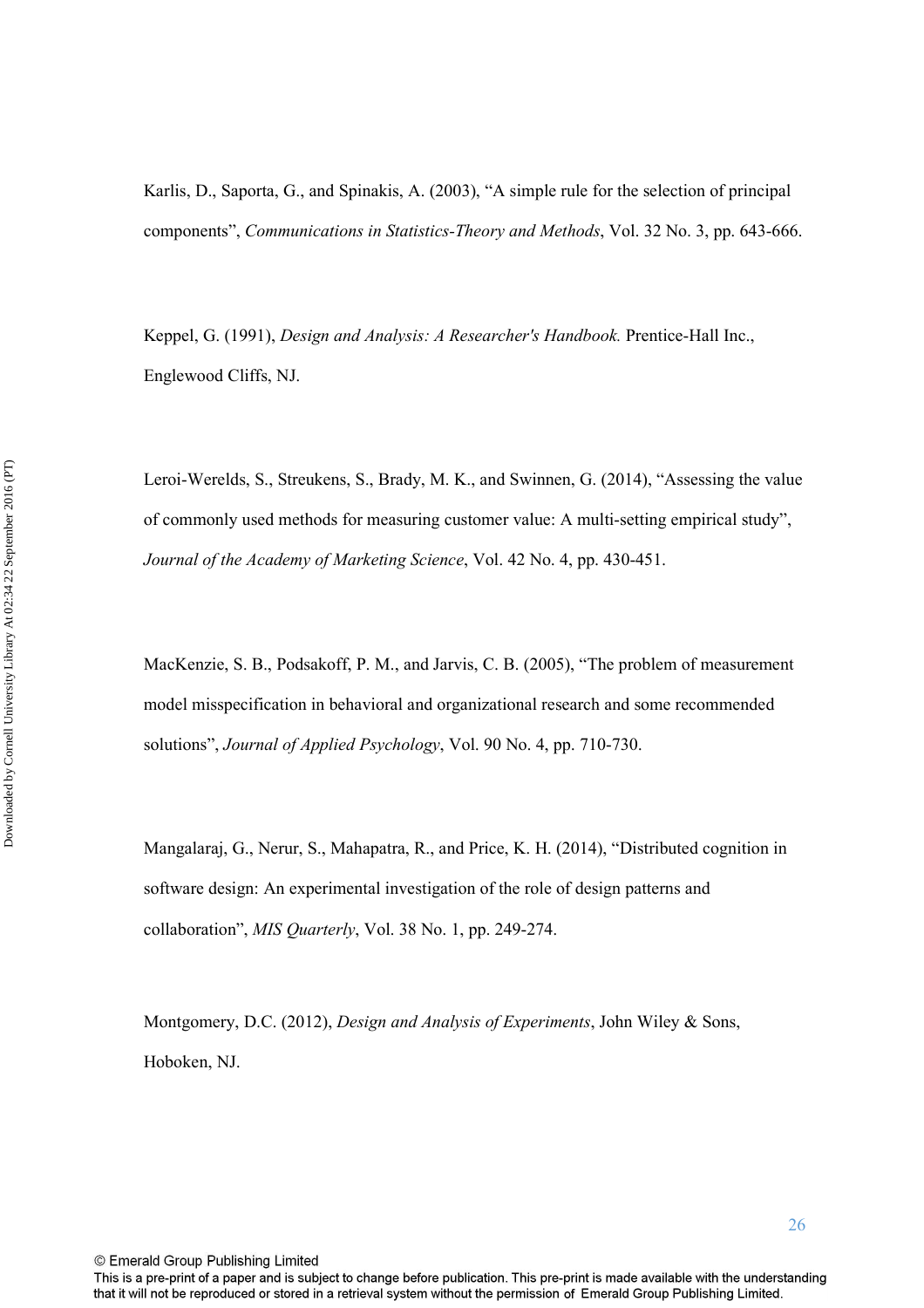Mulvey, M. S., and Olson, J. C. (1994), "Exploring the relationship between means-end knowledge and involvement", *Advances in Consumer Research*, Vol. 21 No. 1, pp. 51-57.

Neter, J, Kutner, M.H., Nachtsheim, C.J., and Wasserman, W. (1996), *Applied Linear Statistical Models*, Irwin, Chicago, IL.

Park, S., Stylianou, A., Subramaniam, C., and Niu, Y. (2015), "Information technology and interorganizational learning: An investigation of knowledge exploration and exploitation processes", *Information & Management*, Vol. 52 No. 8, pp. 998-1011.

Preacher, K. J., and Hayes, A. F. (2008), "Asymptotic and resampling strategies for assessing and comparing indirect effects in multiple mediator models", *Behavior Research Methods*, Vol. 40 No. 3, pp. 879-891.

Ratchford, B. T. (1987), "New insights about the FCB grid", *[Journal of Advertising Research](http://www.emeraldinsight.com/action/showLinks?isi=A1987J890200004)*, Vol. 27 No. 5, pp. 24-38.

Reinartz, W., Krafft, M., and Hoyer, W. D. (2004), "The customer relationship management process: Its measurement and impact on performance", *Journal of Marketing Research*, Vol. 41 No. 3, pp. 293-305.

© Emerald Group Publishing Limited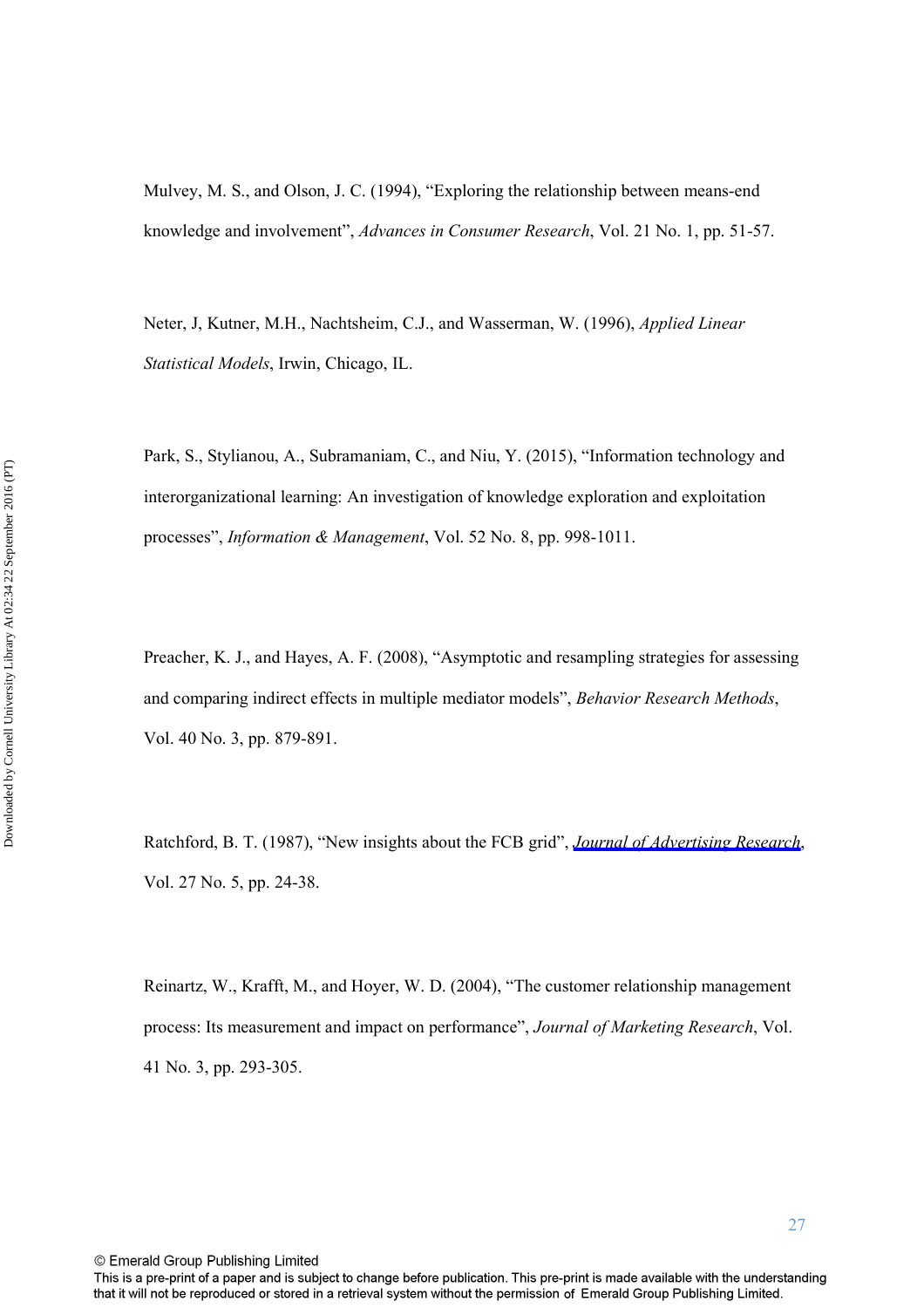Rigdon, E. E. (2012), "Rethinking partial least squares path modeling: In praise of simple methods", *Long Range Planning*, Vol. 45 No. 5, pp. 341-358.

Rigdon, E. E. (2014),"Rethinking partial least squares path modeling: Breaking chains and forging ahead", *Long Range Planning*, Vol. 47 No. 3, pp. 161-167.

Ringle, C.M., Wende, S., and Becker, J. (2015), *SmartPLS 3*. Bönningstedt: SmartPLS. Retrieved from http://www.smartpls.com

Sahmer, K., Hanafi, M., and El Qannari, M. (2006), "Assessing unidimensionality within PLS path modeling framework", in Spiliopoulou, M., Kruse, R., Borgelt, C., Nürnberger, A., and Gaul, W. (Eds.), *From Data and Information Analysis to Knowledge Engineering*, Springer Berlin, Heidelberg, pp. 222-229.

Sanchez-Fernandez, R., Iniesta-Bonillo, M., and Holbrook, M. B. (2009), "The conceptualization and measurement of customer value in services", *International Journal of Marketing Research*, Vol. 15 No. 1, pp. 93-113.

Sarstedt, M., Henseler, J., and Ringle, C. M. (2011), "Multigroup analysis in partial least squares (PLS) path modeling: Alternative methods and empirical results", *Advances in International Marketing*, Vol. 22 No.1, pp. 195-218.

© Emerald Group Publishing Limited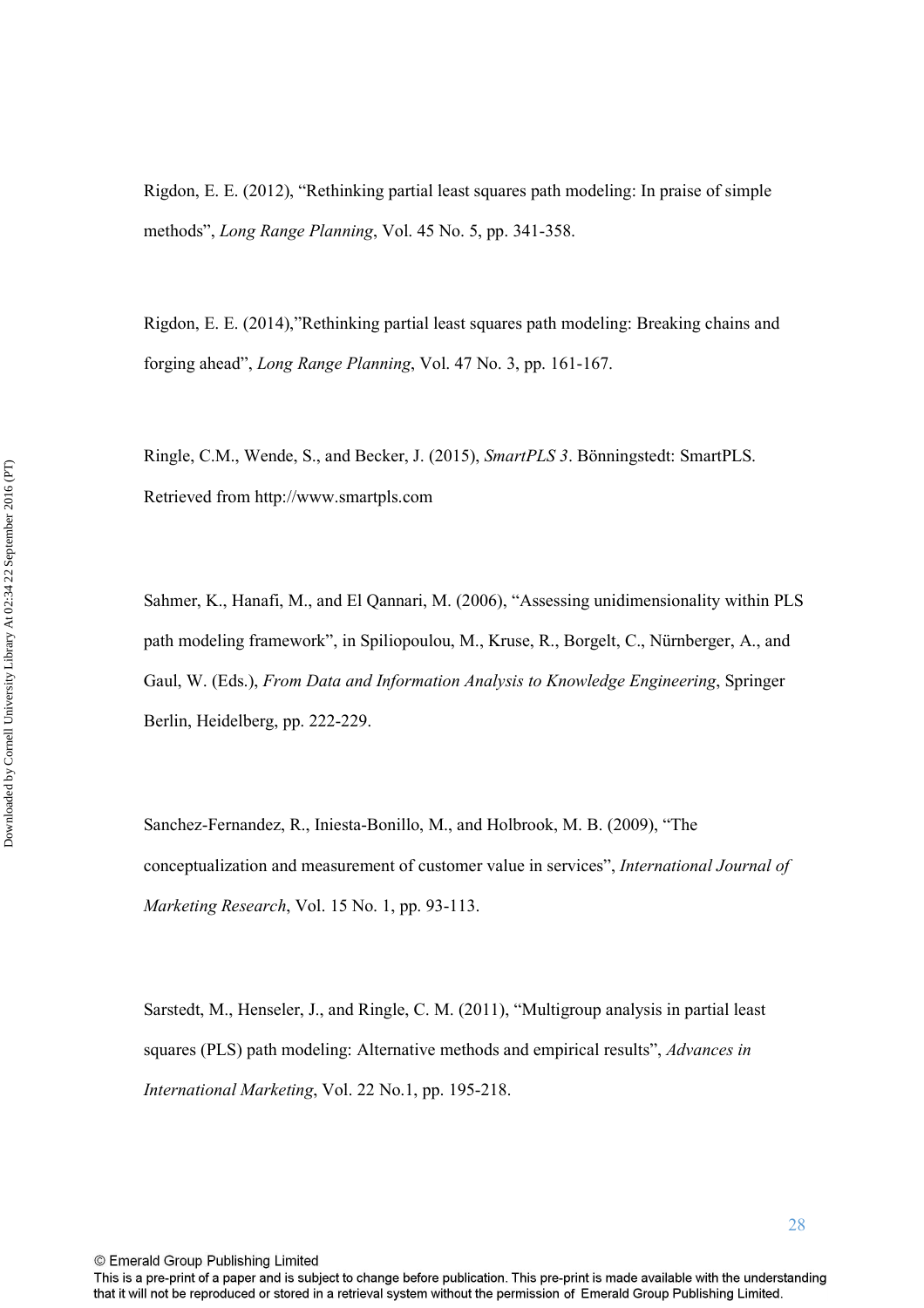Sarstedt, M., Ringle, C. M., Henseler, J., and Hair, J. F. (2014),"On the emancipation of PLS-SEM: A commentary on Rigdon (2012)", *[Long Range Planning](http://www.emeraldinsight.com/action/showLinks?isi=000338597300005)*, Vol. 47 No. 3, pp. 154-160.

Singh, S., and Kumar, S. (2012), "Factorial analysis of lifting task to determine the effect of different parameters and interactions", *Journal of Manufacturing Technology Management*, Vol. 23 No. 7, pp. 947-953.

Slater, S. F. (1997), "Developing a customer value-based theory of the firm", *Journal of the Academy of marketing Science*, Vol. 25 No. 2, pp. 162-167.

Streukens, S., and Leroi-Werelds, S. (2016), "Bootstrapping and PLS-SEM: A step-by-step guide to get more out of your bootstrap results", *European Management Journal*, conditionally accepted.

Streukens, S., Wetzels, M., Daryanto, A., and de Ruyter, K. (2010), "Analyzing factorial data using PLS: Application in an online complaining context", In Vinzi, V., Chin, W.W., Henseler, J., and Wang, H. (Eds.), *Handbook of Partial Least Squares: Concepts, Methods and Applications*, Springer Berlin, Heidelberg, pp. 567-587.

van Dolen, W. M., de Ruyter, K., and Streukens, S. (2008), "The effect of humor in electronic service encounters", *Journal of Economic Psychology*, Vol. 29 No. 2, pp. 160-179.

© Emerald Group Publishing Limited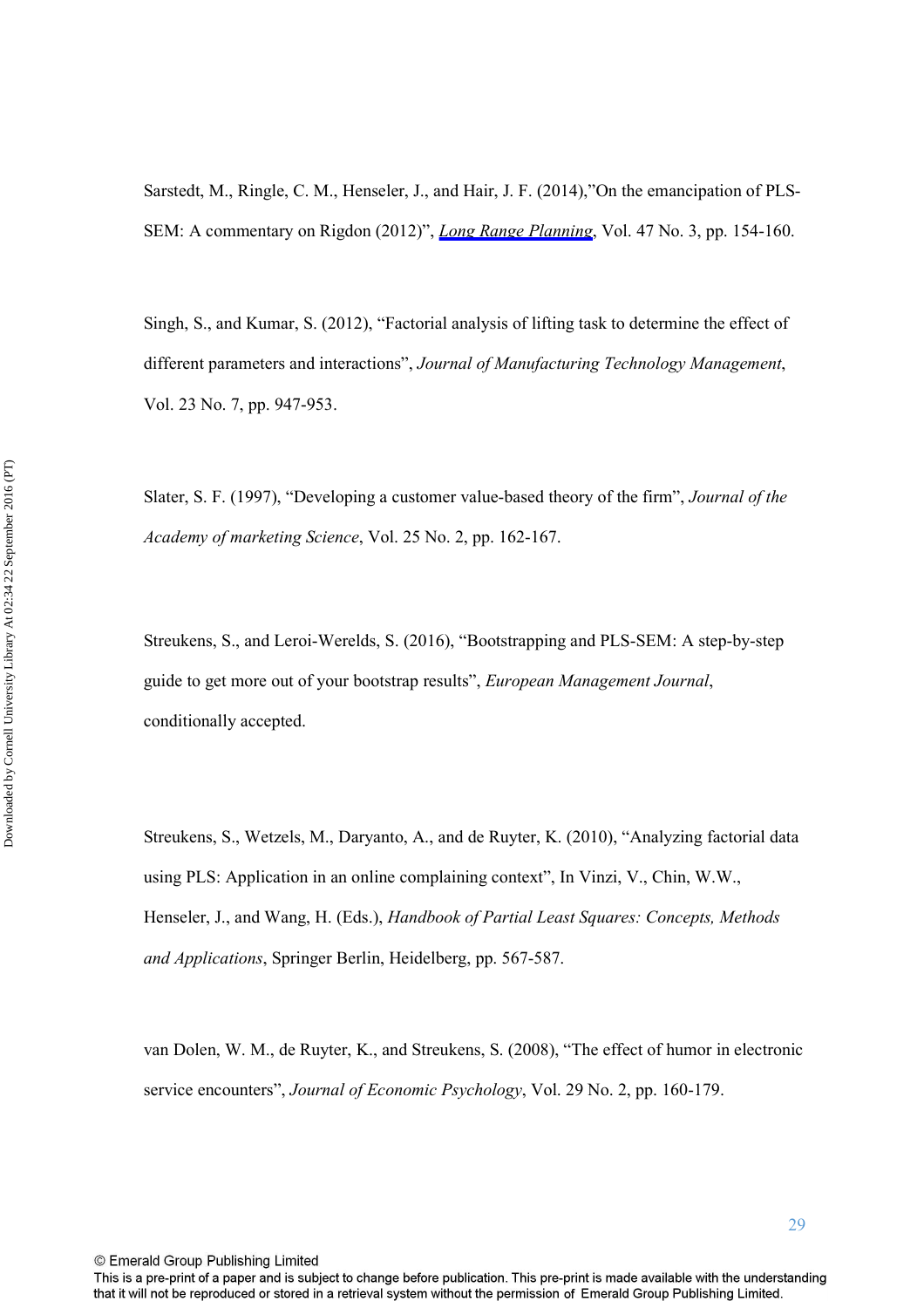Vickery, J. (2015), "Permit me to permute: A basic introduction to permutation tests with SAS/IML", available at http://support.sas.com/resources/papers/proceedings15/2440- 2015.pdf. (accessed 1 June 2015).

Woodruff, R. B., and Gardial, S. (1996), *Know Your Customer: New Approaches to Understanding Customer Value and Satisfaction*, Blackwell Business, Cambridge, MA.

Zar, J.H. (1999), *Biostatistical Analysis*, Prentice-Hall*,* New Jersey, NJ.

Zeithaml, V. A. (1988), "Consumer perceptions of price, quality, and value: a means-end model and synthesis of evidence", *Journal of Marketing*, Vol. 52 No. 3 pp. 2-22.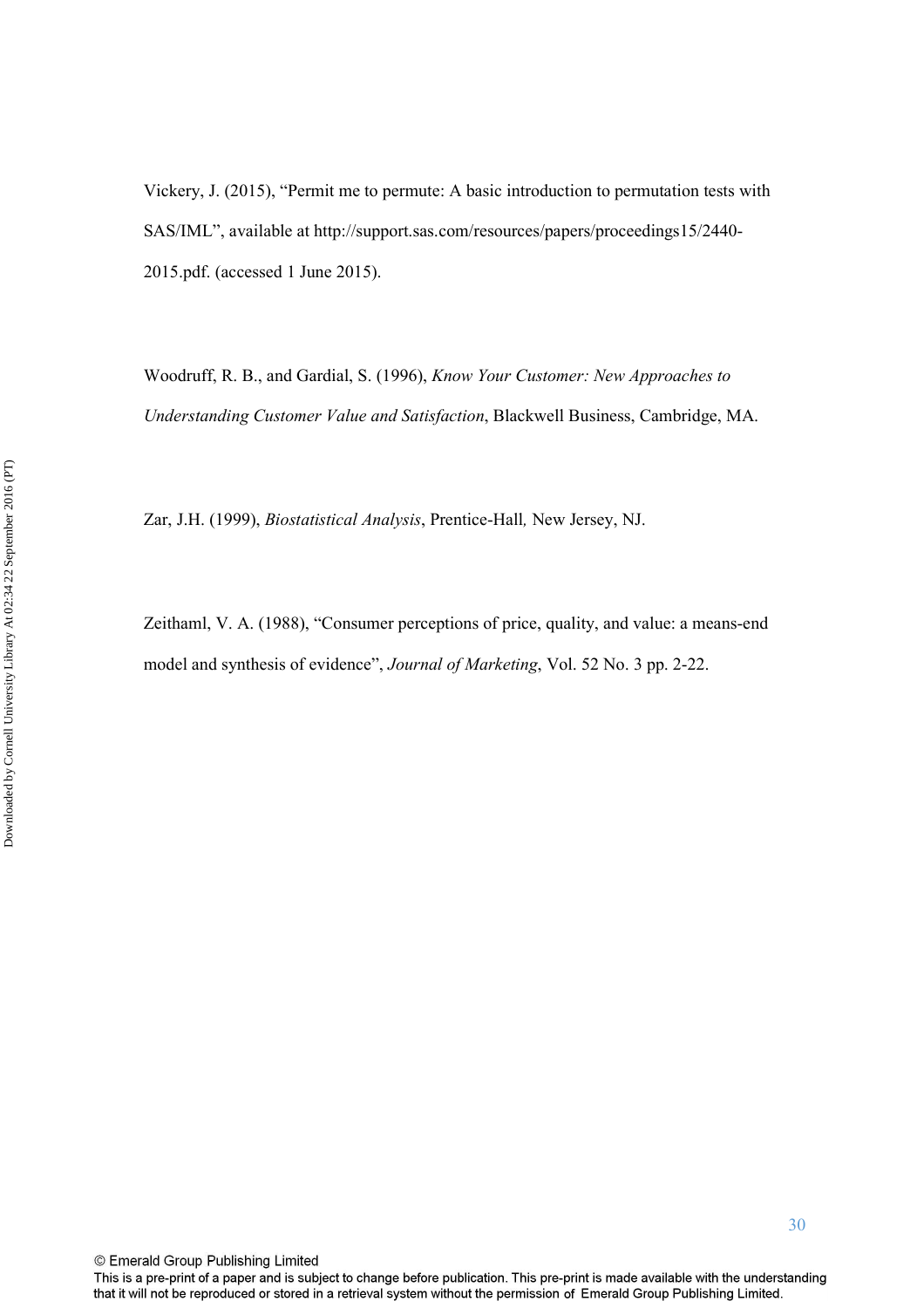# **APPENDIX A**

The aim of this appendix is to provide more detailed information about the empirical study used to illustrate the PLS FAC-SEM approach.

## **Perceived customer value and predictive ability**

Perceived customer value has been of continuing interest to marketing researchers and practitioners alike. Moreover, it has been recognized as one of the most significant factors in the success of organizations (Slater, 1997). In line with Zeithaml's (1988, p. 4) definition that "perceived value is the consumer's overall assessment of the utility of a product based on perceptions of what is received and what is given", there has been a general consensus that customer value involves a trade-off between benefits and costs. Given the academic and practical relevance of customer value, there is a pressing need for further understanding of how this construct should be measured (e.g., Sánchez-Fernández *et al.*, 2009).

Over the years several customer value measurement methods have been put forward in the literature, all using Zeithaml's definition as point of departure. In general, the customer value measurement methods of Dodds *et al.* (1991), Gale (1994), Woodruff and Gardial (1996), and Holbrook (1999) dominate the marketing literature. Although all of these methods have their merits, considerable differences among them exist. One key domain of difference involves the nature of the benefits and costs included in the model. Following Gutman's (1982) means-end chain model, customer perceived benefits and costs can be measured at the attribute and/or consequence level. Attributes are concrete characteristics or features of a product or service such as size, shape or on-time delivery. Consequences are more subjective experiences resulting from product use such as a reduction in lead time or a pleasant experience (Gutman, 1982).

© Emerald Group Publishing Limited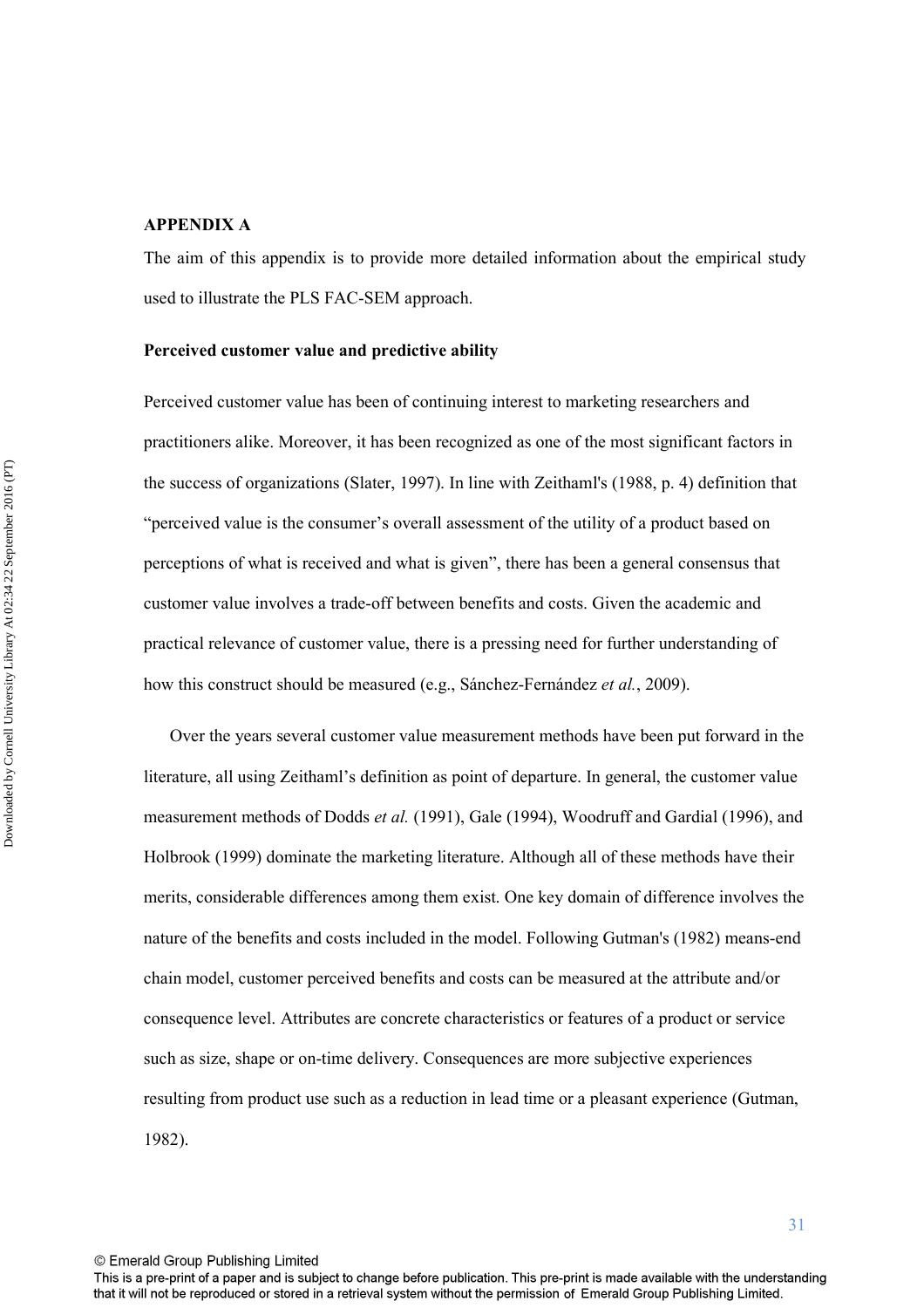In a large-scale empirical study Leroi-Werelds *et al.* (2014) compared the predictive ability of these four commonly used customer value measurement methods (i.e., Dodds *et al.* (1991); Gale (1994); Woodruff and Gardial (1996); Holbrook (1999). The results of Leroi-Werelds *et al.* (2014) indicate that the relative predictive ability of the customer value measurement methods in terms of customers' word of mouth intentions is not consistent across settings that differ in terms of involvement (high-low) and type of offering (feel-think). Table A1 below summarizes the relevant results reported in the study by Leroi-Werelds et al. (2014).

|           | <b>Toothpaste</b><br>(Low involvement, Think offering) |                                    |                   | Soft drink<br>(Low involvement, Feel offering) |    |          |          |           |          |
|-----------|--------------------------------------------------------|------------------------------------|-------------------|------------------------------------------------|----|----------|----------|-----------|----------|
|           | DO                                                     | GA                                 | WG                | HВ                                             |    | DO       | GA       | WG        | HВ       |
| DO        | .60(.36)                                               |                                    |                   |                                                | DO | .60(.36) |          |           |          |
| GA        |                                                        | .58(.33)                           |                   |                                                | GA |          | .58(.33) |           |          |
| WG        |                                                        |                                    | .59(.35)          |                                                | WG |          |          | .59(.35)  |          |
| HВ        |                                                        |                                    |                   | .62(.39)                                       | HВ |          |          |           | .62(.39) |
|           |                                                        |                                    | <b>DVD</b> player |                                                |    |          |          | Day cream |          |
|           |                                                        | (High involvement, Think offering) |                   | (High involvement, Feel offering)              |    |          |          |           |          |
|           | DO                                                     | GA                                 | WG                | <b>HB</b>                                      |    | DO       | GA       | WG        | HB       |
| DO        |                                                        |                                    |                   |                                                | DO | .56(.32) |          | **        |          |
| <b>GA</b> |                                                        | .76(.58)                           |                   | **                                             | GA |          | .60(.36) | *         |          |
| WG        |                                                        |                                    | .76(.58)          | **                                             | WG | **       | Ŷ        | .73(.54)  |          |
| H B       |                                                        | **                                 | **                | .62(.38)                                       | HВ |          |          |           | .64(.41) |

*Notes:* This table displays the R-values with the R<sup>2</sup>-values in parenthesis,  $DO = Dodds$ ;  $GA = Gale$ ;  $WG = Woodr$ and Gardial; HB = Holbrook.

\*  $p < 10$  \*\*  $p < 0.05$ 

# **Underlying factorial design**

The FCB grid classifies customers' purchase decisions on two dimensions: involvement and type of offering. Involvement is defined as the attention of a customer to a product or a service because it is somehow important or relevant to him (Ratchford, 1987). Regarding the type of offering, the FCB grid discerns between think and feel offerings. Think offerings are

© Emerald Group Publishing Limited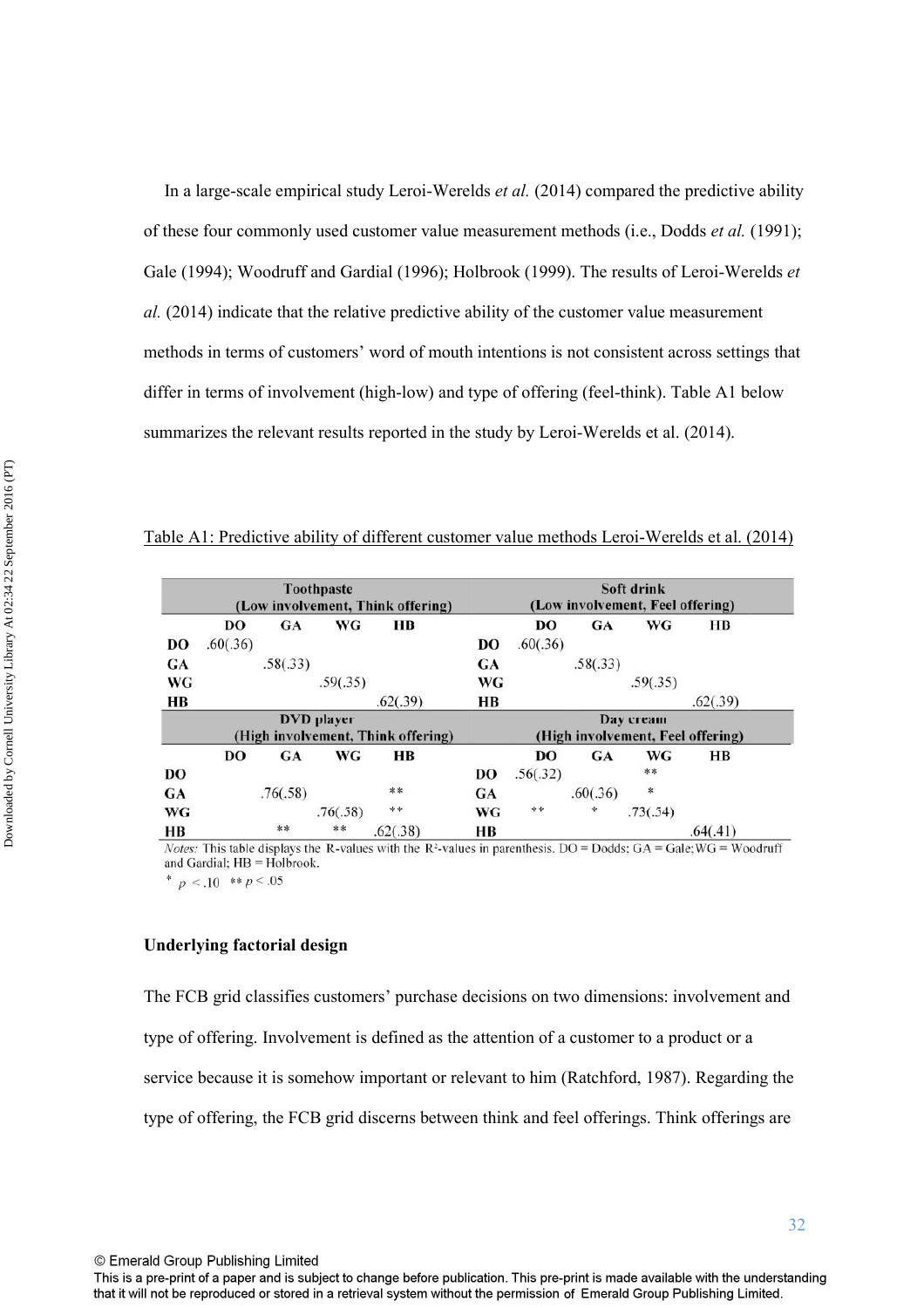products or services bought to satisfy utilitarian needs, while feel offerings represent products and services bought to satisfy emotional wants.

## **Hypothesis development**

Below we develop hypotheses reflecting the main effects of involvement (H1) and type of offering (H2) as well as the interaction effect between involvement and type of offering (H3). In terms of structural model parameters, the hypotheses focus on the structural relationships between on the one hand customer value and on the other hand word of mouth intention. More specifically, the parameters of interest reflect the predictive ability (i.e.,  $\mathbb{R}^2$ ) of customer value as measured by the different approaches in terms of customers' positive word of mouth intentions.

According to consumer research (e.g., Mulvey and Olson (1994), Claeys *et al.* (1995)) the level of involvement and the type of product (feel-think) influence customers' means-end chains. Mulvey and Olson (1994) show that the higher the level of involvement, the more a person is aware of the consequences that stem from product use. Likewise, research by Claeys *et al.* (1995) reveals that, compared to think products, the means-end chains for feel products are characterized by a higher level of abstraction.

A key dimension of difference among the four commonly used customer value measurement methods is the extent to which they assess customer value perceptions at the attribute or consequence level. On the one hand, the methods proposed by Holbrook (1999) and Woodruff and Gardial (1996) take into account the consequences customers experience from product use, whereas the other methods do not. On the basis of this theoretical foundation, it is conjectured that the relative performance of customer value measurement methods is influenced by the degree of correspondence between the level of abstraction of the

© Emerald Group Publishing Limited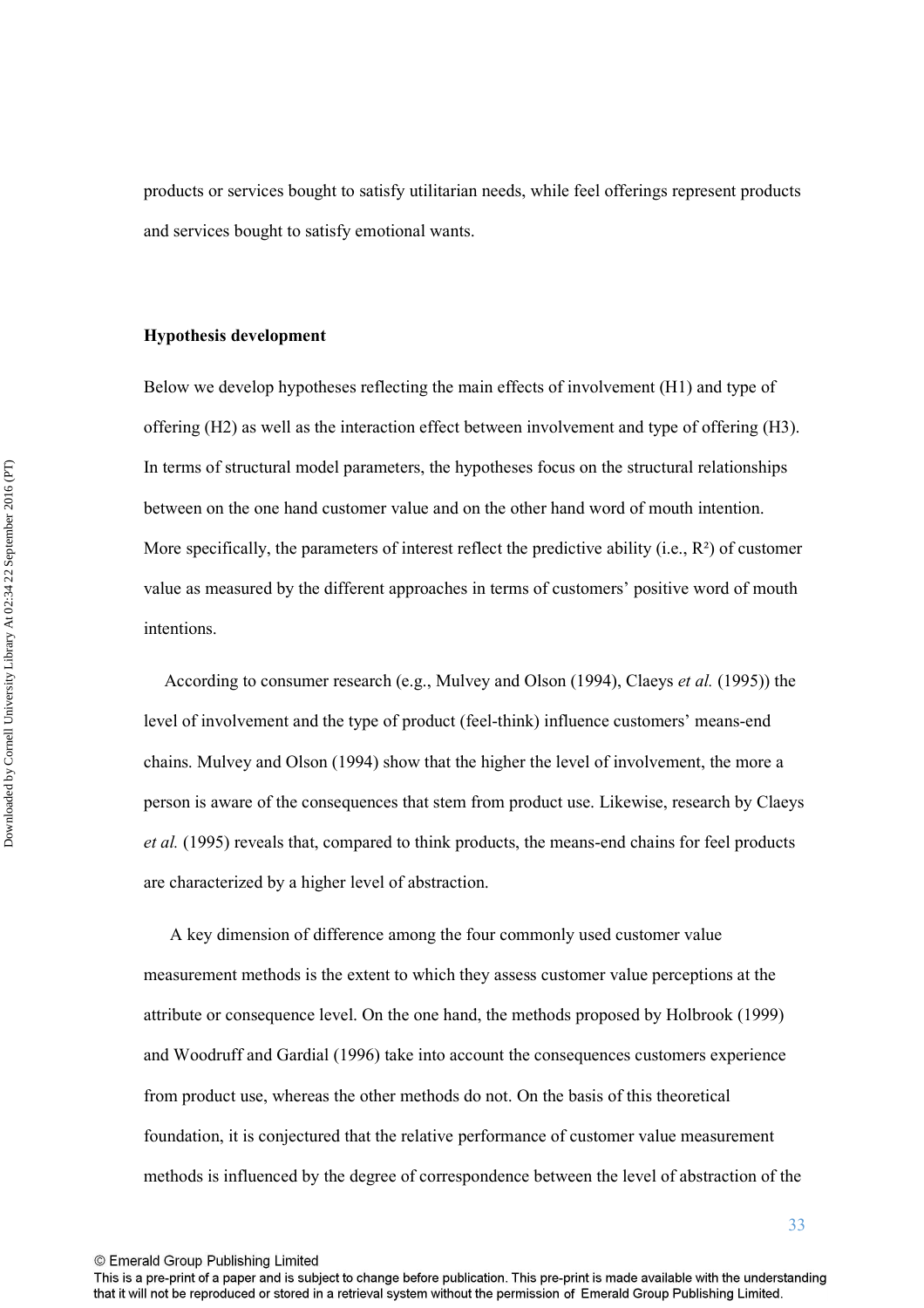benefits and sacrifices assessed by the customer value measurement method and the characteristics of the means-end chains that depend on the level of involvement and the type of product. This leads to the following hypotheses:

- *H1: The difference in ability to predict word of mouth intent between customer value measurement methods that assess benefits and sacrifices at the consequence level (i.e., Woodruff & Gardial and Holbrook) and customer value measurement methods that do not assess benefits and sacrifices at the consequence level (i.e., Gale and Dodds et al.) is larger for high involvement offerings than for low involvement offerings.*
- *H2: The difference in ability to predict word of mouth intent between customer value measurement methods that assess benefits and sacrifices at the consequence level (i.e., Woodruff & Gardial and Holbrook) and customer value measurement methods that do not assess benefits and sacrifices at the consequence level (i.e., Gale and Dodds et al.) is larger for feel offerings than for think offerings.*

Furthermore, Claeys *et al.* (1995) infer that under a high level of involvement the difference between think and feel offerings may become more prominent, because under high involvement conditions, the cognitive structure is better organized at the product-knowledge levels (i.e., the attributes) and the self-knowledge levels (i.e., the consequences). Accordingly, the following hypothesis is proposed.

34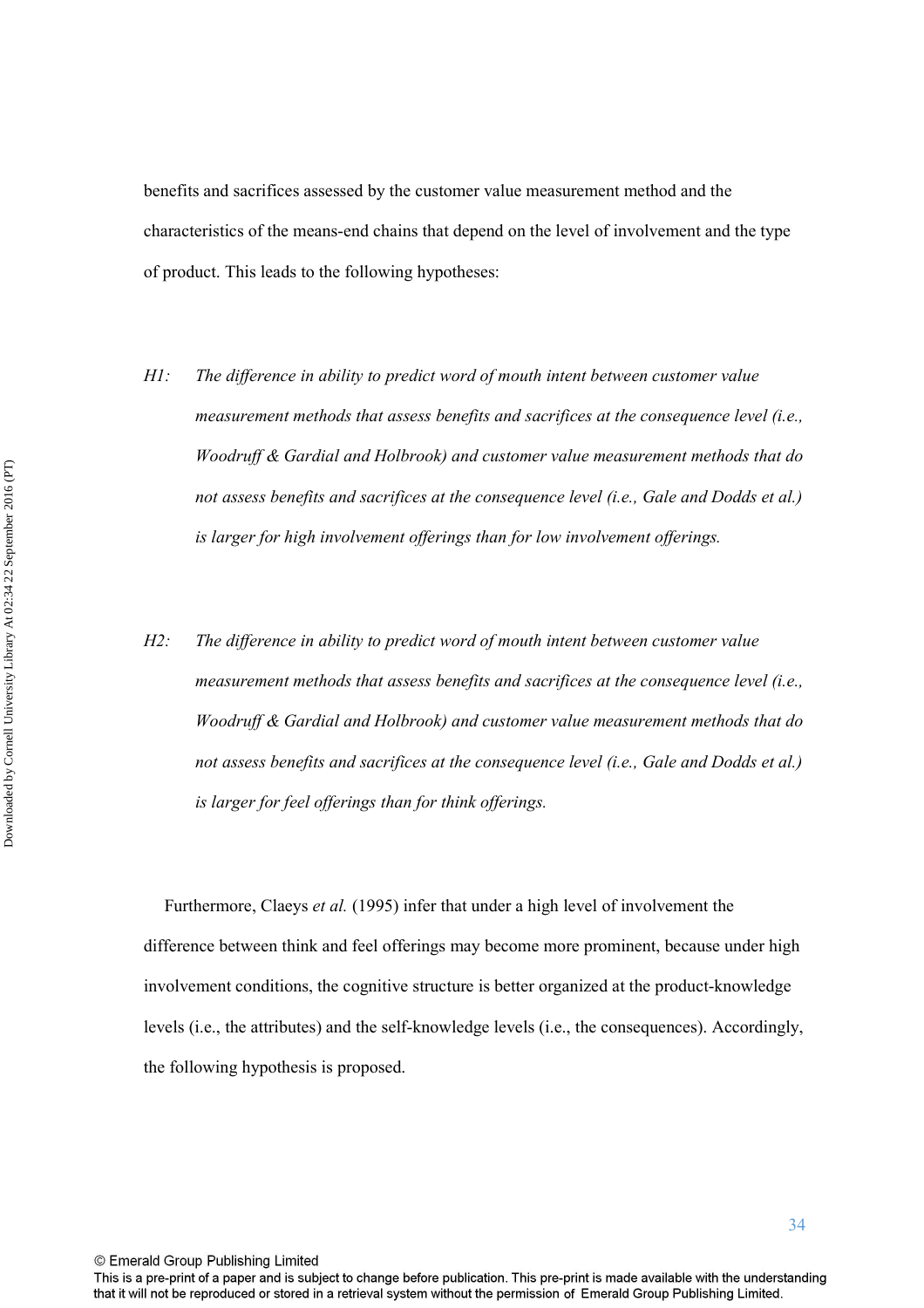*H3: The suggested superiority in word of mouth predictability of customer value measurement methods that assess benefits and sacrifices at the consequence level (i.e., Woodruff & Gardial and Holbrook) over customer value measurement methods that do not assess benefits and sacrifices at the consequence level (i.e., Gale and Dodds et al.) for feel offerings will be even more pronounced in case of a high level of involvement* 

# **Settings and sampling**

In order to test the hypotheses outlined above, data were collected across four different settings reflecting the structure of the FCB grid. The products selected as research contexts (see also Figure 4) for our study were soft drinks (low involvement feel offering), toothpaste (low involvement think offering), day cream (high involvement feel offering), and DVD players (high involvement think offering). To enhance the external validity of our research, data were collected using one of the largest marketing research panels in Belgium.

# **Questionnaire design**

We opted to construct 16 different questionnaires (i.e., collected from 16 different [sub]samples), so that each questionnaire assesses one customer value measurement method in one setting. All questionnaires were identical in terms of the measurement instrument for customer word of mouth intentions and the manipulation checks (i.e., measurement of involvement and type of offering). What differed across the questionnaires was the customer value measurement method employed which, furthermore, needed to be adapted to the particular setting. The content of the questionnaires as well as a detailed explanation of how the different customer value measurement methods were operationalized can be found in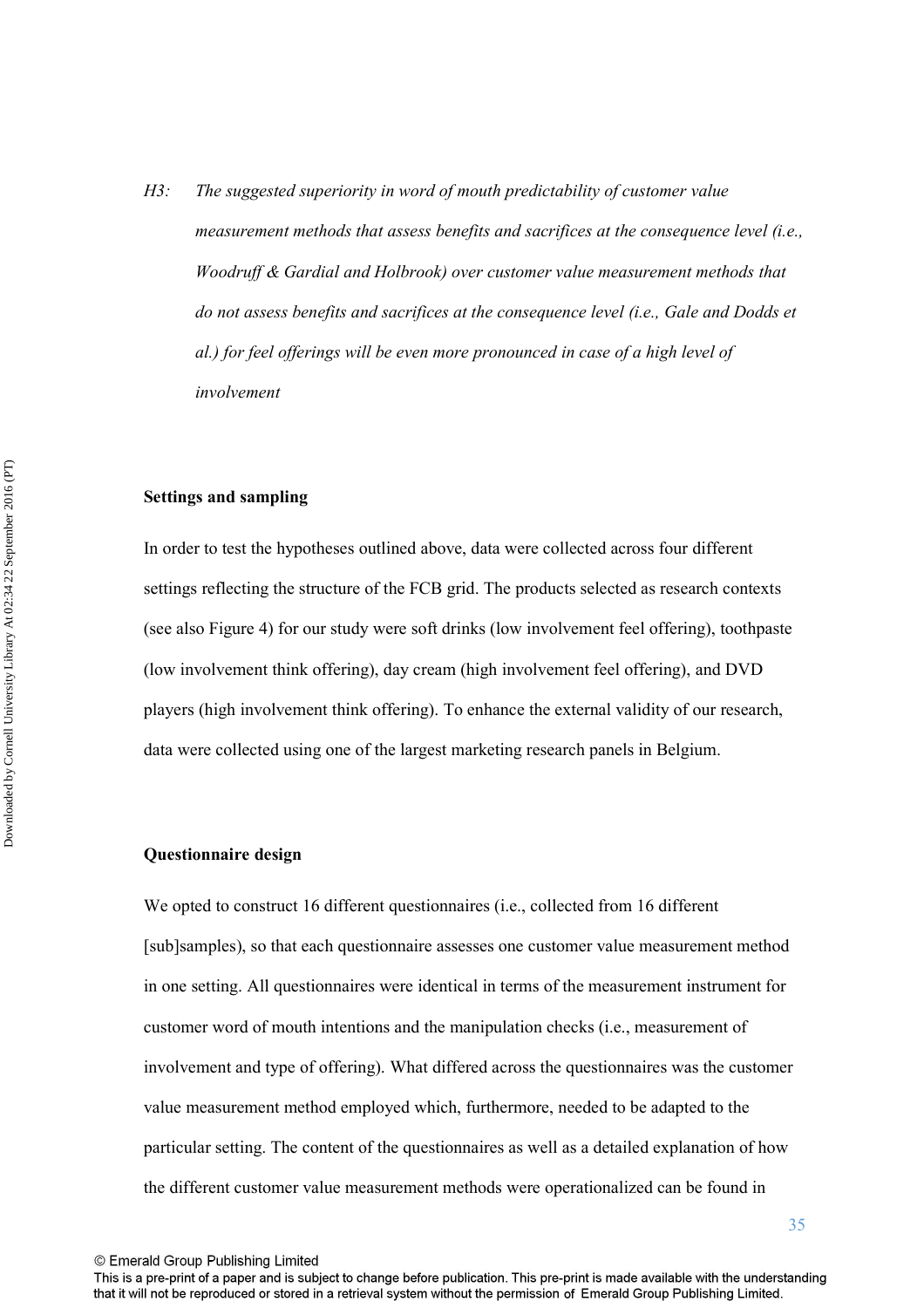Leroi-Werelds *et al.* (2014). Data collection continued until we obtained an effective sample size of 210 for each of the 16 questionnaires (i.e., setting-method combinations).

# **Analytical approach**

Unless stated explicitly in the discussion of the results, all analyses were performed using SmartPLS 3 (Ringle *et al.*, 2015). To assess the statistical significance of parameter estimates and differences in parameter estimates, we constructed bootstrap percentile confidence intervals based on J=5,000 bootstrap samples (cf. Preacher and Hayes, 2008).

## **Measurement model structure and properties**

Following the work of Jarvis *et al.* (2003), the measurement model structures for the four customer value measurement methods used in this study are specified as follows. The scale suggested by Dodds *et al.* (1991) was modeled as a first-order factor model. A first-order composite model was used to operationalize Gale's (1994) approach. Here, the constructed market-perceived price and market-perceived quality scores act as indicators.

For the remaining two methods (i.e., Woodruff and Gardial (1996), Holbrook (1999)) we specified second-order measurement models. For the Woodruff and Gardial (1996) approach, overall customer value is a second-order construct formed by two first-order constructs (i.e., benefits and sacrifices). In turn, the benefit construct is modeled as a composite and the sacrifice construct is modeled along the lines of a factor model. Regarding Holbrook's (1999) approach, overall customer value represents a second-order construct with the dimensions arising from his typology acting as first-order constructs that form overall customer value. The various first-order constructs are either a composite or a factor. For more details

© Emerald Group Publishing Limited

This is a pre-print of a paper and is subject to change before publication. This pre-print is made available with the understanding that it will not be reproduced or stored in a retrieval system without the permission of Emerald Group Publishing Limited.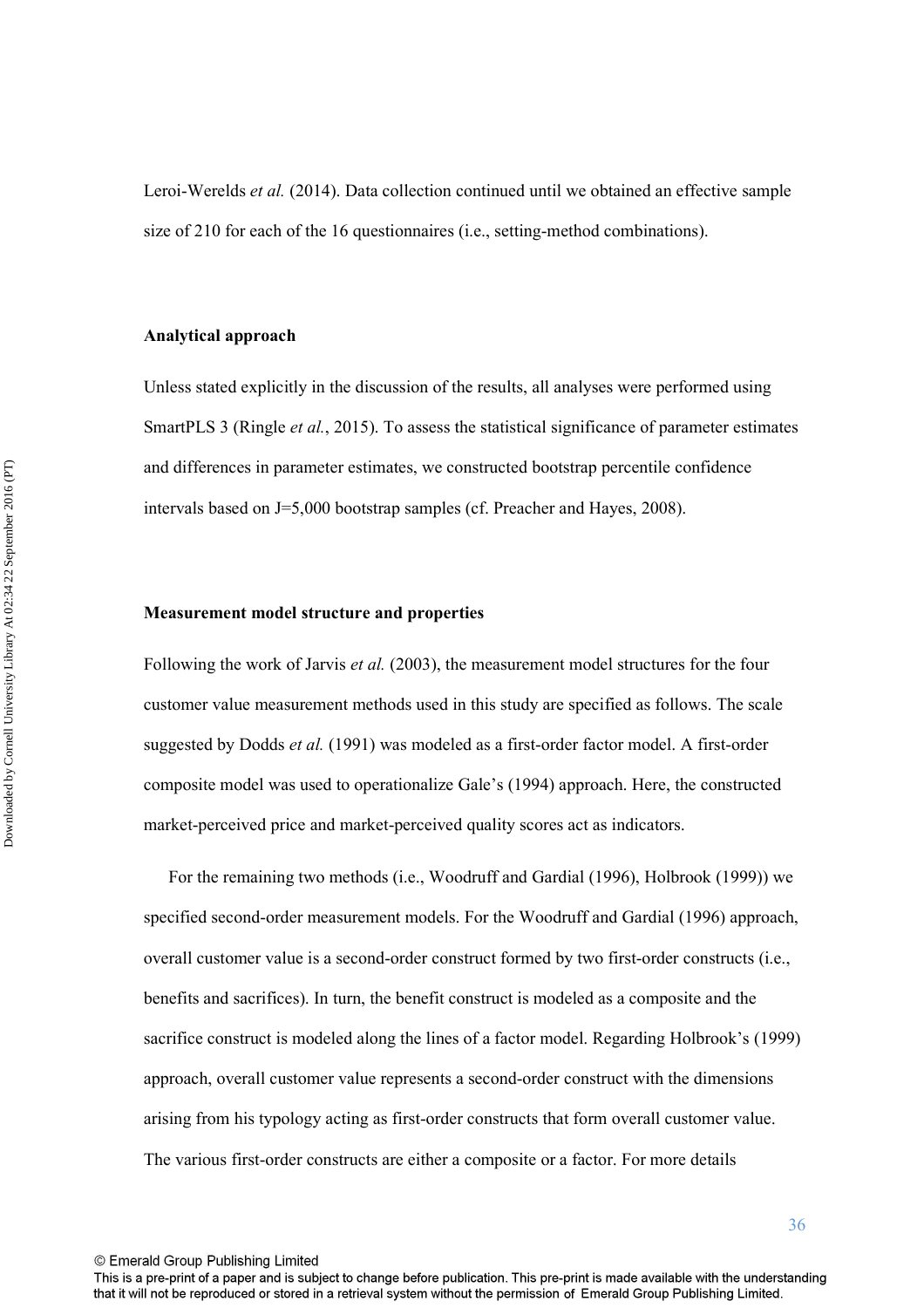regarding the exact measurement model specifications, which reflects the theoretical foundations of the respective customer value measurement approaches, the reader is referred to Leroi-Werelds *et al.* (2014). To model customer value as a second-order construct, the twostage approach suggested by Reinartz *at al.* (2004) was used. In the first stage, the latent variable scores were estimated without the second-order construct (i.e, customer value) present but with all of the first-order constructs (benefits and sacrifices for Woodruff and Gardial's method and the various value types for Holbrook's method) in the model. In the second stage, the latent variable scores of the first-order factors (i.e., benefits and sacrifices for Woodruff and Gardial's method and the various value types for Holbrook's method) were used as indicators of the second-order construct (i.e., customer value) in a separate higherorder PLS model.

We evaluated the psychometric properties of all first-order constructs used in our study. In terms of psychometric properties, it is crucial to distinguish between composites and factors (MacKenzie, Podsakoff & Jarvis 2005). Regarding the factor models, we assessed unidimensionality (procedure Sahmer *et al.* (2006) and cut-off criteria proposed by Karlis *et al.* (2003)), internal consistency reliability (procedure Jöreskog (1971)), item validity (procedure Hulland (1999)), within-method convergent validity and discriminant validity (procedures Fornell and Larcker (1981). Regarding the composites, the statistical significance of the items was assessed (cf. Diamantopoulos and Winklhofer, 2001)) discriminant validity was assessed by examining whether the latent variable correlations fall within two standard errors of an absolute value of 1 (MacKenzie *et al.*, 2005). Detailed results regarding the constructs' psychometric properties can be found in Leroi-Werelds *et al.* (2014). All constructs possess favorable properties with exception of the customer value measurement method proposed by Dodds *et al.* (1991). Consequently, the Dodds *et al.* (1991) measurement approach will be left out of the remaining analyses.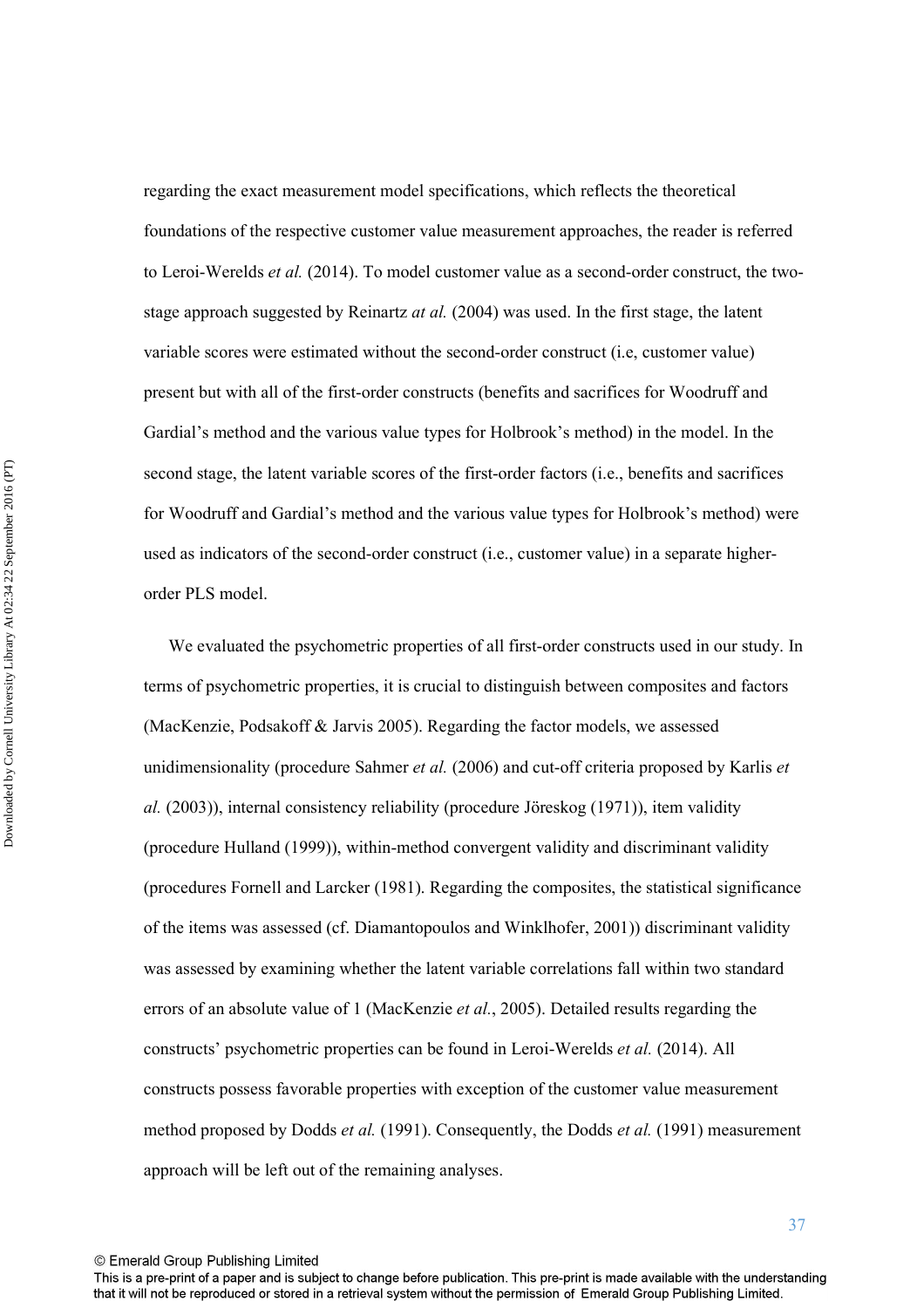#### **Manipulation checks**

To assess whether the chosen products indeed reflect the dimensions of the FCB matrix, manipulation checks were conducted. Following the procedure outlined by Streukens *et al.* (2010) it was assessed whether the average scores of the involvement items and the think/feel items included in the questionnaire differ for the relevant products. Regarding the level of involvement, we found significant differences between soft drink and day cream (mean  $SD =$ 4.26, mean DC = 4.94,  $p < 0.001$ ) as well as between tooth paste and DVD player (mean TP = 4.14, mean DVD = 4.72,  $p < 0.001$ ). With respect to the type of offering (think vs. feel), significant differences were found between soft drink and tooth paste (mean  $SD = 4.91$ , mean  $TP = 4.39$ ,  $p < 0.001$ ) as well as between day cream and DVD player (mean DC = 4.76, mean  $DVD = 3.99$ ,  $p < 0.001$ ).

# **Comparing the predictive ability of different customer value methods**

A key challenge in the current situation is to make four substantially different customer value measurement methods comparable. This challenge is magnified further by the fact that the operationalization of each value measurement method also differs per setting. The answer to this challenge is to find a common structural model that is identical (and thus comparable) across methods and settings.

To place all customer value measurement methods, across all settings, on an even footing we proceeded as follows.

• Twelve (4 settings and 3 methods because Dodds *et al.* (1991) was not taken into account) structural models were estimated in which

 $y = f$  (perceived customer v alue), in the current illustration *y* refers to the respondent's intention to engage in positive word-of-mouth.

© Emerald Group Publishing Limited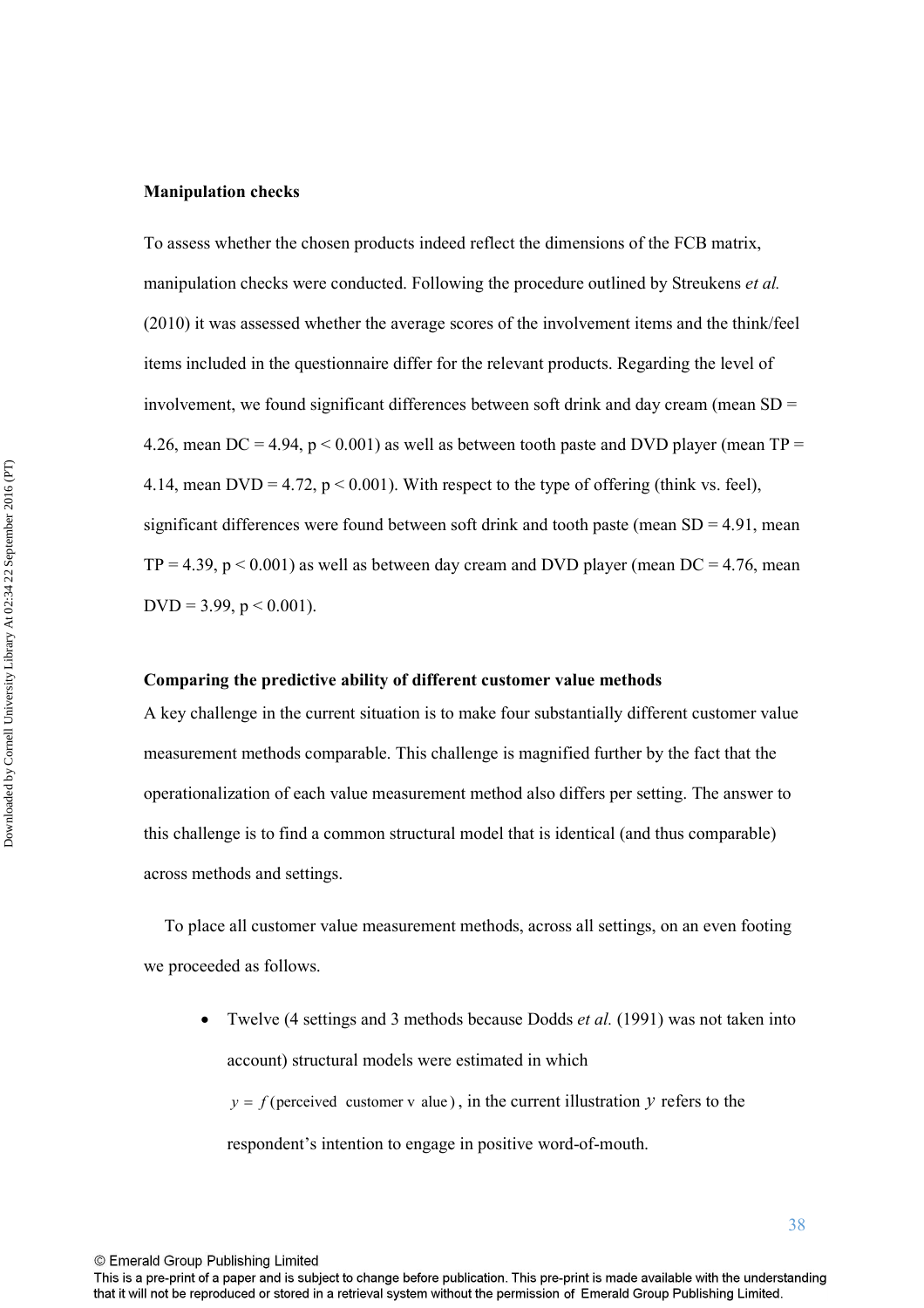- For each of the twelve models, the estimation results were used to obtain the predicted values  $(\hat{v})$  of the endogenous construct under study (i.e., positive word of mouth)
- The predicted values  $(\hat{y})$  were then regressed to the actual data (i.e., the latent variable scores) of the relevant construct ( *y* ). Thus, we estimated the following structural model:  $y = f(\hat{y})$  which is identical for all methods and across all settings.
- Similar as in a bivariate regression context, the resulting path coefficient equals the coefficient of multiple correlation  $R$  and indicates the model's predictive ability. As can be seen above, predictive ability plays a central role in our hypothesis testing.

# **Appendix B: SAS-code omnibus test group differences**

This appendix presents the SAS-code written to conduct Sarstedt *et al*.*'s* (2011) omnibus test. The omnibus test plays a pivotal role in "PLS FAC-SEM Step 1: The omnibus test" as outlined in the paper. Following the work of Sarstedt *et al*.*'s* (2011), the omnibus test involves four stages which are briefly described

Stage 1 Sarstedt et al. (2011): For each of the groups (i.e., cells)  $B = 5,000$  bootstrap samples are generated. For each of these samples the model is estimated. This is all done using smartPLS3 (Ringle *et al*., 2015). The bootstrap results for the relevant model parameter under study are saved in a separate data file (e.g., Excel)

Stage 2-4 Sarstedt et al. (2011): for the remaining three stages a SAS-code was programmed based on Vickery's (2015) work. The code, together with comments to clarify its contents, is

© Emerald Group Publishing Limited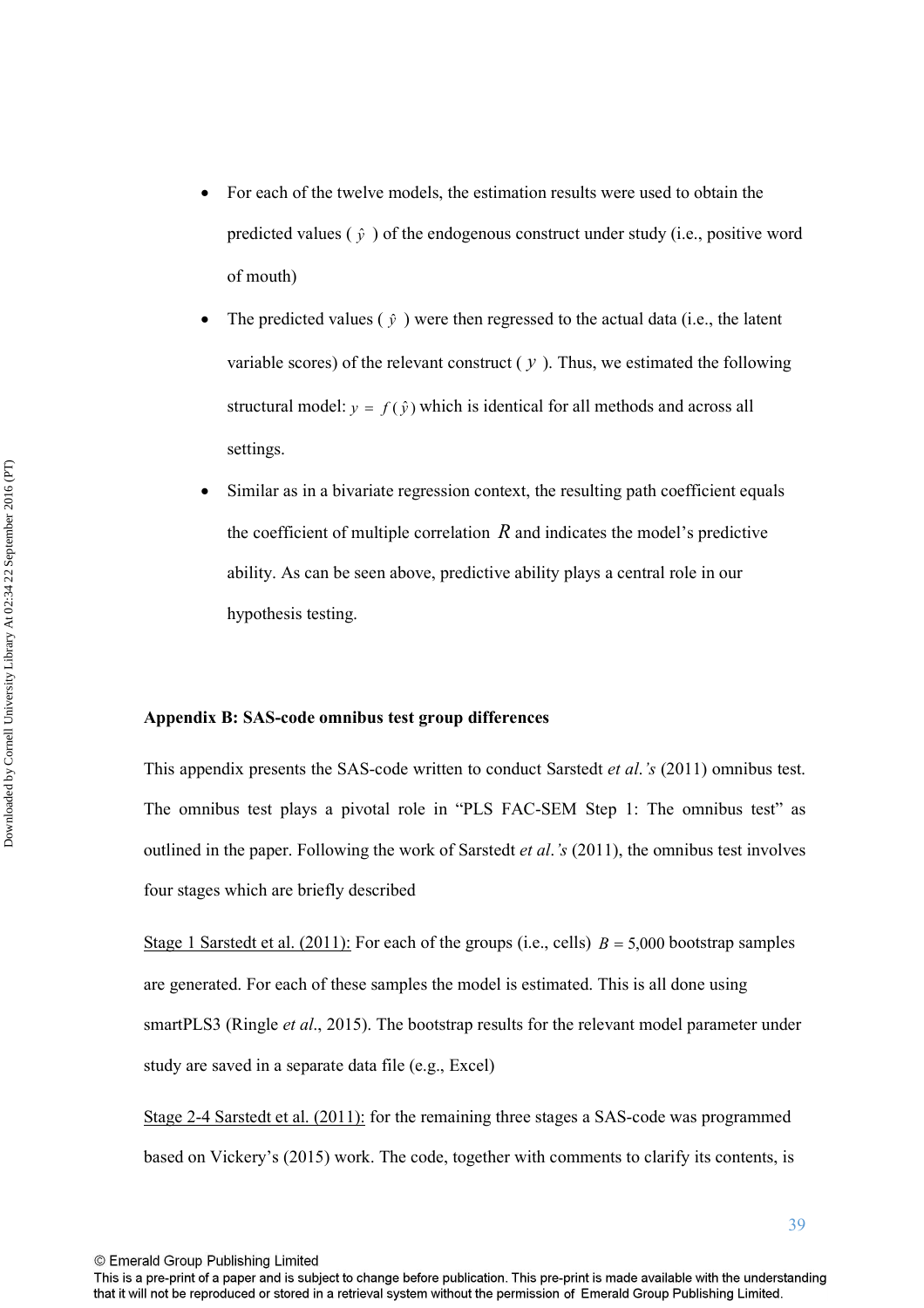listed below in exhibit B1. The input data stem from the data file created in Stage 1 of the

Sarstedt *et al.* (2011) procedure, which is also explained above.

*Note that Sarstedt's et al. (2011) omnibus test can also be programmed in other software such* 

*as R or Gauss.* 

#### **Exhibit B1: SAS-code for omnibus test**

```
/* FAC-SEM USING PLS-SEM - SANDRA STREUKENS & SARA LEROI-WERELDS */ 
/* SASCODE FOR THE OTG TEST *//*Start with reading the data file containing the bootstrap estimates of the model parameter 
under study into SAS. The bootstrap results are generated using standard PLS-SEM software and 
are subsequently saved in a separate file */
/* START OF THE CODE */
proc iml; 
                                                              /*Enter name of data file */<br>/*Read data into matrix format */
read all var {CELL01 CELL02 CELL03 CELL04} into xobs;
close Facsem; 
/* USER-DEFINED MODULE NAMED FMOD(X) TO ENABLE SAS TO CALCULATE THE VARIANCE RATIO; SEE ALSO 
EQUATION (13) SARSTEDT ET AL. (2011) */
start fmod(x);<br>grandmean = x[:];grandmean = x[:]; /*Grand mean scalar */<br>n = nrow(x); /*number of rows in da
         n = nrow(x);<br>
k = ncol(x);<br>
k = ncol(x);<br>
\binom{*}{k} \binom{*}{k} \binom{*}{k} \binom{*}{k} of columns in data matrix (i.e., G in OTG test
k = ncol(x); \qquad \qquad \qquad /*number of columns in data matrix (i.e., G in OTG test */
groupmean = x[:,]; /*Group mean; calculated for each of the G groups */
          SSB = (groupmean-grandmean)##2; /* Calculating SSB-The numerator of OTG test */
         SSB = SSB[+];
                                             /* Calculating SSW-The denominator of OTG test */
         SSW = (x-groupmean)##2;<br>SSW = SSW[+,];
         SSW = SSW[+];
          MSSB = (k*n*(1/(k-1)))*SSB; /* F-value (variance ratio) computation */
          MSSW = (1/(n-1))*SSW; 
          F=MSSB/MSSW; 
         return (F); 
         finish; 
/* USER-DEFINED MODULE NAMED PERMUTEWITHINROWS */
         start PermuteWithinRows(m); /* For more details see Vickery (2015) */
                  colldx = ranperm(1:ncol(m), nrow(m));f = (row(m)-1)*ncol(m);\text{matrix} = f + \text{coll} return( shape(m[matIdx], nrow(m)) ); 
                   finish; 
/*CALCULATING THE F-VALUE FOR THE ORIGINAL DATA FILE */
fobs = fmod(xobs); \frac{1}{2} /* Applies FMOD to original data */<br>print fobs; \frac{1}{2} /* Shows you the output concerning
                                    \frac{1}{2} Shows you the output concerning the computed Fvalue */
```
call symputx('fobs',fobs);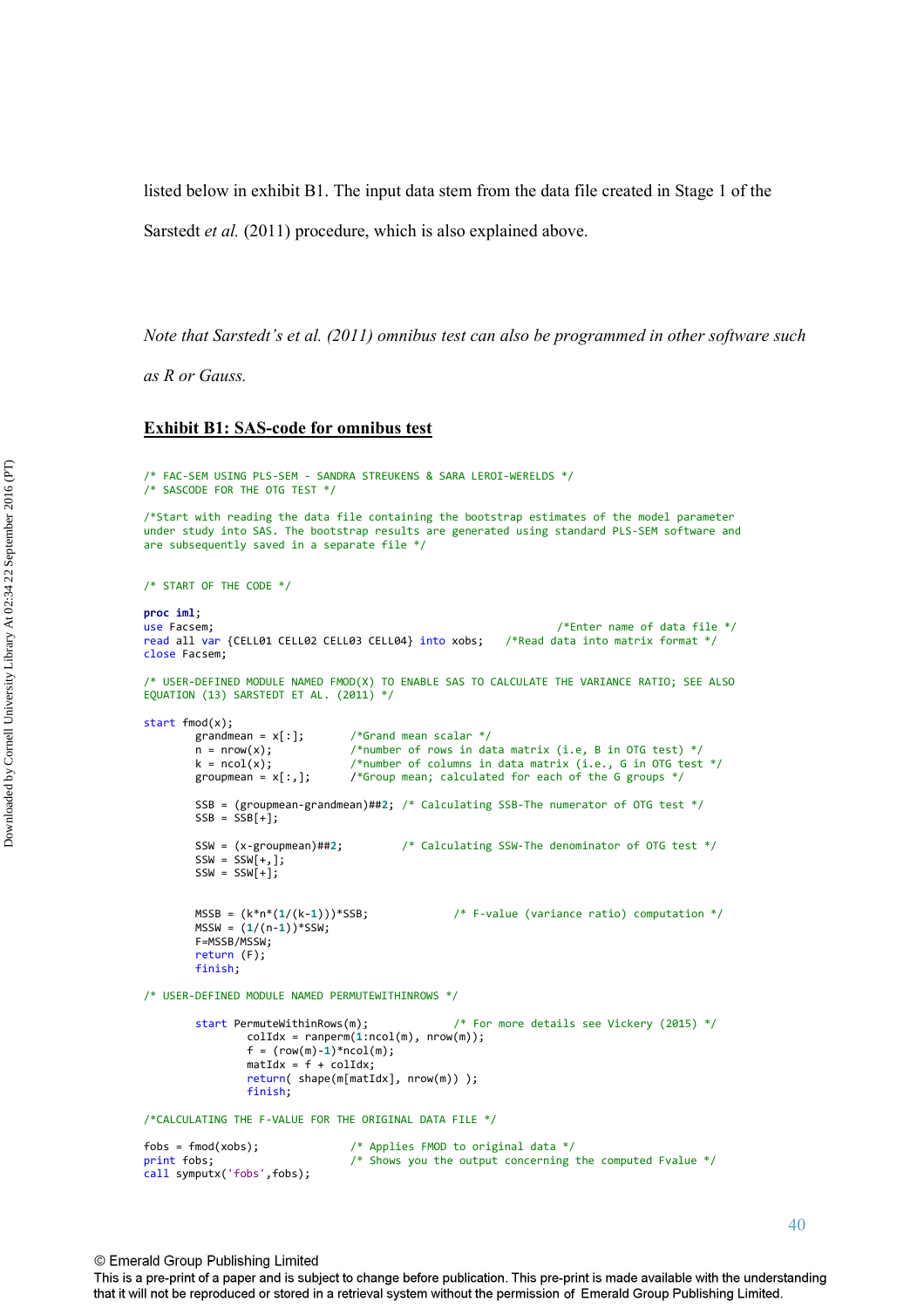```
/* GENERATING PERMUTATIONS AND CALCULATING THE ACCOMPANYING F-VALUES */
```

```
call randseed(12345); 
B = 5000; /* Number of permutations */
fdist = j(B,1); <br> \prime* Creation of vector containing the F-value for */<br> do j = 1 to B; \prime* each of the permutations. In a later ste<sub>l</sub><br> x = PermuteWithinRows(xobs); \prime* also saved in a data file */
do j = 1 to B; /* each of the permutations. In a later step this is */
 x = PermuteWithinRows(xobs); /* also saved in a data file */
         F = \text{fmod}(x);
         fdist[j, j = F;end; 
/* COMPUTATION P-VALUE*/
pval = sum(fdist > abs(fobs)) / B; <br> \frac{1}{2} /* Calculating the pvalue for the omnibus test */<br> \frac{1}{2} /* Shows you the output concerning the computed P
                                              f^* Shows you the output concerning the computed Pvalue fcall symputx('p',pval); 
/*CREATION OF DATASET */ 
create facsemotg var {fdist}; /* Creation of data file containing the F-value for */
append; \overline{\phantom{a}} /* each of the permutations. Allows you to perform */
close facsemotg; /*additional (visual) inspections */
```
**quit**;

/\* AND YOU'RE DONE! \*/

© Emerald Group Publishing Limited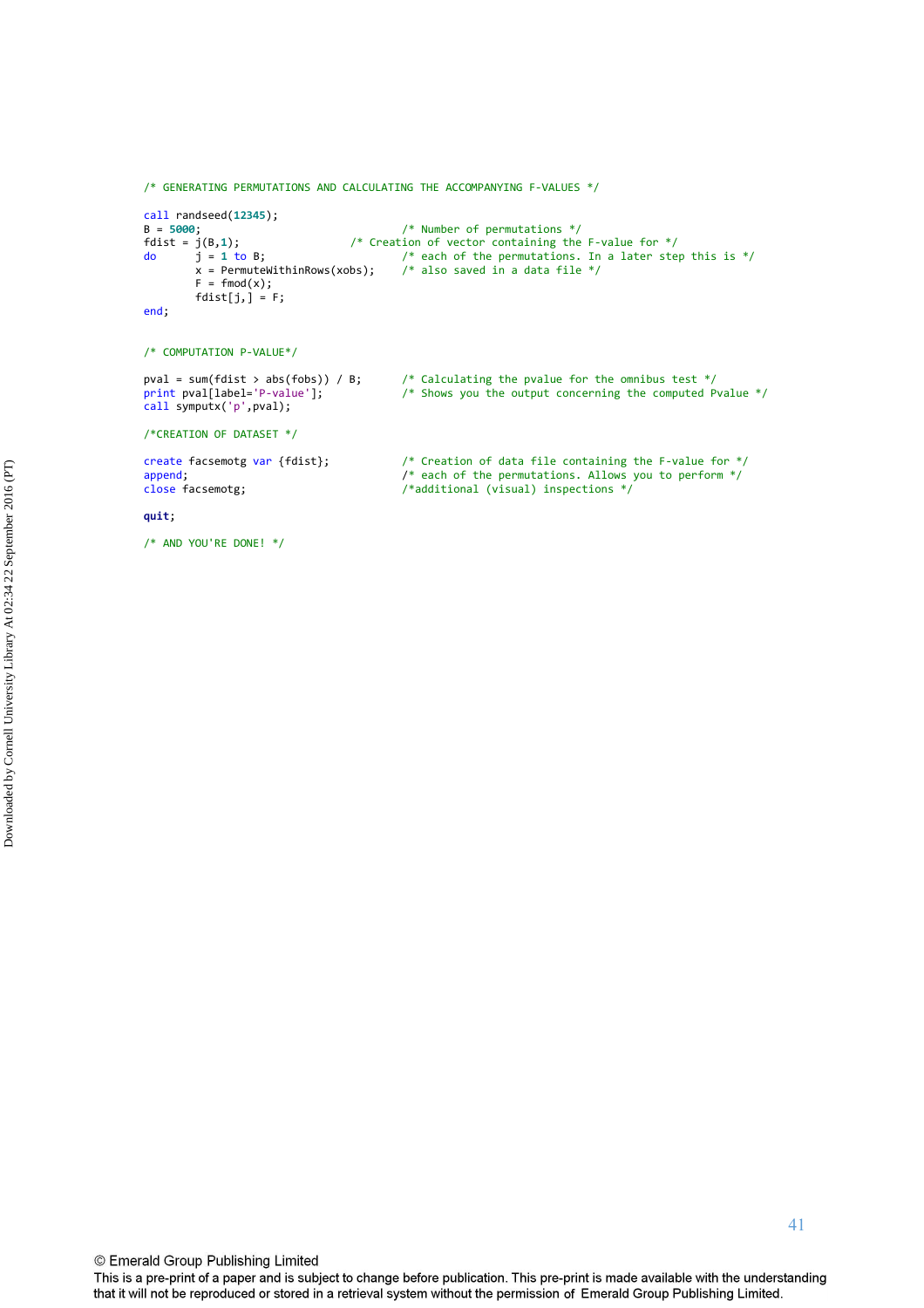Downloaded by Cornell University Library At 02:34 22 September 2016 (PT) Downloaded by Cornell University Library At 02:34 22 September 2016 (PT)

> © Emerald Group Publishing Limited This is a pre-print of a paper and is subject to change before publication. This pre-print is made available with the understanding<br>that it will not be reproduced or stored in a retrieval system without the permission of E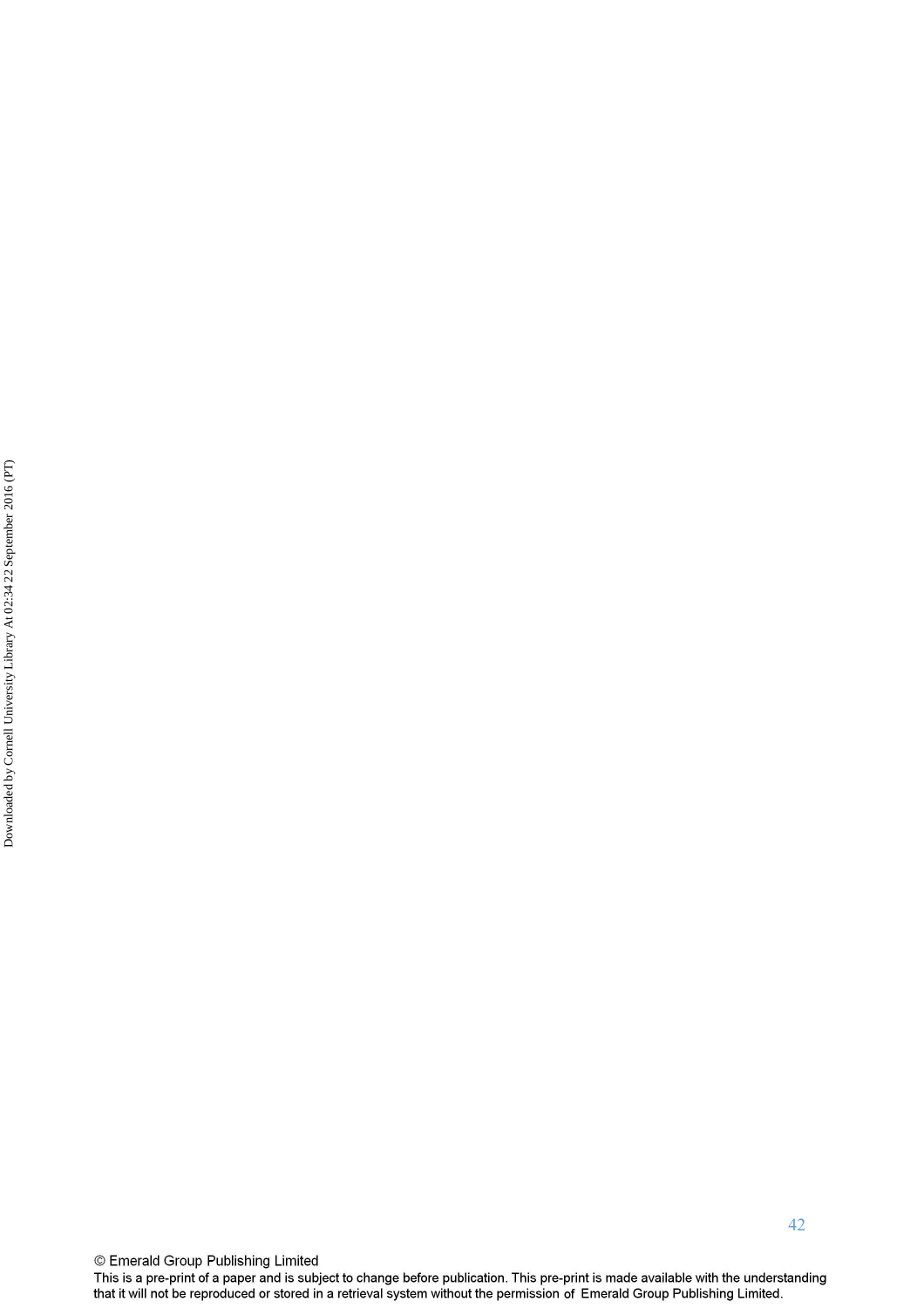Downloaded by Cornell University Library At 02:34 22 September 2016 (PT) Downloaded by Cornell University Library At 02:34 22 September 2016 (PT)

> © Emerald Group Publishing Limited This is a pre-print of a paper and is subject to change before publication. This pre-print is made available with the understanding<br>that it will not be reproduced or stored in a retrieval system without the permission of E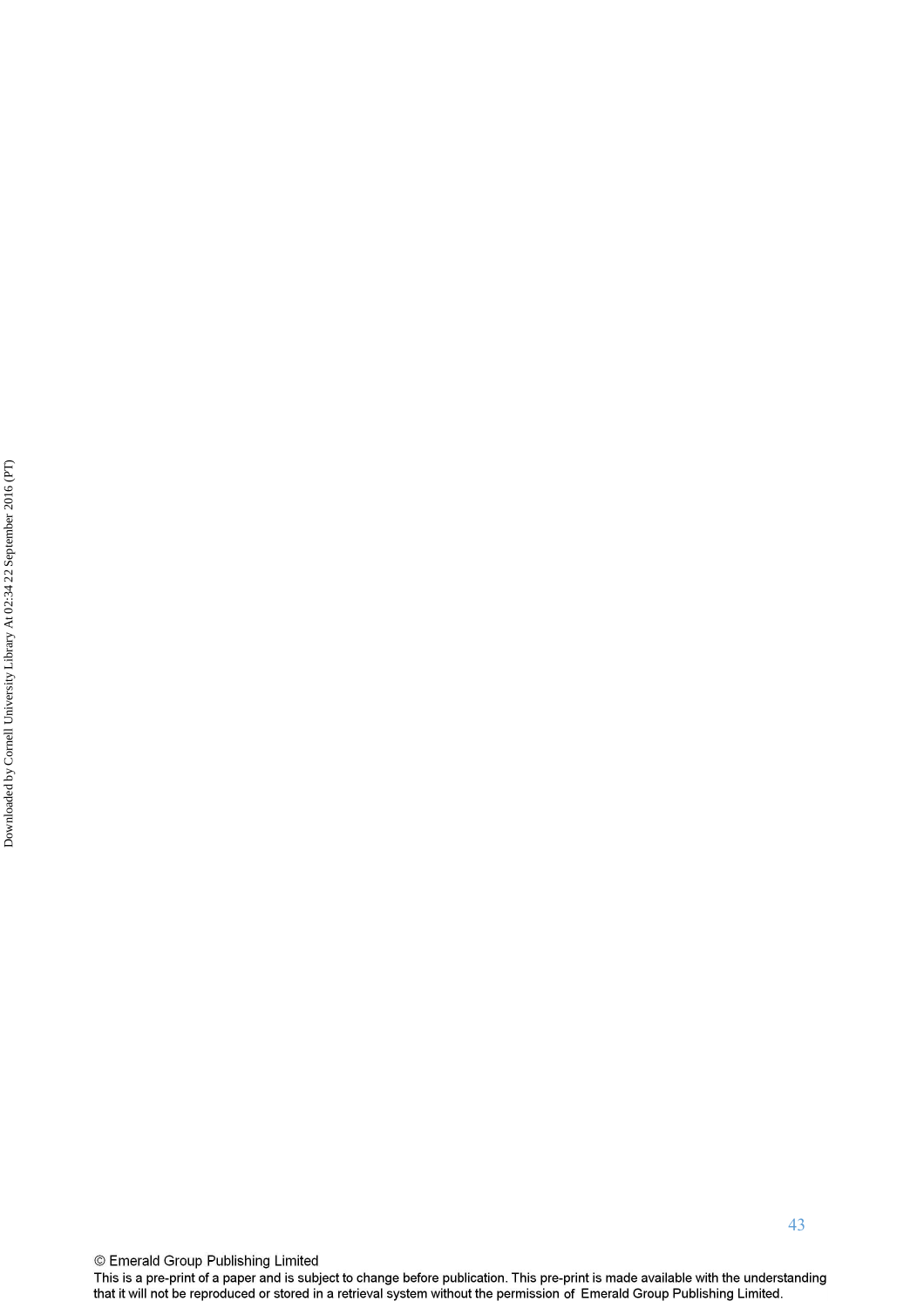$\overline{\phantom{1}}$ 2°2  $H_0: |\beta_i(a_1b_1) - \beta_i(a_1b_2)| = |\beta_i(a_2b_1) - \beta_i(a_2b_1)|$  $\mathcal{L}$  $\overline{G}$  $\checkmark$  $\beta_i(a_1b_1)$   $\beta_i(a_1b_2)$  $\beta_i(a_2b_1)$   $\beta_i(a_2b_2)$ Downloaded by Cornell University Library At 02:34 22 September 2016 (PT)<br> **Product of PLS FAC-SEM and its building blocks**<br> **Product**  $\frac{1}{2}$ <br>  $\frac{1}{2}$  and  $\frac{1}{2}$  and  $\frac{1}{2}$  and  $\frac{1}{2}$  and  $\frac{1}{2}$  and  $\frac{$ **Hypotheses in general terms n-way ANOVA hypotheses PLS FAC-SEM hypotheses** β<sup>2</sup> ຕິ  $\overline{\phantom{1}}$  $\bar{\epsilon}$ œΞ 21  $\mathcal{L}_1$   $\mathcal{L}_2$ *b*Design factor B 1*b* $\bigodot$ **Factorial design n-way ANOVA PLS FAC-SEM**  $\checkmark$  $\beta$ ξ<sup>1</sup> الات ξ<sup>1</sup> **Panel A Panel B Panel C**  $\overline{\mathbb{G}}$  $\overline{\mathbb{Q}}$  $\overline{\phantom{1}}$  $\overline{\phantom{1}}$  $\overline{\phantom{1}}$  $\beta_i(\boldsymbol{a}_1\boldsymbol{b}_\bullet) = \beta_i(\boldsymbol{a}_2\boldsymbol{b}_\bullet)$ *ba* $\frac{2}{2}$  $\overline{\phantom{1}}$  $\overline{\phantom{1}}$  $H_0$  :  $\beta_i(a,b_1) = \beta_i(a)$ 11*bai* $\binom{a}{2}$  $a_2b_1$  $\check{ }$  $\checkmark$ ონ ონ⊺ β<sup>2</sup>  $\checkmark$  $H_0$  :  $\beta_i(a_1b_2) = \beta_i$  $\beta$  $\check{ }$  $\overrightarrow{c}$  $\overline{\phantom{1}}$  $\overline{\phantom{1}}$  $\overline{\phantom{1}}$ ξ<sup>1</sup> ξ<sup>1</sup> الات <u>2</u>  $\beta_i(a,b)$  $\check{ }$  $\checkmark$  $\checkmark$ 1*a* $a^2$  $\beta_i$ Design factor A : : :  $\overline{\phantom{1}}$ 2°2  $H_0$  ;  $|\mu_i(a_i b_i) - \mu_i(a_i b_2)| = |\mu_i(a_2 b_i) - \mu_i(a_2 b_i)|$  $\checkmark$  $\mu_{_l} (a_l b_l)$   $\mu_{_l} (a_l b_2)$  $\mu_{_l} (a_2 b_1) \quad | \quad \mu_{_l} (a_2 b_2)$  $\mu_{i}(a_{1}b_{2}% )=\mu_{i}(a_{2}b_{1}b_{2})+\mu_{i}(a_{1}b_{2})+\mu_{i}(a_{2}b_{1}b_{2})$  $\mu_{i}(a_{2}b_{2}% )\mu_{i}(a_{1}b_{2})=\mu_{i}(a_{2}b_{2})\mu_{i}(a_{2}b_{2})$  $\mu_i(a_1b_1) - \mu_i(a_1b_2) = |\mu_i(a_2b_1) \overline{\phantom{1}}$  2 2<br>2 Design factor B 1*bb* $\checkmark$ **PANEL D** µ  $\widehat{\phantom{m}}$  $\overline{\phantom{1}}$  $\overline{\phantom{1}}$  $H_0: \mu_i(a_1b_2) = \mu_i(a_2b_2)$  $\overline{\phantom{1}}$  $\widehat{\phantom{a}}$ *b a*  $\frac{2}{2}$  $a_2b_1$ 11*bai* $H_0: \mu_i({\bm{a}}_{\bullet} {\bm{b}}_l) = \mu_i({\bm{a}}_{\bullet}$  $\checkmark$  $\checkmark$  $\checkmark$ µ  $\checkmark$  $\checkmark$  $\overline{\phantom{1}}$  $\overline{\phantom{1}}$  $\overline{\phantom{1}}$ <u>5</u>  $\mu_{_i}$  $(a,b)$ 1*a* $a^2$  $\checkmark$  $\overline{\phantom{0}}$  $\checkmark$  $\mathcal{H}_i$ Design factor A : : :  $H_0$ : Design Factor A's impact on the magnitude of the statistics under study does not depend on the level of  $H_0$ : Design factor A does not have ani mpact on the H0: Design factor B does not have an impact on the  $\mathbf{u}_{1}$  $\mathbf{u}_{1}$  $\frac{u_2 v_1}{2}$ *baba* $\frac{2}{1}$ **Factorial design** Design factor B 1*bb*magnitude of the statistic under study magnitude of the statistic under study magnitude of the statistic under study magnitude of the statistic under study Panel A  $a_2b_1$ 11*ba*design factor B Notes: Notes:  $a^2$ Design factor A

**Figure 1: General overview of PLS FAC-SEM and its building blocks** 

µi refers to the mean value of a variable or construct, βi refers to structural (or measurement) model parameter. µ refers to the mean value of a variable or construct,  $\beta_i$  refers to structural (or measurement) model parameter. The hypotheses for CB FAC-SEM are equal to those listed in panel D under PLS FAC-SEM The hypotheses for CB FAC-SEM are equal to those listed in panel D under PLS FAC-SEM

© Emerald Group Publishing Limited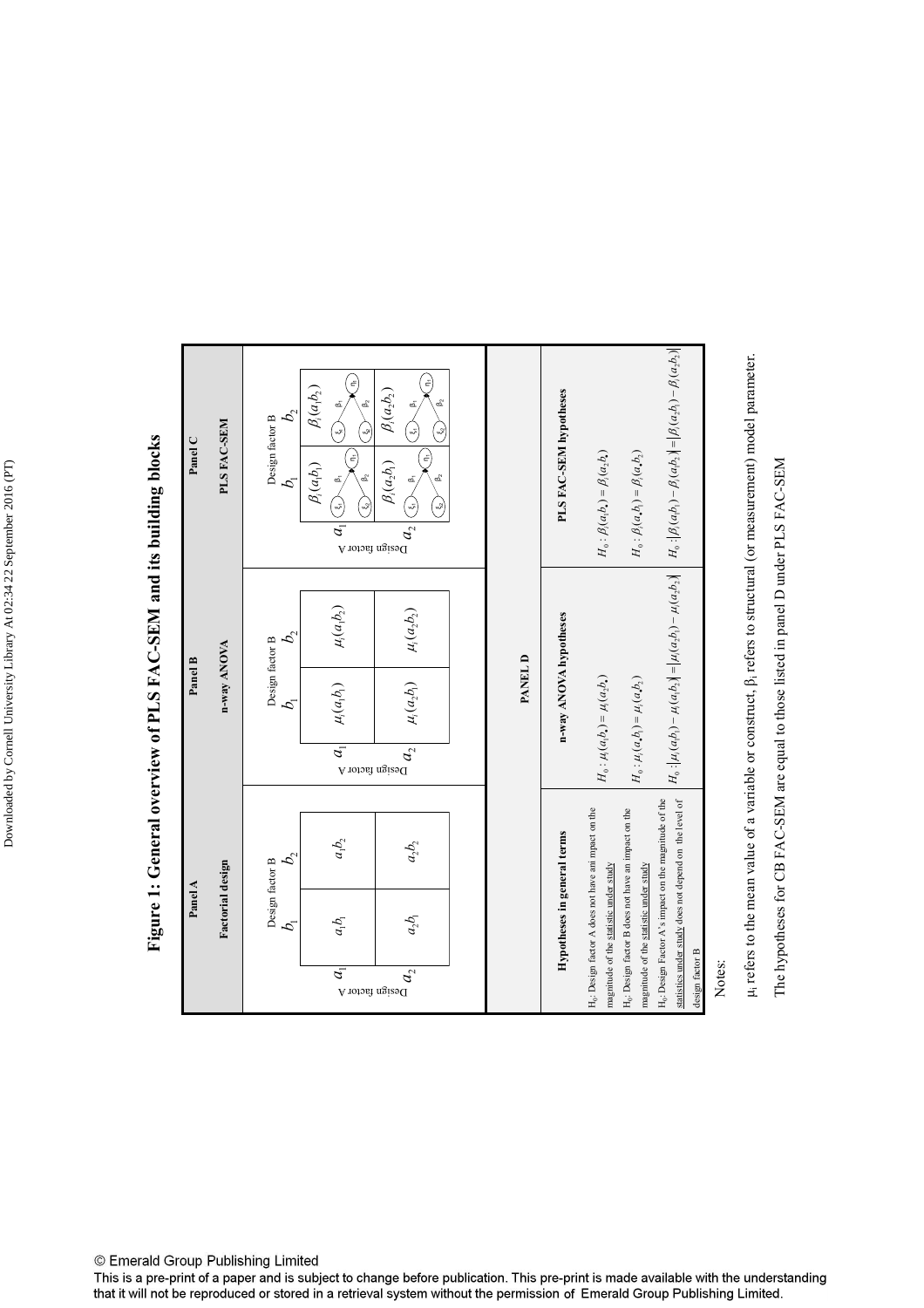# **Figure 2: FAC-SEM, n-way ANOVA and MGA**

|                | <b>Parameter of interest</b>              | <b>Interaction effects</b> |
|----------------|-------------------------------------------|----------------------------|
| n-way ANOVA    | Means                                     | Yes                        |
| <b>MGA</b>     | Structural/measurement model              | N <sub>0</sub>             |
|                | parameters ( <i>i.e.</i> , relationships) |                            |
| <b>FAC-SEM</b> | Structural/measurement model              | Yes                        |
|                | parameters (i.e., relationships)          |                            |

Notes:

Interaction effect in this context refers to the interaction effect as the joint influence of the design factors of the underlying factorial design, not the interaction effect between two constructs as in a moderator analysis.

The statements made in Figure 2 hold regardless of whether the analyses are performed in a PLS-SEM context or not.

© Emerald Group Publishing Limited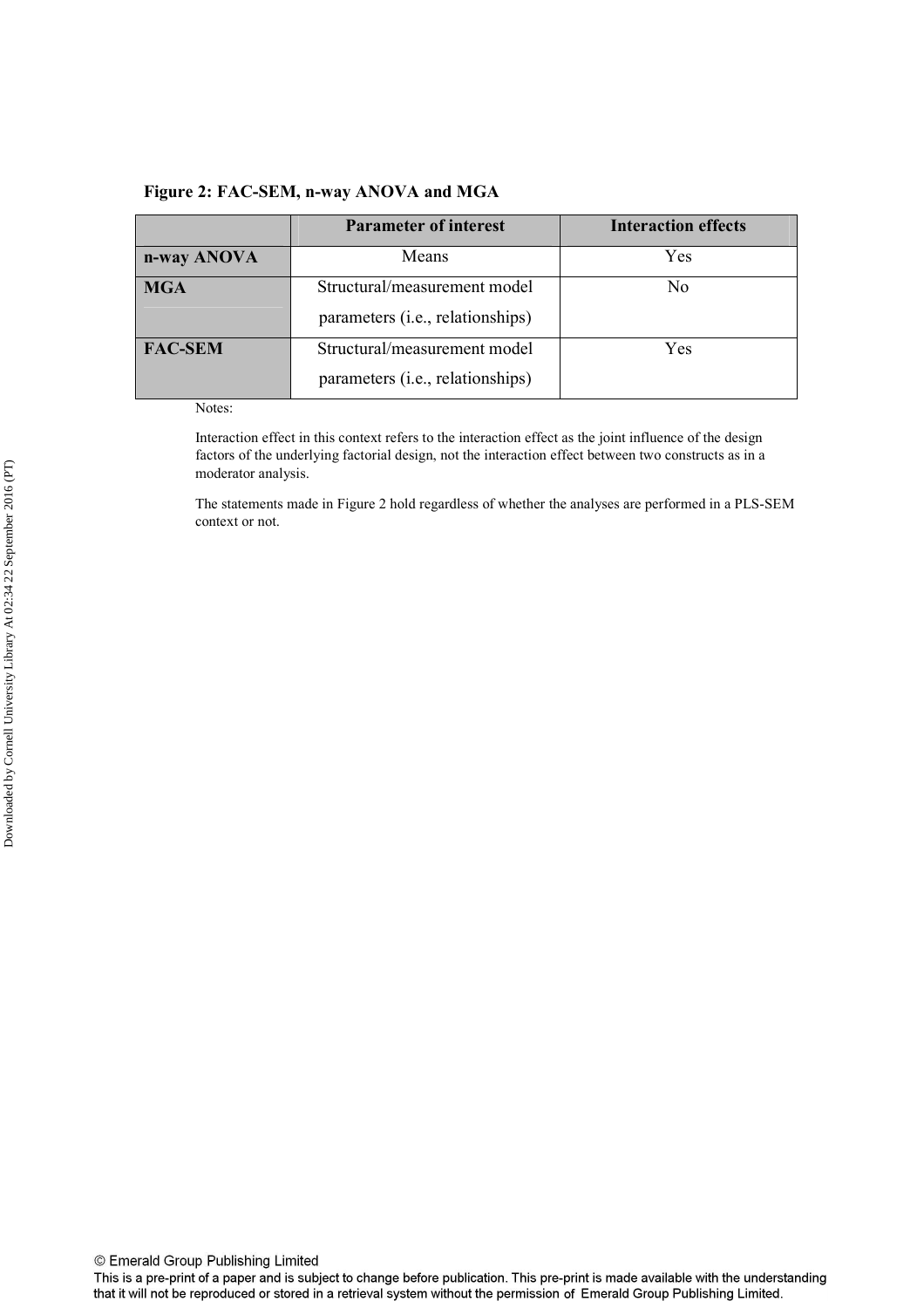



© Emerald Group Publishing Limited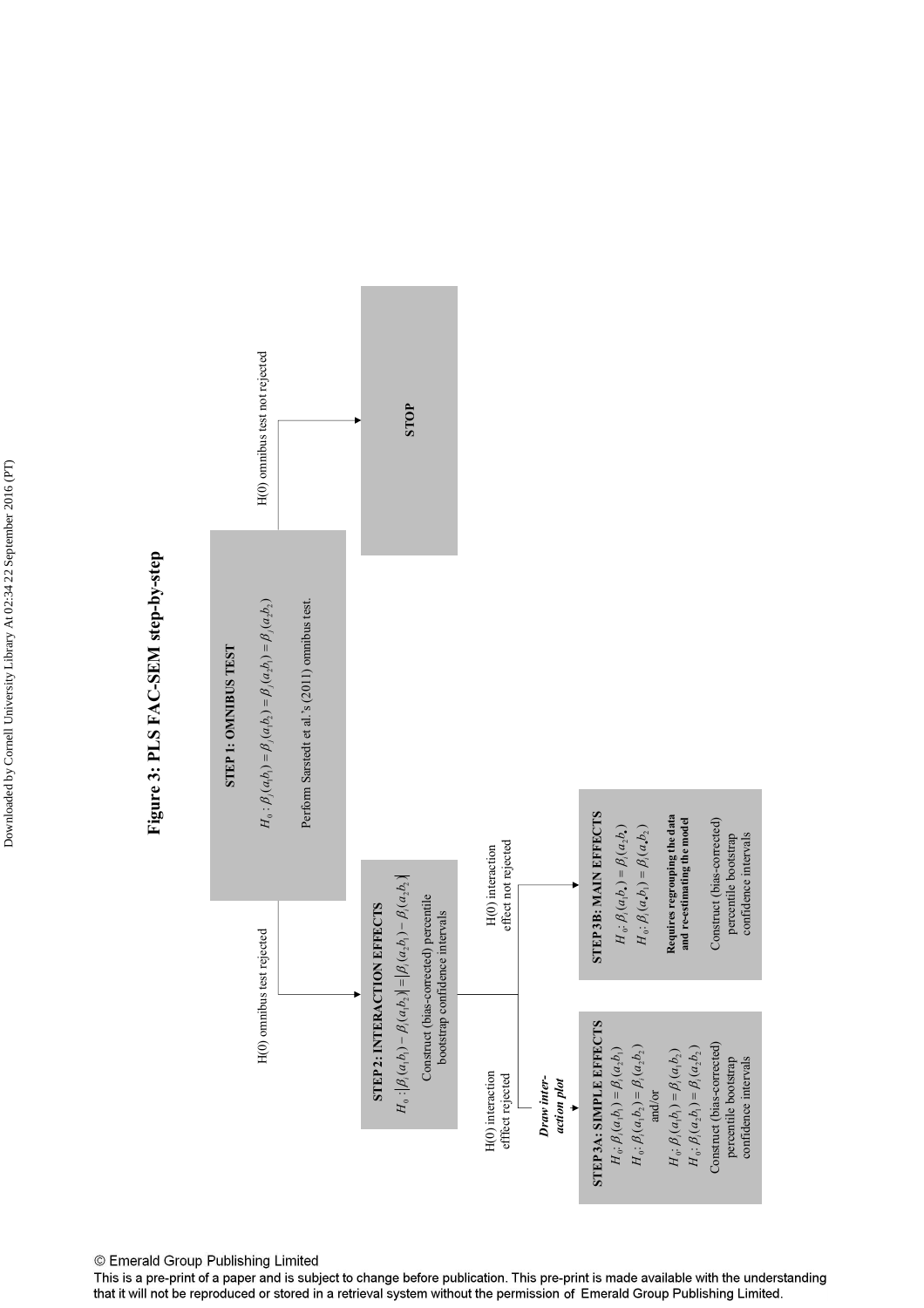



© Emerald Group Publishing Limited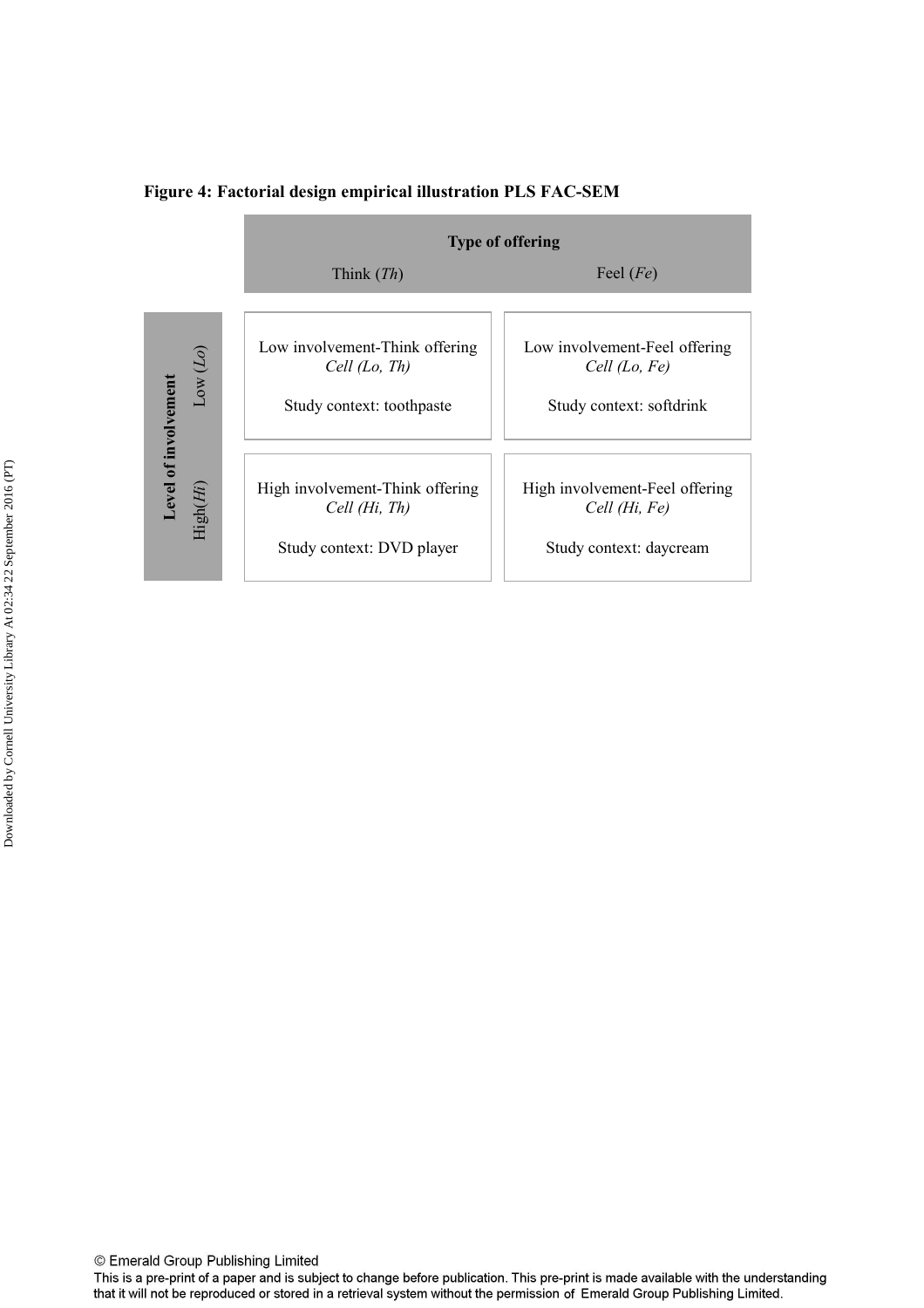# **Figure 5: Interaction plots**





Downloaded by Cornell University Library At 02:34 22 September 2016 (PT) Downloaded by Cornell University Library At 02:34 22 September 2016 (PT)

© Emerald Group Publishing Limited